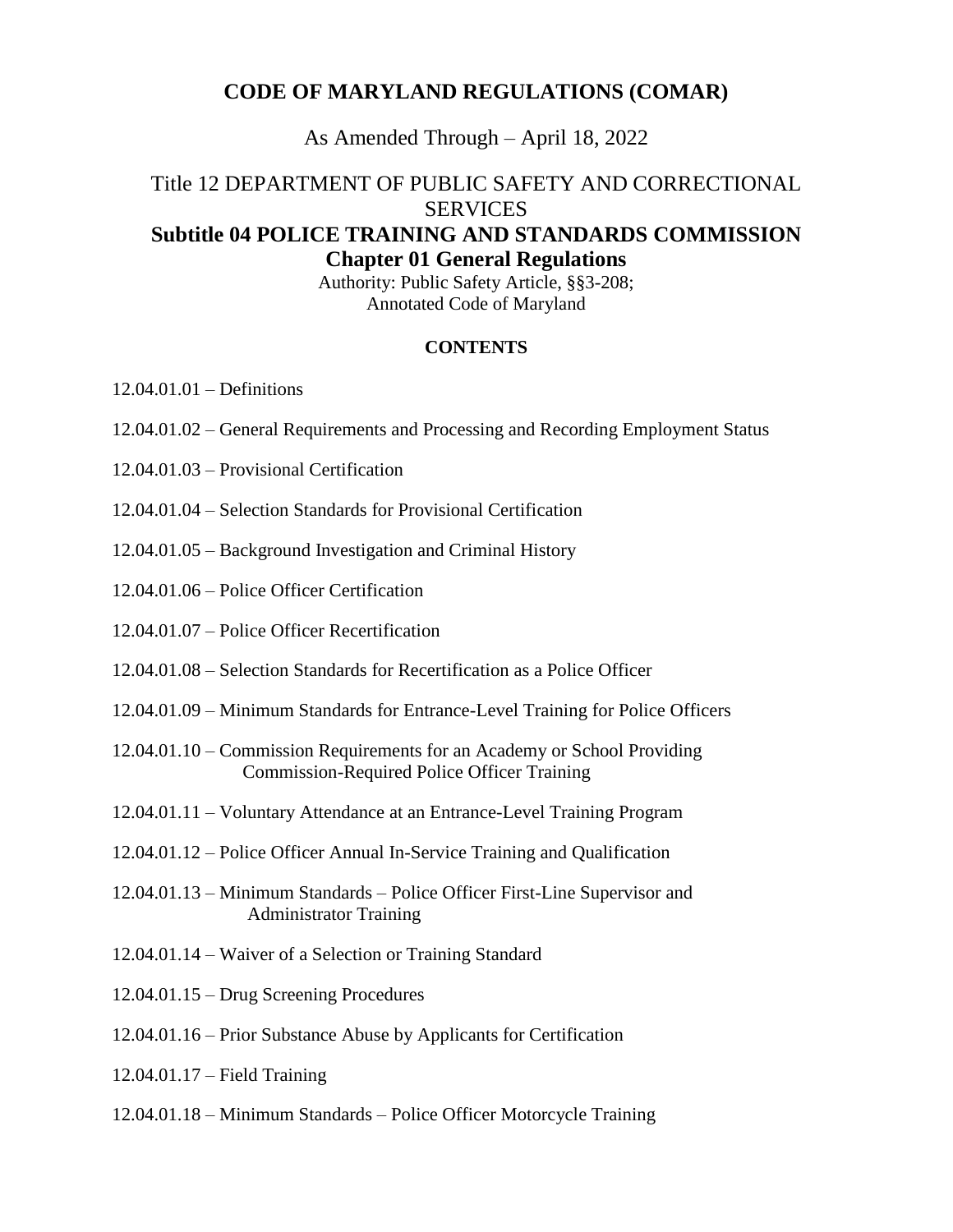#### **12.04.01.01 .01 Definitions.**

A. In this chapter, the following terms have the meanings indicated.

B. Terms Defined.

(1) **"Academy**" means a college, school, training unit, or training facility approved or certified by the Commission under this chapter to conduct police officer entrance-level training programs.

(2) "**Application for certification (AFC)"** means a form approved by the Commission that is an official record verifying that an applicant has met the applicable Commission selection standards for a position as a police officer.

### (3) **Agency Head.**

(a) "Agency head" means:

(i) A police chief, sheriff, administrator, department head, an individual in an equivalent position, or designee; or

(ii) An individual appointed, employed, or elected to manage, administer, or supervise a law enforcement agency, or a designee.

(b) "Agency head" includes a director of an academy, personnel unit, or training unit, or designee authorized to act in employment or training matters.

(4) "**Cannabimimetic agent**" has the meaning stated in Criminal Law Article, §5-101, Annotated Code of Maryland.

(5) "**Certification**" means the legal authority under Public Safety Article, §3-209, Annotated Code of Maryland, conferred by the Commission, authorizing an individual to exercise law enforcement powers and enforce the criminal laws of Maryland.

(6) Commission.

(a) "**Commission**" means the Police Training and Standards Commission or a representative authorized to act on behalf of the Commission.

(b) "Commission" includes all references to Police Training Commission, now known as the Police Training and Standards Commission.

### (7) **Controlled Dangerous Substance**.

(a) "Controlled dangerous substance", unless specified otherwise, has the meaning stated in Criminal Law Article, §5-101, Annotated Code of Maryland.

(b) "Controlled dangerous substance", unless specified otherwise, includes substances identified under Criminal Law Article, §5-708, Annotated Code of Maryland.

(c) "Controlled dangerous substance" does not include medication supported by prescription if used, received, or distributed without criminal intent and for legitimate medical purposes.

(8) "**Deputy Director**" means the Deputy Director of the Police and Correctional Training Commissions, or a designee.

(9) **"Executive Director**" means the Executive Director of the Police and Correctional Training Commissions, or a designee.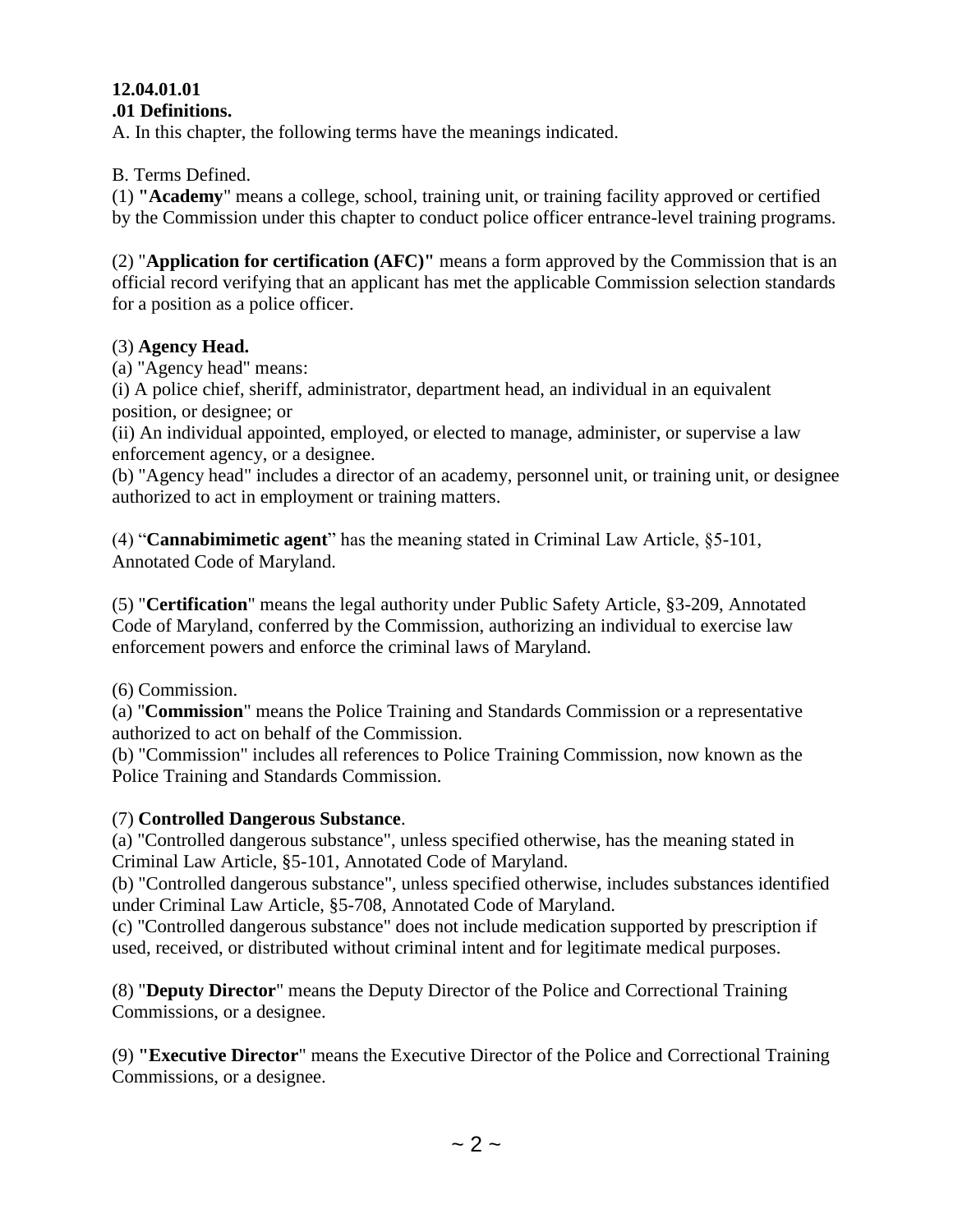(10) **"First-line administrator**" means a police officer promoted to a position that is designated by the law enforcement agency as exercising first-line administrative powers as defined under Public Safety Article, §3-215, Annotated Code of Maryland, for police administrator.

(11) **"First-line supervisor**" means a police officer promoted to a position that is designated by the law enforcement agency as exercising first-line supervisory powers as defined under Public Safety Article, §3-215, Annotated Code of Maryland, for police supervisor.

(12) Law Enforcement Agency.

(a) **"Law enforcement agency**" has the meaning stated under Public Safety Article, §3-201, Annotated Code of Maryland.

(b) "Law enforcement agency" includes a training or personnel unit authorized to act in training or employment matters.

(13) Marijuana.

(a) "**Marijuana**" has the meaning stated in Criminal Law Article, §5-101, Annotated Code of Maryland.

(b) "Marijuana" does not include:

(i) Synthetic cannabinoids; or

(ii) Cannabimimetic agents.

(14) Mental Health Professional.

(a) "**Mental health professional**" means an individual who is certified by the appropriate health occupations board, as provided by the Health Occupations Article, §1-102, Annotated Code of Maryland, and licensed to practice:

(i) Medicine;

(ii) Psychology;

(iii) Clinical social work; or

(iv) Clinical professional counseling.

(b) "Mental health professional", unless specifically stated otherwise in this chapter, includes an individual referred to as a:

(i) Psychiatrist licensed to practice medicine as defined in Health Occupations Article, §14-101, Annotated Code of Maryland;

(ii) Psychologist licensed to practice psychology as defined in Health Occupations Article, §18- 101, Annotated Code of Maryland;

(iii) Licensed certified social worker-clinical authorized to practice clinical social work as defined in Health Occupations Article, §19-101, Annotated Code of Maryland; or

(iv) Certified professional counselor licensed to practice clinical professional counseling as defined in Health Occupations Article, §17-101, Annotated Code of Maryland.

(15) "**Motorcycle**" has the meaning stated in Transportation Article, §11-136, Annotated Code of Maryland, and is designated as an emergency vehicle in accordance with Transportation Article, §11-118(1), Annotated Code of Maryland.

(16) "**Narcotic drug**" has the meaning stated in Criminal Law Article, §5-101, Annotated Code of Maryland.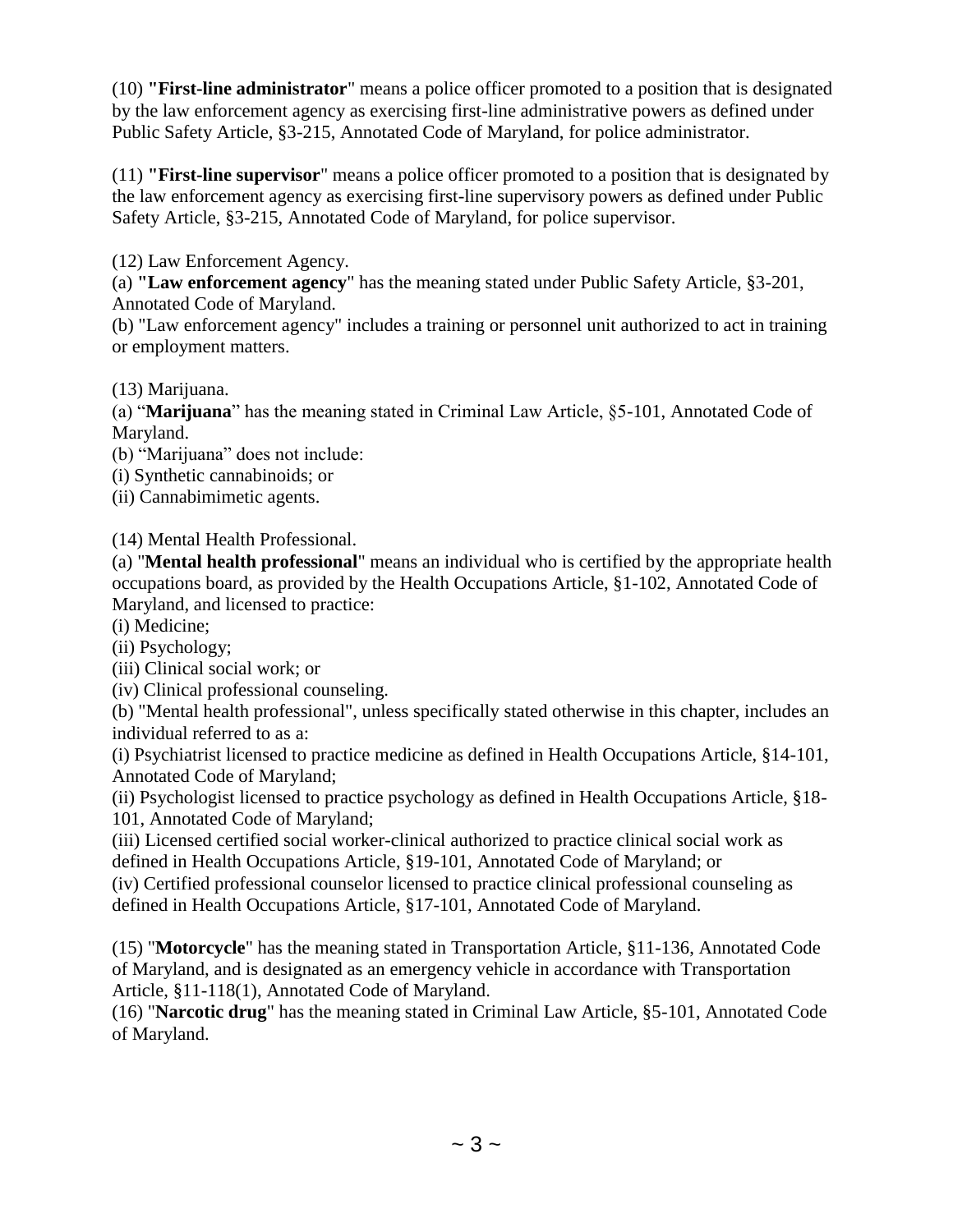(17) Nonofficer Status.

(a) "**Nonofficer status**" means a situation in which a police officer, who continues to be employed by a law enforcement agency, is temporarily relieved of law enforcement powers by the law enforcement agency:

(i) For medical or administrative reasons that prevent the officer from completing Commissionrequired training; or

(ii) For the purpose of suspending Commission-required training.

(b) "Nonofficer status" does not affect the officer's certification or eligibility for certification or recertification.

(18) **"Police officer**" has the meaning stated in Public Safety Article, §3-201, Annotated Code of Maryland.

(19) Probationary Period.

(a) "**Probationary period**" has the meaning stated in Public Safety Article, §3-215, Annotated Code of Maryland, for probationary appointment.

(b) "Probationary period' does not relate to or restrict a probationary period that may be imposed by the hiring agency.

(20) "**Provisional certification**" means the probationary appointment of an individual as a police officer under Public Safety Article, §3-215, Annotated Code of Maryland.

(21) "**Psychological evaluation**" means:

(a) The administration of an assessment instrument with documented reliability, validity, and other empirical evidence intended to measure, at a minimum, an individual's integrity, ethics, and interpersonal communication skills; and

(b) An in-person interview performed by a mental health professional as defined in this regulation.

(22) "**Supplemental information**" means information in the possession of a law enforcement agency, or that becomes known to the Commission, concerning an individual who is a police officer or an applicant for certification as a police officer that indicates the individual:

(a) May not have the ability to perform the duties of a police officer;

(b) May not meet a qualification for the police officer selection standards under this chapter;

(c) Has exhibited behavior reflecting a lack of honesty or integrity; or

(d) Has separated from employment:

(i) Involuntarily; or

(ii) Prior to issues being resolved that are related to the individual's eligibility to continue the employment.

(23) "**Synthetic cannabinoid**" means a human-made psychoactive substance or cannabimimetic agent that is a liquid that can be vaporized or inhaled, applied to a dry material such as shredded plant material or paper so that it can be smoked, or consumed with or without food or drink.

(24) "**Temporary certification**" means a time-limited provisional certification authorized by the Commission for a previously certified applicant for recertification when that applicant: (a) Is employed by another law enforcement agency within 90 days of separation in good standing from the previous law enforcement agency; and (b) Meets applicable Commission standards.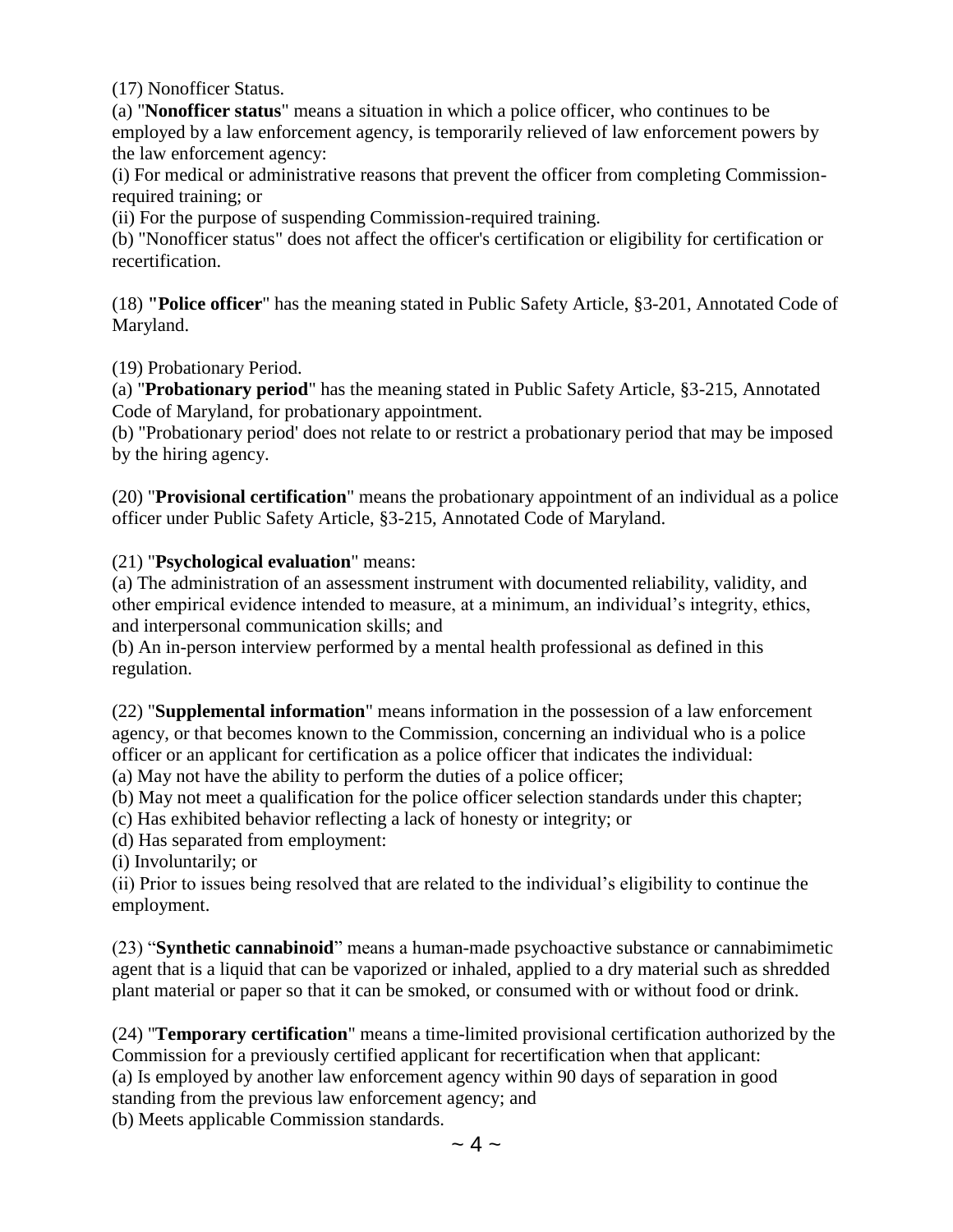(25) "**Truth verification device**" means electronic equipment or technology designed and validated to test the veracity of an individual's statements or answers to questions by analyzing the physical reaction of the individual providing the statement or answering questions.

## **12.04.01.02**

## **.02 General Requirements and Processing and Recording Employment Status.**

A. Completion of Application for Certification (AFC).

(1) An agency head shall complete an AFC for a police officer hired by a law enforcement agency in the State when applying for provisional certification or certification.

(2) An agency head is responsible for:

(a) Accurately completing the AFC; and

(b) Submitting the AFC to the Commission.

(3) An agency head shall:

(a) Sign the AFC, certifying that the Commission's selection standards have been met; and (b) Include the:

(i) Date the applicant completed the certification requirements; and

(ii) Agency head's telephone number.

(4) False or misrepresented information on the AFC is a basis for rejection or revocation of certification by the Commission and may be the basis for separate administrative or legal action.

B. Filing the AFC.

(1) An agency head shall submit the AFC to the Commission if the agency head has, within 1 year before submitting the AFC:

(a) Completed or verified for the applicant each of the selection standards as required under Regulation .04 or .08 of this chapter; and

(b) Determined that the applicant meets each of the selection standards under Regulation .04 or .08 of this chapter.

(2) The Commission shall issue a provisional certification or certify the applicant as a police officer after receipt of the properly completed AFC indicating the completion of applicable Commission selection standards under Regulation .04 or .08 of this chapter.

(3) An applicant for certification as a police officer may not legally exercise the authority of a police officer until the applicant is issued a provisional certification or certification by the Commission.

C. Notification of Change of Employment or Certification Status.

(1) An agency head shall notify the Commission in writing whenever a police officer:

(a) Is separated from employment as a police officer, by death, retirement, dismissal, reclassification to a civilian position, or resignation;

(b) Becomes ineligible under federal or Maryland law to possess or use a handgun;

(c) Changes the police officer's legal name;

(d) Is promoted to first-line supervisor;

(e) Is promoted to first-line administrator; or

(f) Is placed on nonofficer status for more than 30 days when that status prevents the officer from meeting the Commission's training standards.

(2) An agency head shall report changes in a police officer's status under this section within 30 days of the change in a format or on a form approved by the Commission.

(3) An agency head shall include in the notification under  $\S C(2)$  of this regulation: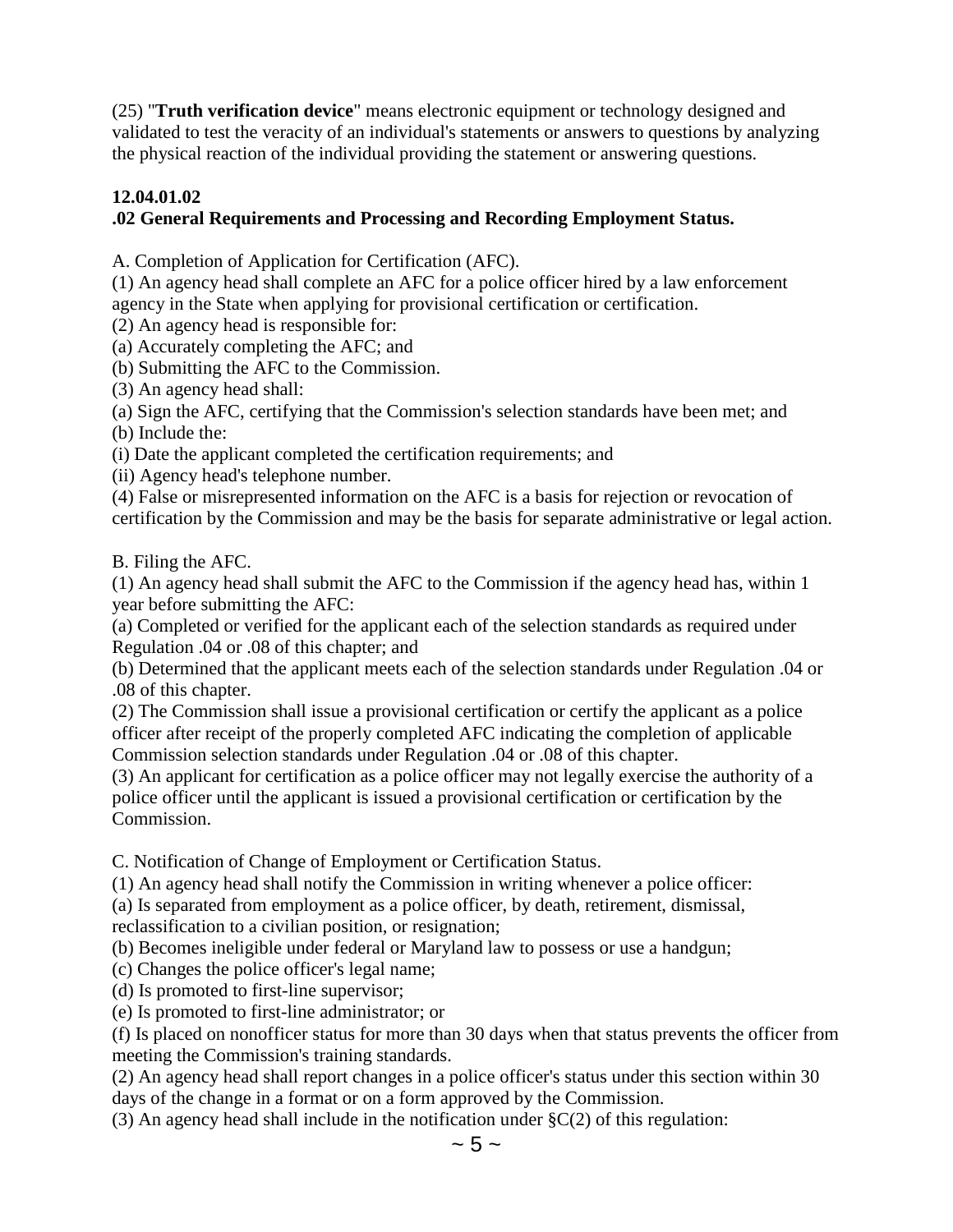(a) The certified police officer's name and Commission-assigned identification number;

(b) The date of the action;

(c) A statement indicating the change in status; and

(d) In the case of separation as a police officer, information indicating whether, at the time of the separation or placement on nonofficer status, the police officer was under:

(i) Criminal or administrative investigation;

(ii) Indictment;

(iii) Formal charges;

(iv) Suspension; or

(v) Other similar action.

(4) Criminal Charges.

(a) An agency head shall notify the Commission when a police officer is:

(i) Convicted of a felony;

(ii) Convicted of a misdemeanor punishable by imprisonment for 1 year or more; or

(iii) Separated from employment while criminal charges filed against the police officer were pending and any pending charge was a felony, or misdemeanor punishable by imprisonment for 1 year or more.

(b) An agency head shall include in the notification under  $\zeta C(4)(a)$  of this regulation information concerning the conviction or allegations being reported.

(c) An agency head shall submit the notification under  $\zeta C(4)(a)$  of this regulation to the Commission, on a form or in a format approved by the Commission, within 10 days of:

(i) The date the conviction for the criminal charges became known to the agency head; or

(ii) Separation from employment as a police officer.

(5) An agency head shall make the notification under  $\zeta(C(4))$  of this regulation regardless of the outcome of administrative plea negotiation.

(6) Audit and Records.

(a) The Commission has the legal authority to audit records of selection standards and training provided according to this chapter.

(b) A law enforcement agency or academy shall retain records of an individual's training for a minimum of 3 years from the date the individual completed the training.

### **12.04.01.03**

### **.03 Provisional Certification.**

A. The Commission may grant an applicant a provisional certification after the applicant meets applicable selection standards under Regulation .04 of this chapter.

B. An applicant for certification as a police officer may not:

(1) Exercise the authority of a police officer to enforce the criminal laws of Maryland unless the Commission has issued the individual a provisional certification or certification; and (2) Carry or use a firearm unless the individual has successfully completed firearms training and qualification requirements under Regulation .09H of this chapter and COMAR 12.04.02.

C. An individual who is granted a provisional certification may not exercise the authority of a police officer beyond the period that the provisional certification is valid, unless the individual is granted certification as a police officer.

D. Provisional certification is valid until:

(1) 365 cumulative days have elapsed from the initial date of provisional certification;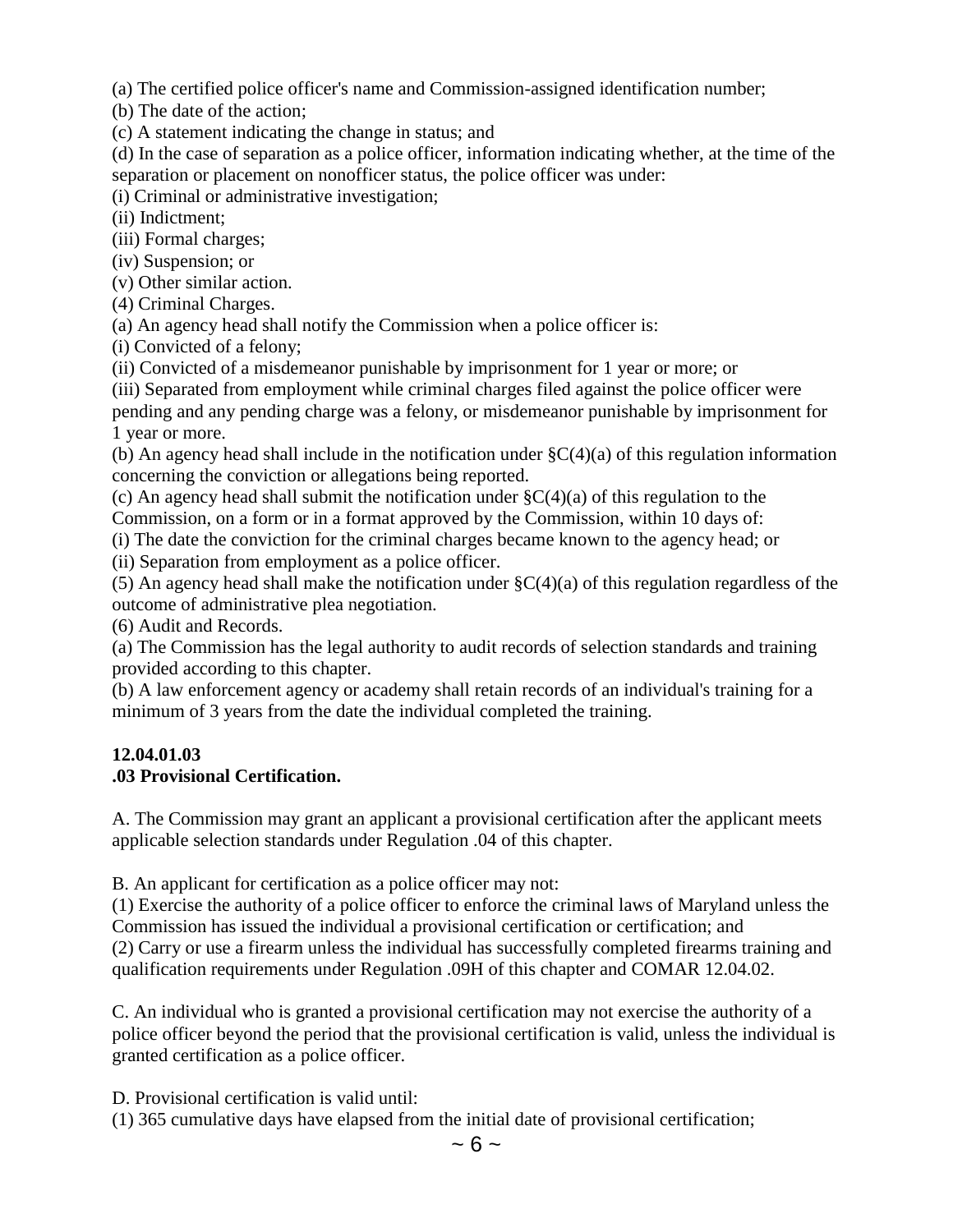(2) It is determined that applicable selection standards have not been met;

(3) The officer is certified as a police officer;

(4) The police officer's employment is terminated; or

(5) The Commission recalls the provisional certification under Public Safety Article, §3-213, Annotated Code of Maryland.

E. A provisional certification under this regulation may be issued to an individual who was formerly certified as a police officer who:

(1) Has not been employed as a police officer with a law enforcement agency for over 3 years; and

(2) Meets the applicable selection standards under Regulation .04 of this chapter.

F. Probationary Period.

(1) After an individual has met selection standards under Regulation .04 of this chapter and received a provisional certification, the Commission shall grant a probationary period of up to 365 days to the police officer to perform law enforcement duties while awaiting the opportunity to obtain the required training under this chapter.

(2) The probationary period begins on the day that a police officer receives provisional certification from the Commission.

(3) The 365-day period is cumulative and may not be increased by multiple employments at different law enforcement agencies or periodic employment with the same law enforcement agency.

(4) If a police officer transfers as a new employee from one law enforcement agency to another before successfully completing the required entrance-level training, the probationary period continues from the date of the first provisional appointment, minus any time not employed as a police officer for a law enforcement agency.

#### **12.04.01.04**

#### **.04 Selection Standards for Provisional Certification.**

A. Age. An applicant for the position of police officer:

(1) Shall be 21 years old or older to be eligible for provisional certification; and

(2) May attend an academy while younger than 21 years old but may not perform law

enforcement duties until the applicant is 21 years old and provisionally certified.

B. Citizenship. An applicant for the position of police officer shall:

(1) Be either:

(a) A United States citizen; or

(b) A permanent legal resident of the United States who:

(i) Is an honorably discharged veteran of the United States Armed Forces; and

(ii) Has submitted an application for United States citizenship that is pending approval; and

(2) Submit documents to the hiring law enforcement agency that support a claim of:

(a) Citizenship; or

(b) Permanent legal residency and proof of a pending application for United States citizenship.

C. Education.

(1) An applicant for the position of police officer shall possess a:

(a) High school diploma issued by a high school or recognized by the State Board of Education; or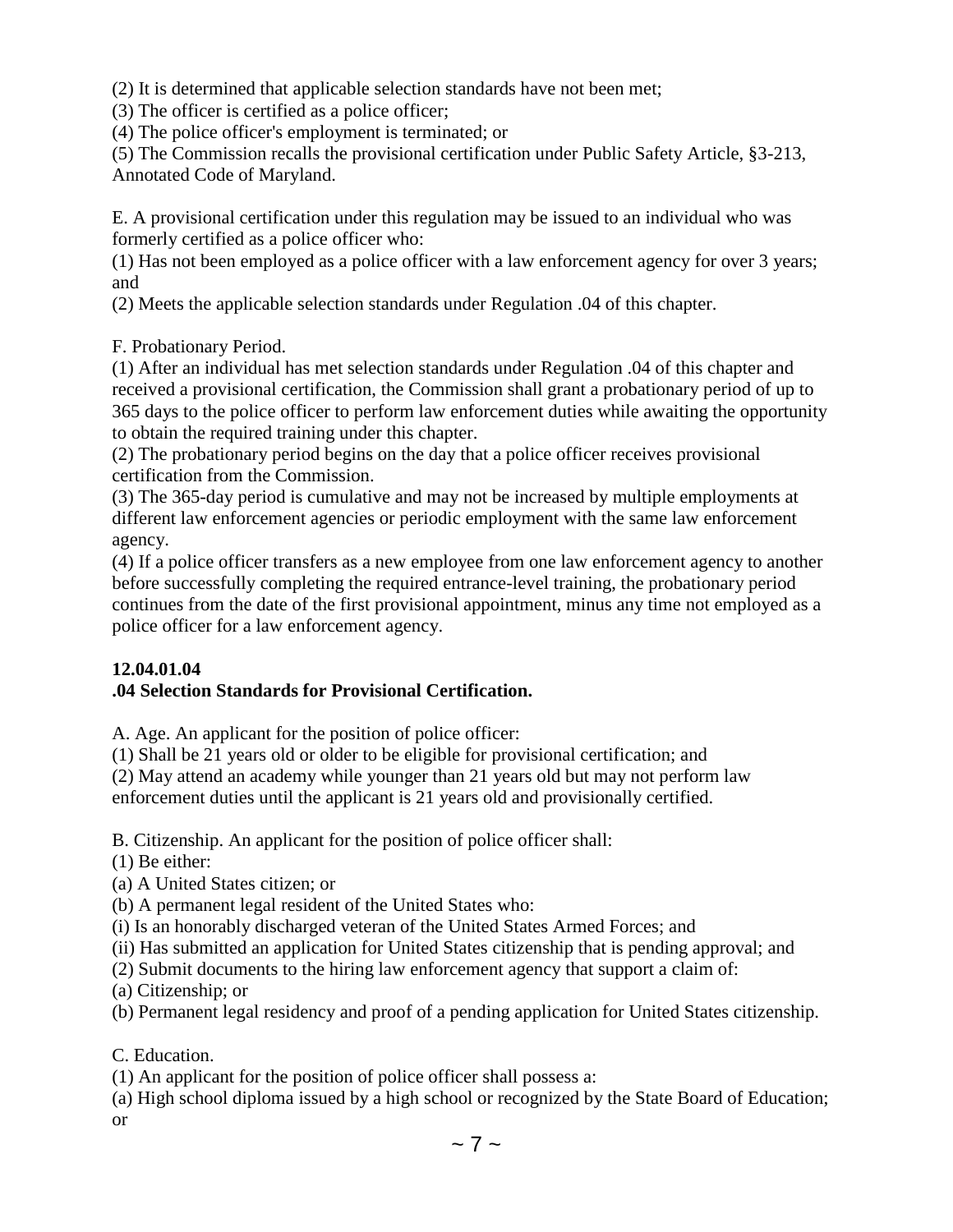(b) General Education Development (GED) certificate or diploma:

(i) Issued by Maryland or another state, or

(ii) Recognized by the State Board of Education.

(2) The law enforcement agency may accept a college degree in place of the requirements under §C(1) of this regulation.

(3) In the absence of a copy of a diploma, an agency head may accept a certified transcript indicating that an applicant successfully completed the requirements for graduation from a high school or college.

(4) An agency head shall maintain a copy of the appropriate diploma or other acceptable documentation.

(5) If a GED test was taken outside Maryland or while in the military service, and no certificate or diploma has been issued by a state:

(a) An applicant shall submit a copy of the GED test scores to the agency head; and

(b) The test results may be accepted by the Commission if they are consistent with the requirements established by the State Board of Education.

(6) The agency head hiring the applicant shall indicate the appropriate information documenting the applicant's completion of the education requirements on the AFC.

D. An individual may not be a police officer applicant, or maintain police officer certification, unless the individual is eligible under federal and Maryland law to possess and use a handgun.

E. Background Investigations and Criminal History.

(1) An agency head shall perform a background investigation and criminal history investigation, including a fingerprint check, according to the requirements under Regulation .05 of this chapter. (2) As part of the background investigation, an agency head shall investigate an applicant's prior use of controlled dangerous substances, narcotic drugs, and marijuana as specified under Regulation .16 of this chapter.

F. Physical and Mental Health Examinations.

(1) Before an applicant may be selected for a position as a police officer, the applicant shall be examined by and receive a recommendation from a licensed, trained, and qualified medical doctor indicating that the applicant is physically able to:

(a) Perform the duties of a police officer as determined by the employing law enforcement agency; and

(b) Participate in the entrance-level training program.

(2) Before an applicant may be selected for a position as a police officer, a mental health professional shall conduct a psychological evaluation of the applicant and offer a positive recommendation indicating that the applicant is:

(a) Emotionally and mentally fit; and

(b) Able to perform the duties of a police officer as these duties are determined by the law enforcement agency.

(3) Certification of Results.

(a) An agency head shall include, on the AFC, the following information concerning the licensed, trained, and qualified medical doctor and mental health care professional examining the applicant:

(i) Name;

(ii) Address; and

(iii) Date of the examination.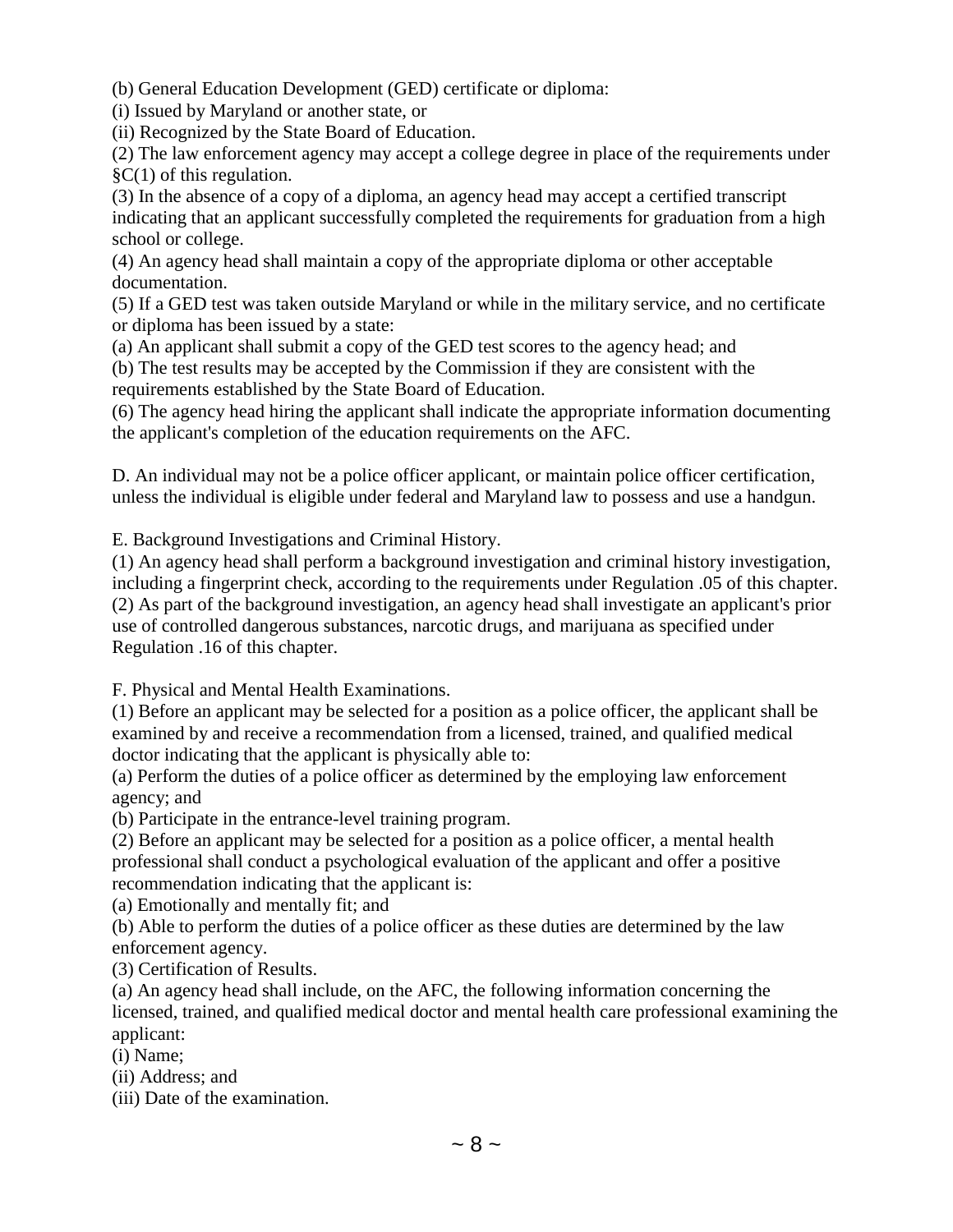(b) The agency head hiring the applicant shall maintain documentation concerning the examinations required under this section supporting that the applicant is physically and mentally and emotionally fit for the duties of a police officer.

G. Oral Interview.

(1) An agency head shall:

(a) Require an oral interview to assess the applicant's ability to communicate; and

- (b) Record the date of the interview and the name of the interviewer on the AFC.
- (2) An agency head shall maintain a record of the interview.

H. Drug Screening.

(1) An applicant shall receive a drug screening to test for controlled dangerous substances, narcotic drugs, and marijuana as specified in Regulation .15 of this chapter.

(2) The hiring agency head shall maintain a record of the drug screening results and record the results on the AFC.

(3) If the test results exceed the levels under Regulation .15 of this chapter, the Commission may not certify the applicant unless the positive screen for a controlled dangerous substance, narcotic drugs, or marijuana was determined to be the result of a legitimate ingestion or exposure as established under Regulation .16 of this chapter.

I. Driver's License and Driving Record.

(1) The applicant shall possess a valid driver's license.

(2) The agency head hiring the applicant shall:

(a) Perform a check of the applicant's driving record and maintain a copy of the results; and

(b) Record on the AFC the applicant's driver's license number, the state of issue, and an indication that the driving record has been reviewed.

J. This regulation does not prohibit an agency head from establishing more restrictive standards than those of the Commission for selection of an applicant for the position of police officer.

K. An agency head may submit a request for a waiver of standards under this regulation according to the requirements under Regulation .14 of this chapter.

### **12.04.01.05**

### **.05 Background Investigation and Criminal History.**

A. Background Investigation.

(1) An agency head or authorized agency under §A(7) of this regulation shall perform a comprehensive background investigation to determine if an applicant:

(a) Is of good moral character and reputation;

(b) Is emotionally stable; and

(c) Displays the behavior necessary to perform the duties of a police officer.

(2) An agency head shall ensure that a background investigation includes:

(a) A check of military records, when applicable, including obtaining a complete copy of the discharge document;

(b) A report from a credit agency regarding the applicant's current and past credit history;

(c) An examination of school records or interviews with school officials if the applicant attended school within the last 5 years;

(d) Interviews of: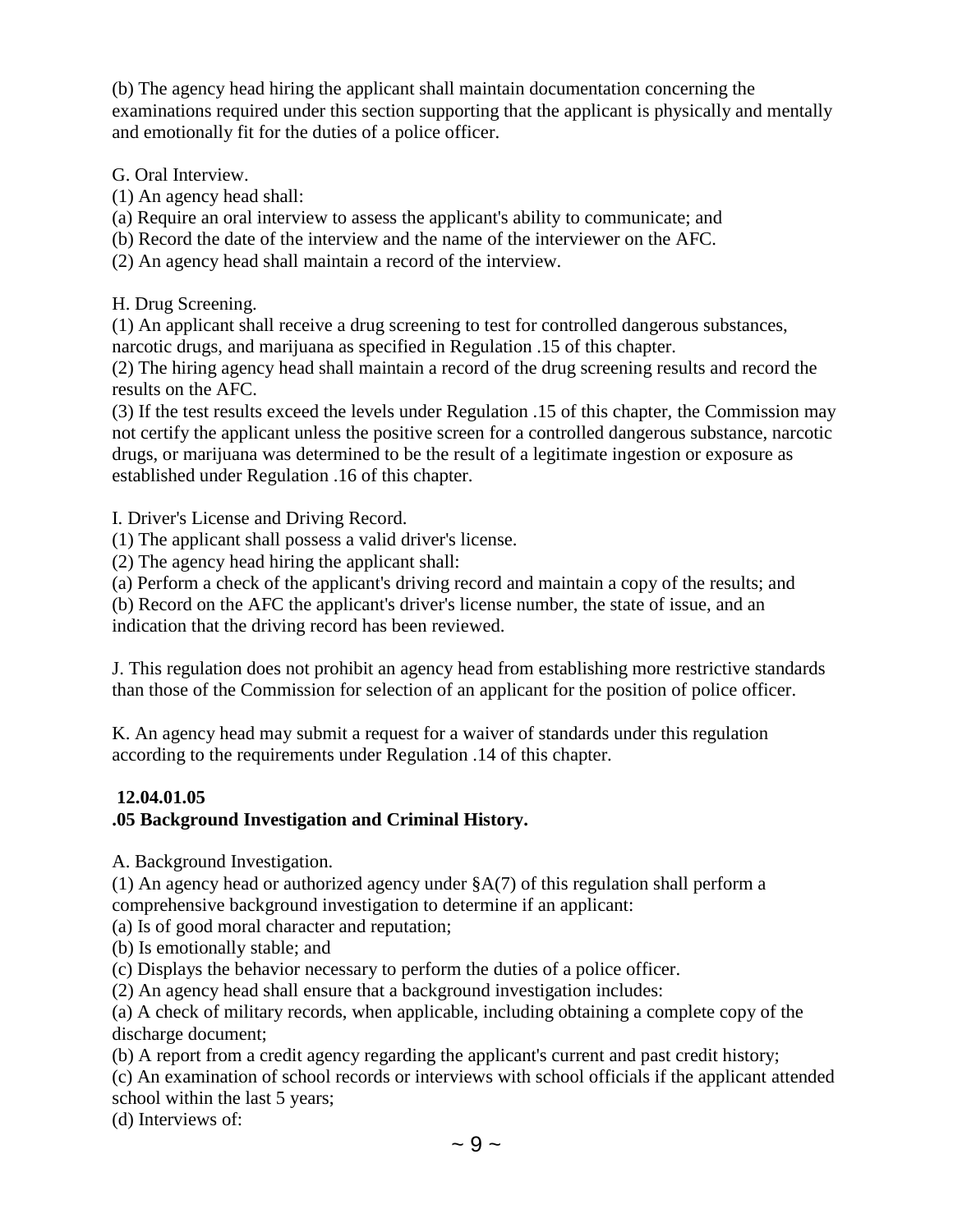(i) Personal references furnished by the applicant;

(ii) Neighbors of the applicant within the past 5 years;

(iii) Current and past employers within the last 5 years;

(iv) Coworkers within the last 5 years; and

(e) An investigation of the prior use of controlled dangerous substances, narcotic drugs, and marijuana by the applicant as specified under Regulation .16 of this chapter.

(3) An agency head shall use the background investigation to determine whether information concerning the applicant's citizenship, mental and emotional fitness, and other information is valid and the applicant is otherwise capable of performing law enforcement duties.

(4) Interviews may be conducted:

(a) In person;

(b) By telephone;

(c) By using an agency form and questionnaire that the interviewer or individual interviewed is required to complete; or

(d) By using other lawful methods designed to elicit useful information from an individual concerning the applicant.

(5) Personal Interview.

(a) A personal interview conducted as part of a background investigation is considered appropriate when an interviewee is available within 50 miles of the law enforcement agency.

(b) Personal references and others residing outside the State may be contacted by correspondence or telephone.

(6) Out-of-State Applicants.

(a) When the applicant has resided or been employed out-of-State, the background investigation may be performed by an appropriate law enforcement agency or a legitimate private background investigation agency in that area where the applicant lived or worked outside the State.

(b) If an applicant has been employed as a police officer for the federal government or in another state, the agency head shall:

(i) Report the law enforcement agency's name and jurisdiction on the AFC; and

(ii) Forward with the AFC any supplemental information obtained from the previous out-of-State law enforcement agency or any other source.

(7) Investigations by Other Agencies.

(a) The hiring law enforcement agency may conduct the background investigation or may authorize another individual, office, or agency to conduct the background investigation.

(b) The Maryland State Police or a local law enforcement agency may assist the hiring law enforcement agency in the background investigation.

(8) If an applicant has received a special police commission, background information used during the investigation for the special police commission may be applied when the information meets the requirements of this regulation.

(9) An agency head hiring an applicant shall:

(a) Maintain a record of the background investigation; and

(b) Record the results on the AFC.

(10) Supplemental Information.

(a) If Supplemental information is developed, the agency head shall submit details with the AFC to the Commission.

(b) The Commission may refuse to certify the applicant based upon written verified supplemental information.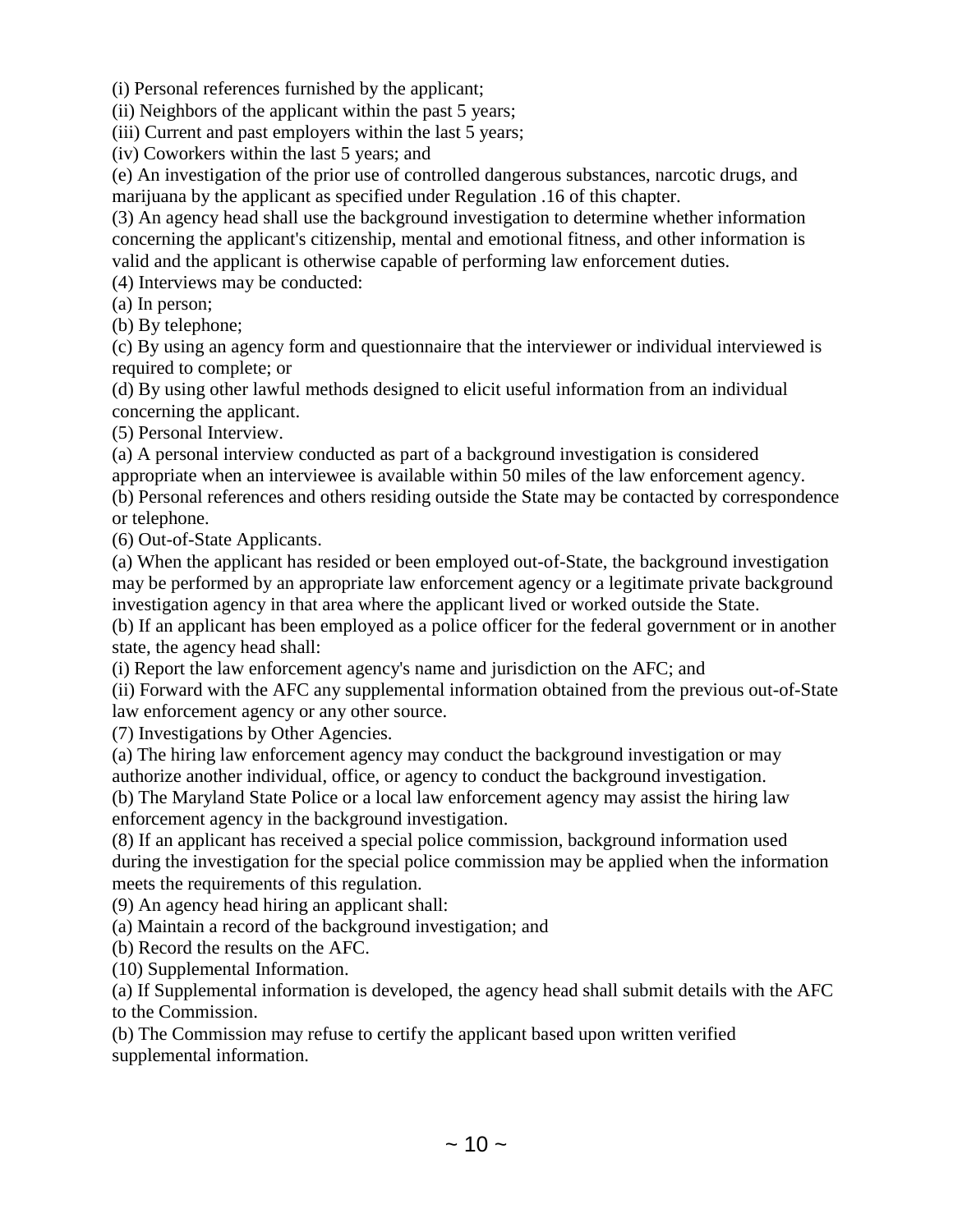B. Criminal Record Checks and Fingerprints.

(1) An agency head submitting an AFC for an applicant to be certified as a police officer shall require that the applicant:

(a) Be fingerprinted; and

(b) Apply to the Criminal Justice Information System Central Repository of the Department of Public Safety and Correctional Services for a State and national criminal history records check. (2) An applicant applying for a criminal history records check under this section shall request that the results of the criminal history records check be provided to the:

(a) Applicant;

(b) Commission; and

(c) Agency submitting the AFC for the applicant.

(3) Record of Criminal Conviction. If the results of the criminal history records check reveal that an applicant has been convicted or otherwise found guilty of a felony, or a misdemeanor for which a sentence of imprisonment for 1 year or more could have been imposed, the Commission shall include available information concerning the conviction with Commission records related to the applicant's AFC.

(4) The Commission shall notify the applicant that the applicant may contest the contents of the criminal history records check in accordance with Criminal Procedure Article, Title 10, Annotated Code of Maryland.

(5) The Commission may refuse to certify an applicant based on supplemental information resulting from the criminal history records check or other verified reliable source.

#### **12.04.01.06 .06 Police Officer Certification.**

A. Certification Requirements.

(1) The Commission shall certify an individual as a police officer who:

(a) Meets all selection standards under Regulation .04 of this chapter;

(b) Completes the applicable training under Regulation .09 of this chapter; and

(c) Completes a field training program under Regulation .17 of this chapter.

(2) Recertification. The Commission shall recertify an individual formerly certified as a police officer in Maryland who meets:

(a) Applicable training standards under Regulation .07 of this chapter; and

(b) Selection standards under Regulation .08 of this chapter.

(3) A certified police officer who fails to obtain United States citizenship as set forth in Regulation .04 of this chapter within 3 years shall be reviewed by the Commission.

B. Certification Period. The Commission shall certify an individual who meets the Commission's selection and training standards as a police officer for an initial period based on a schedule determined by the Commission.

C. Renewal of Certification.

(1) The Commission shall automatically renew a police officer's certification, without

application, on or before the expiration of the certification, if the police officer:

(a) Remains employed with the same law enforcement agency;

(b) Continues to meet the Commission's selection and training standards for a police officer; and

(c) Has not had the certification suspended, revoked, or recalled by the Commission.

(2) Once the initial period of certification is established, subsequent renewal of a police officer's certification shall be based on a schedule determined by the Commission.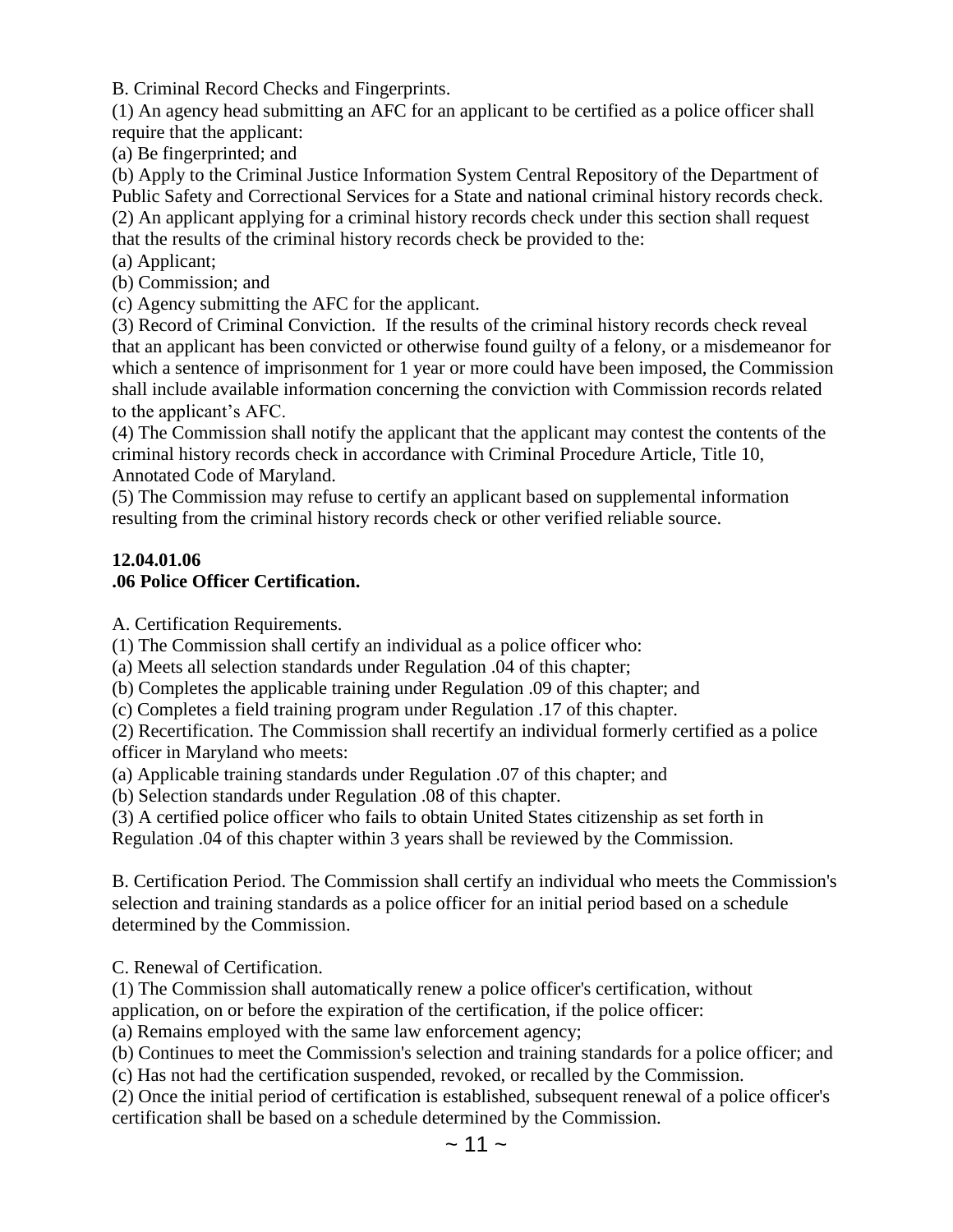(3) If a police officer's certification is to expire because the police officer did not meet Commission training standards, at least 30 days before the certification expires, the Commission shall notify the police officer's agency head of the pending expiration.

(4) An agency head receiving notification under §C(3) of this regulation is responsible for notifying the police officer within a reasonable amount of time of the pending expiration. (5) If a police officer's certification expires, is revoked, or is terminated, the police officer's agency head shall ensure that the individual does not perform the law enforcement duties of a police officer.

D. Certification Card.

(1) The Commission shall issue a certification card:

(a) To a police officer who has met all Commission certification requirements under this chapter; and

(b) That contains information in a form determined by the Commission.

(2) Issuing a certification card to a police officer indicates the police officer's authority to enforce the criminal laws of Maryland.

(3) Replacement of and costs for replacing a previously issued, current certification card is the responsibility of the law enforcement agency.

(4) Unless determined to be inappropriate by the agency head due to operational assignment, such as covert operations, a police officer shall carry the certification card at all times while the police officer is on duty status.

(5) A certification card issued by the Commission expires at midnight on the date printed on the card or upon termination of employment as a police officer.

E. Request for Training Information.

(1) Before a police officer's certification expires, the Commission shall require the police officer's agency head to verify the police officer's training.

(2) An agency head shall provide the Commission with the training records requested under §E(1) of this regulation before the Commission issues a new certification card for the police officer.

F. Return of Certification Card.

(1) An agency head shall return a certification card issued under this chapter to the Commission within 30 working days of the date when a:

(a) Police officer separates from employment; or

(b) Police officer's certification is suspended, revoked, or recalled by the Commission under this chapter or Public Safety Article, §§3-212—3-213, Annotated Code of Maryland.

(2) An agency head shall retain the certification card of a police officer on nonofficer status until the police officer returns to active duty or is separated from employment.

G. Multiple Certification.

(1) An individual may be employed as a police officer by more than one law enforcement agency at the same time.

(2) For each law enforcement agency at which an individual is employed as a police officer, the individual shall:

(a) Meet applicable Commission-required selection and training standards for certification;

(b) Be certified at each law enforcement agency; and

(c) Be issued a certification card by the Commission for each law enforcement agency.

(3) An agency head hiring a currently certified police officer: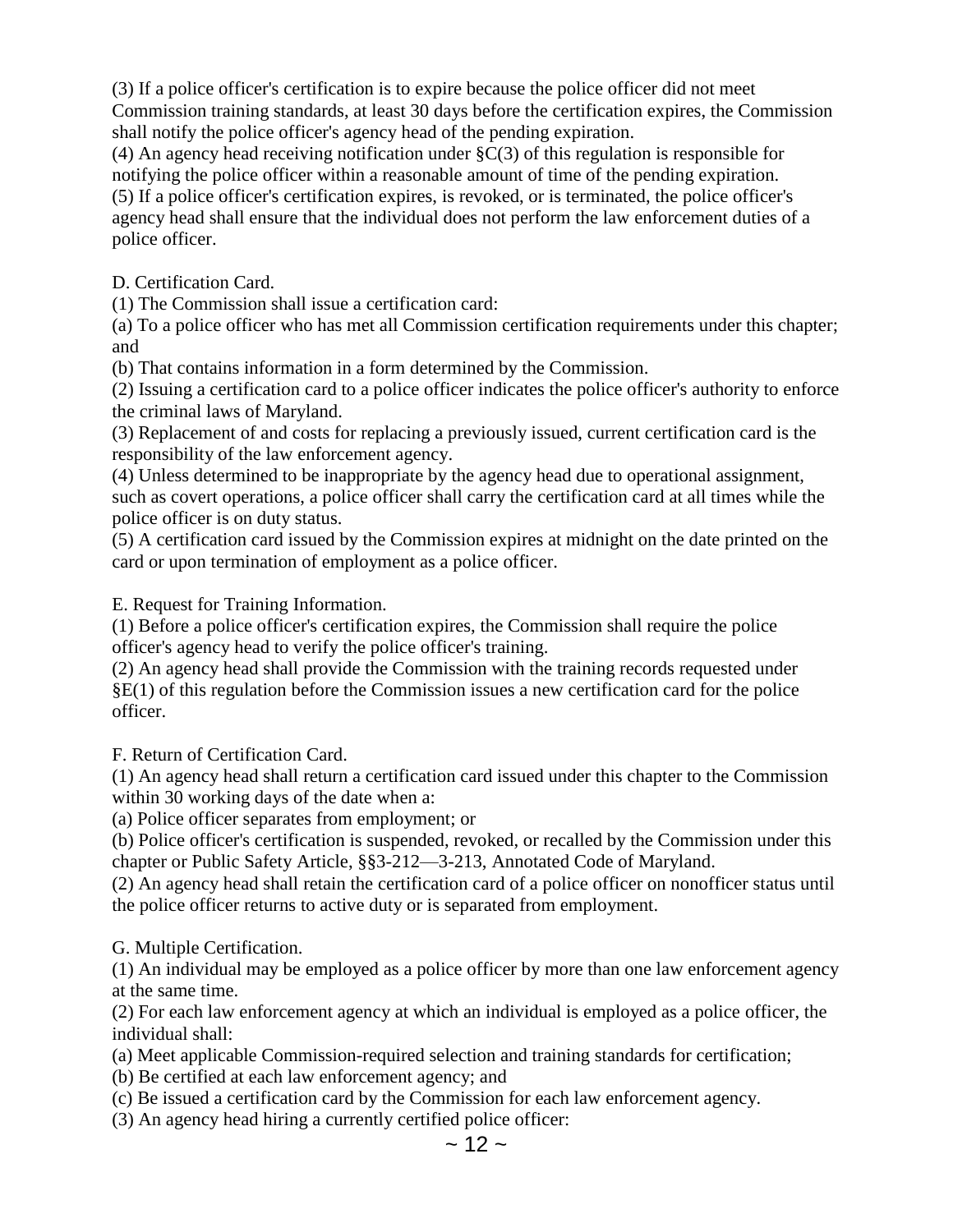(a) May use some of the results of the background investigation performed by the initial employing law enforcement agency; and

(b) Shall perform new local, State, and national fingerprint checks and a new drug screening.

(4) A police officer working as a police officer at multiple law enforcement agencies:

(a) Shall meet applicable Commission training standards as if employed at one law enforcement agency; and

(b) May meet Commission training requirements through training provided by one or more employing law enforcement agencies.

(5) The police officer shall meet the Commission's firearms qualification and training requirements for the firearm authorized by each law enforcement agency employing the police officer.

(6) The Commission shall notify each agency head employing the same police officer when the Commission issues multiple certifications for a police officer.

H. Waivers. An individual may be eligible for a waiver of certain entrance-level training requirements under Regulation .14E of this chapter if the individual:

(1) Was employed within the last 5 years as a police officer in another state or for the federal government and completed a basic police officer entrance-level training program; or

(2) Completed a basic police officer entrance-level training program within the last 2 years.

I. Temporary Certification.

(1) The Commission shall issue a temporary certification to an individual:

(a) Previously certified as a police officer in Maryland;

(b) Hired as a police officer by another law enforcement agency within 90 days of separation from employment with a law enforcement agency;

(c) Separated from employment with the previous law enforcement agency; and

(d) Who meets applicable:

(i) Selection standards under Regulation .08 of this chapter, except for completion of a national or State fingerprint check; and

(ii) Training standards under Regulation .07B(3) of this chapter.

(2) A temporary certification shall expire upon:

(a) Certification as a police officer by the Commission;

(b) Separation of employment as a police officer;

(c) Discovery of a criminal conviction through the local, national, or State fingerprint check that disqualifies the police officer from certification; or

(d) Passage of 90 days after the appointment date of the individual as a police officer at the law enforcement agency.

(3) If the Commission determines that the local, national, or State fingerprint check results have not been received by the law enforcement agency through no fault of the law enforcement agency, the Commission may issue a second temporary certification for an additional 90 days at the same law enforcement agency.

### **12.04.01.07**

### **.07 Police Officer Recertification.**

A. The Commission may recertify an applicant for recertification as a police officer if the applicant was previously certified as a police officer when:

(1) Hired by a second or successive law enforcement agency;

(2) The Commission receives a completed AFC; and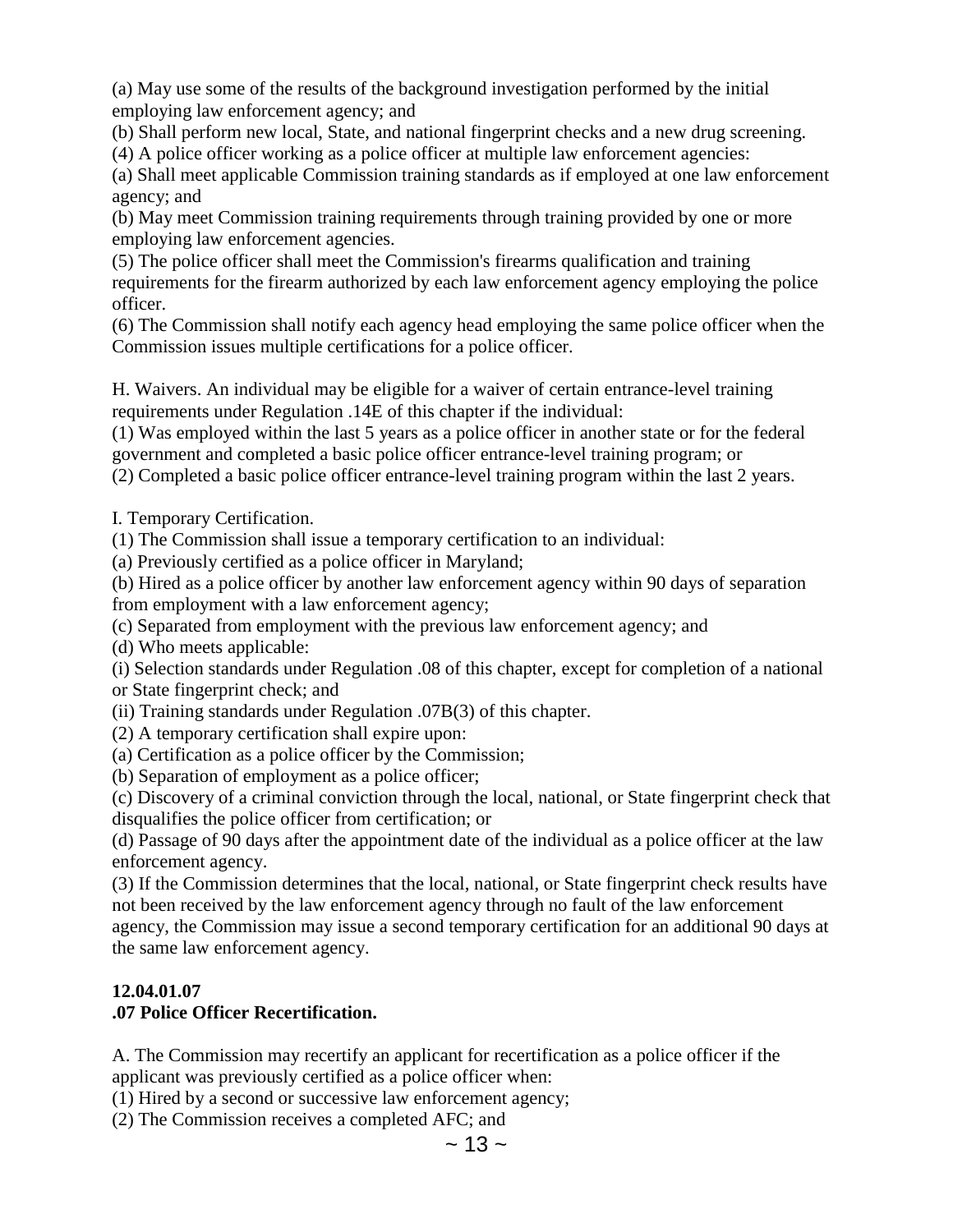(3) The applicant meets applicable Commission-required:

(a) Selection standards under Regulation .08 of this chapter; and

(b) Training standards under §B, C, D, or E of this regulation.

B. Police Officer Recertification — 3 Years or Less Since the Applicant Was Last Certified as a Police Officer.

(1) The Commission may recertify an applicant previously certified as a police officer in Maryland if:

(a) It has been 3 years or less since the applicant was certified as a police officer:

(i) By the Commission; or

(ii) With a law enforcement agency in another state or the federal government; and

(b) The applicant meets the:

(i) Selection standards under Regulation .08 of this chapter;

(ii) In-service training requirements under  $\S$ B(3) of this regulation; and

(iii) If the applicant was last certified as a police officer with a law enforcement agency in another state or the federal government, training requirements under Regulation .14E(7) of this chapter.

(2) Temporary Certification. The Commission may grant temporary certification to an individual previously certified as a police officer if the individual meets all the requirements under Regulation .06I of this chapter.

(3) In-service Training Requirements Before Police Officer Recertification.

(a) If an applicant under this section has met in-service training requirements for the previous or current calendar year, additional in-service training is not required for recertification under this section.

(b) If an applicant under this section has not met in-service training requirements for the previous or current calendar year, the applicant shall successfully complete in-service training required under Regulation .12 of this chapter before recertification.

(4) Firearms Training—Requirements Before Police Officer Recertification.

(a) An applicant for recertification under this section who has qualified with an authorized firearm at the hiring law enforcement agency in the last 3 calendar years shall complete Commission-approved annual firearms training and qualification before recertification as a police officer at the hiring law enforcement agency.

(b) If an applicant for recertification under this section has not qualified with an authorized firearm for 3 or more consecutive calendar years immediately preceding application for recertification at the hiring law enforcement agency, before being authorized to carry or use a firearm the applicant shall complete Commission-approved:

(i) Entrance-level firearms training and firearms qualification under COMAR 12.04.02.06; or

(ii) Firearms refresher training and firearms qualification under  $\S$ B(4)(c) of this regulation.

(c) Firearms Refresher Training. Firearms refresher training shall:

(i) Be specific to the firearms the applicant is required to use or carry;

(ii) Be a minimum of 16 hours;

(iii) Provide a minimum of 2 hours of classroom review of the topics required under COMAR

12.04.02.06 or .09 that may be counted toward the current year's annual in-service requirement; (iv) Require the applicant to obtain a minimum score of 70 percent on a written examination of the material covered in the firearms refresher training; and

(v) Require the applicant to meet firearm qualification standards on the appropriate day-fire and reduced light firearms qualification courses for each type of firearm established under COMAR 12.04.02.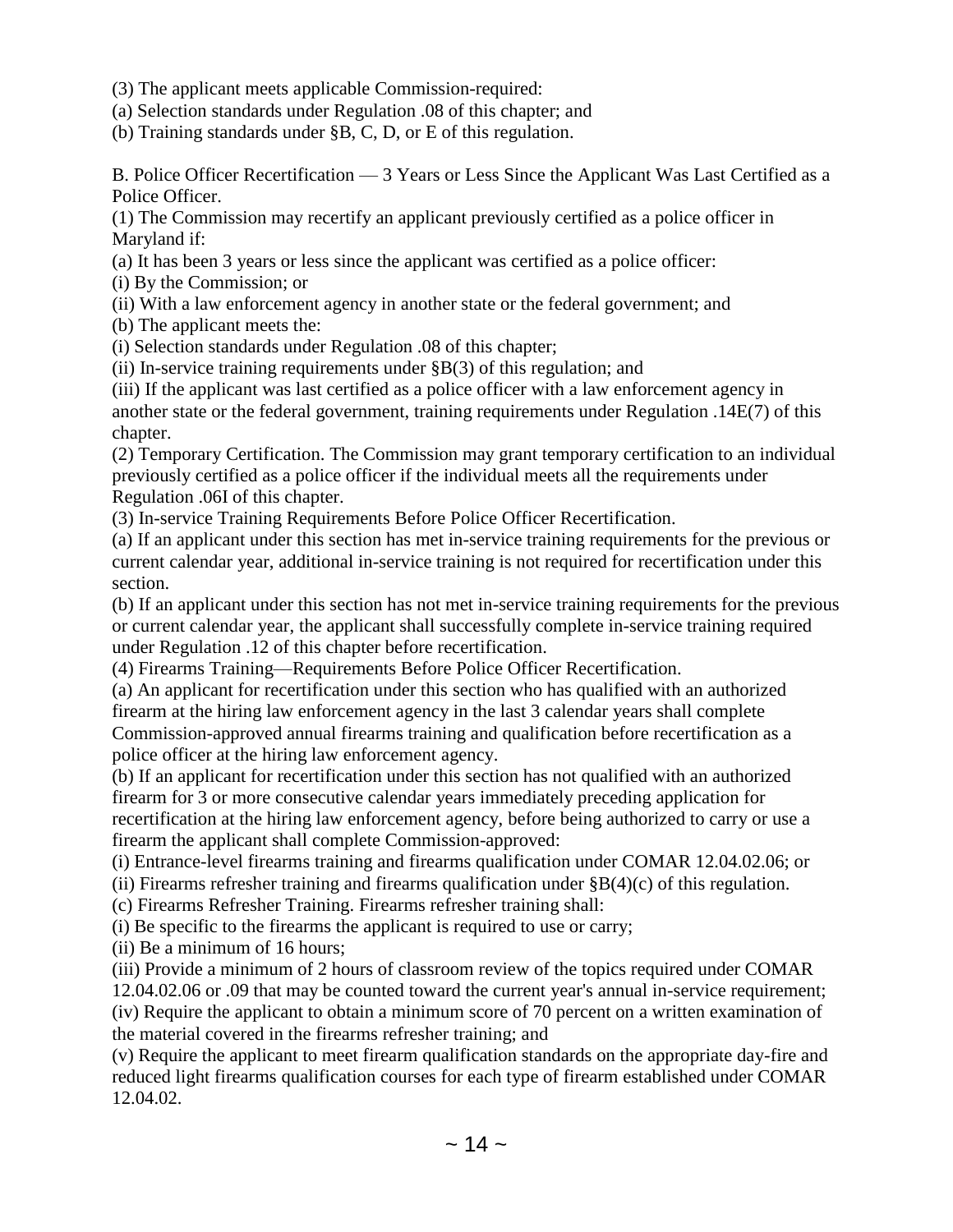C. Police Officer Recertification — After More Than 3 Years and Not More Than 5 Years Since the Applicant Was Last Certified as a Police Officer.

(1) The Commission may recertify an applicant previously certified as a police officer in Maryland if:

(a) It has been more than 3 years and not more than 5 years, since the applicant was certified as a police officer:

- (i) By the Commission; or
- (ii) With a law enforcement agency in another state or the federal government; and
- (b) The applicant meets:

(i) Applicable selection standards under Regulation .08 of this chapter;

(ii) Training required under Regulation .14E(7) of this chapter; and

(iii) Annual in-service training under Regulation .12 of this chapter.

(2) The Commission may grant provisional certification under Regulation .03 of this chapter after the applicant has met selection standards under Regulation .08 of this chapter.

D. Police Officer Recertification — After More Than 5 Years Since the Applicant Was Last Certified as a Police Officer.

(1) The Commission may recertify an applicant previously certified as a police officer in Maryland if:

(a) It has been more than 5 years since the applicant was certified as a police officer:

(i) By the Commission; or

(ii) With a law enforcement agency in another state or the federal government; and

(b) The applicant:

(i) Meets selection standards under Regulation .04 of this chapter; and

(ii) Successfully completes entrance-level training requirements under Regulation .09 of this chapter.

(2) The Commission may grant provisional certification under Regulation .03 of this chapter to an individual after meeting selection standards under Regulation .04 of this chapter.

(3) An applicant granted provisional certification may not perform as a police officer beyond the 365-day probationary period until completion of the entrance-level training under Regulation .09 of this chapter.

(4) An applicant shall complete the entrance-level firearms training and qualification under Regulation .09 of this chapter and COMAR 12.04.02 before being authorized to carry or being issued a firearm.

E. If a recertified police officer is appointed to a first-line supervisory or administrative level position and has not completed the respective approved first-line supervisor or administrator training program under Regulation .13 of this chapter, the police officer shall complete an approved first-line supervisor or administrator training program within 1 year of the date of appointment to the supervisory or administrative level.

### **12.04.01.08**

### **.08 Selection Standards for Recertification as a Police Officer.**

A. A police officer who has previously received a provisional certification or certification as a police officer may be recertified by the Commission after meeting applicable standards specified in this regulation.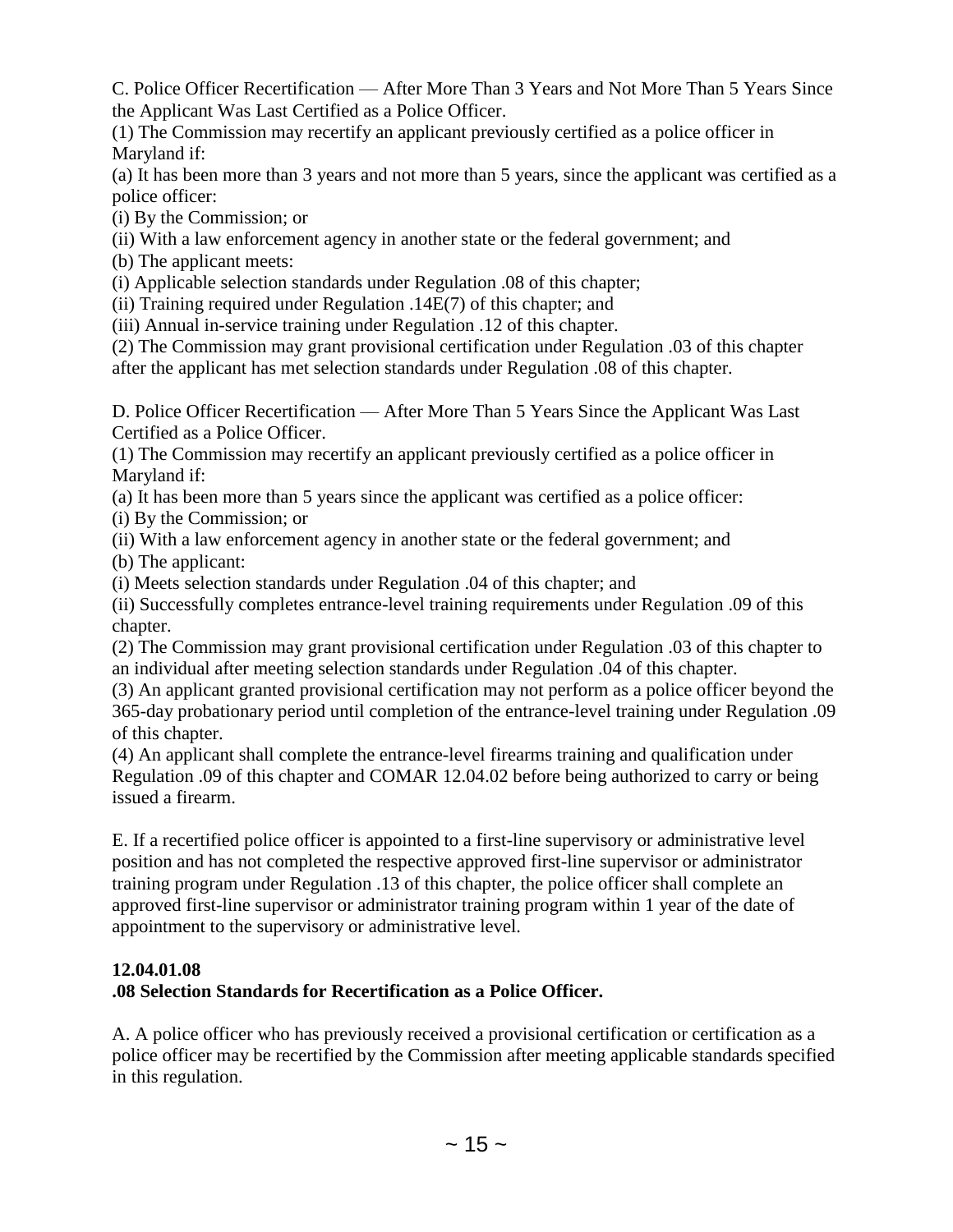B. Requirements for Recertification.

(1) Information to be Obtained for a Recertification Applicant. An agency head, or a designee, shall obtain information for an applicant for recertification by performing:

(a) A fingerprint check at the local level or a check of the NCIC files;

(b) State and national fingerprint checks;

(c) A drug screening under Regulation .15 of this chapter;

(d) A check of the applicant's driving record, including verification that the applicant possesses a valid driving license;

(e) A check with the applicant's previous law enforcement agency to:

(i) Determine the reason for separation;

(ii) Assess past work performance; and

(iii) Ensure that the applicant's separation was in good standing;

(f) The physical and mental health examinations required under Regulation .04 of this chapter; and

(g) An investigation:

(i) For prior use and other activities related to controlled dangerous substances, narcotic drugs, and marijuana by the applicant as specified under Regulation .16 of this chapter; and

(ii) To determine that an applicant is eligible under federal and Maryland law to possess and use a handgun under Regulation .04D of this chapter.

(2) Required Additional Information for Certain Applicants for Recertification. If an applicant for recertification has not been employed as a police officer by a law enforcement agency within the last 90 days or more before applying for recertification, in addition to the information required under §B(1) of this regulation, the hiring agency head, or a designee, shall perform the following to obtain information related to the applicant for the period since the applicant was last employed as a police officer by a law enforcement agency:

(a) A check with each of the applicant's employers during the period of absence from law enforcement duties;

(b) A check with coworkers during the period of absence; and

(c) Interviews of personal references and neighbors.

C. The hiring agency head shall maintain records as required under Regulation .02 of this chapter to verify that Commission-required selection standards have been met.

D. The hiring agency head shall:

(1) Complete the AFC to verify that applicable Commission-required selection standards for reappointment have been met; and

(2) Forward the AFC to the Commission with copies of any supplemental information discovered during the investigation or from any other source.

E. Review of Previous Background Investigations.

(1) If a hiring agency head does not conduct a full background investigation, the agency head shall review the records of the background investigation of an applicant conducted by the previous law enforcement agency to ensure that a complete and accurate investigation was performed.

(2) The hiring agency head is responsible for correcting omissions and discrepancies by the previous law enforcement agency in a prior investigation that was conducted in conjunction with an AFC submitted to the Commission by a law enforcement agency less than 5 years previously. (3) If records of a previous background investigation are not available, the hiring agency head shall conduct a full background investigation as required under Regulation .05 of this chapter.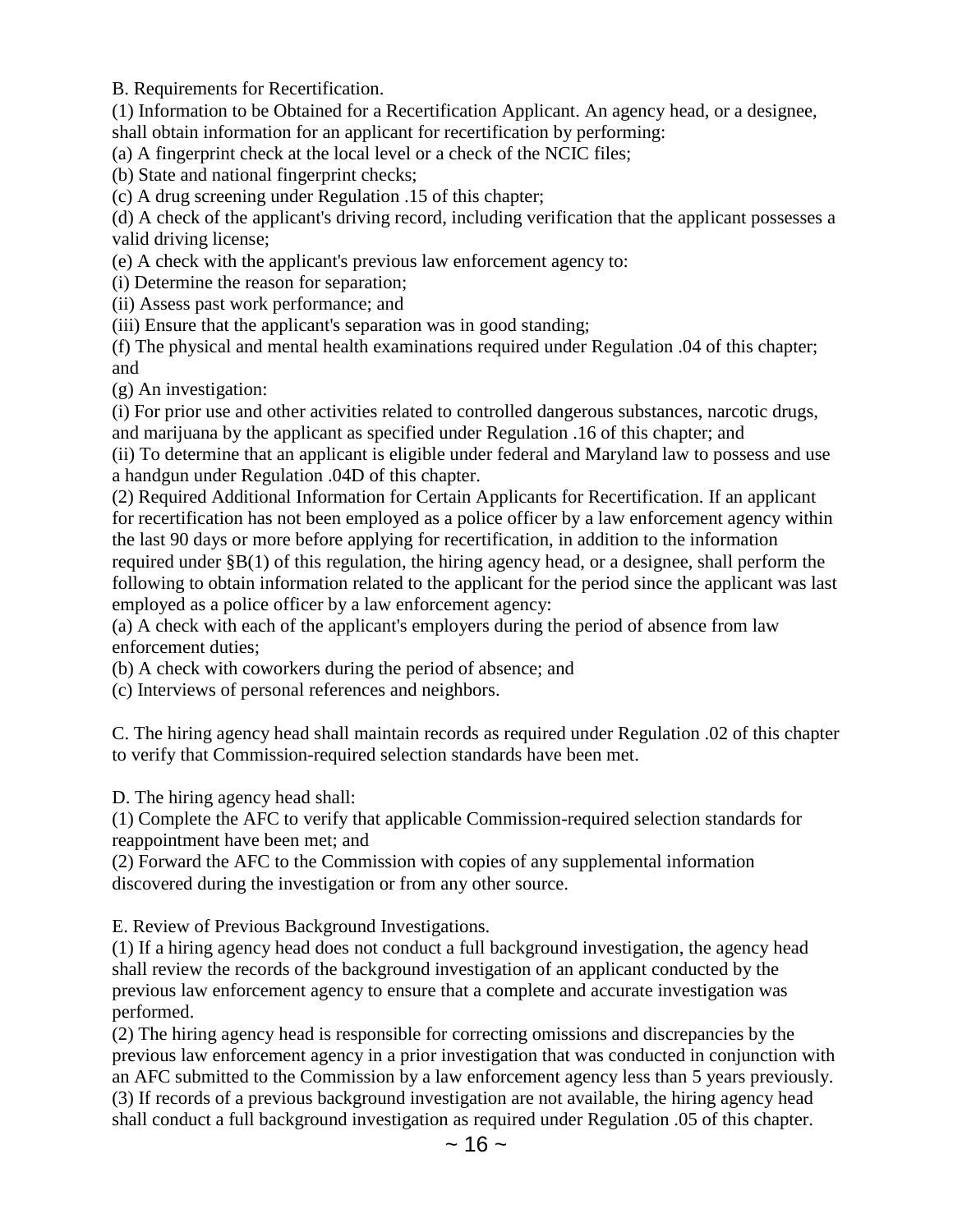### **12.04.01.09 .09 Minimum Standards for Entrance-Level Training for Police Officers.**

A. General Requirements.

(1) An applicant for certification as a police officer shall successfully complete an entrance-level training program approved by the Commission before the Commission may certify the applicant as a police officer.

(2) A Commission-approved entrance-level training program is a minimum of 750 hours. (3) The Commission may not permit hours used to meet entrance-level firearms training and qualification requirements under COMAR 12.04.02 or field training requirements under Regulation .17 of this chapter as part of the 750 hour minimum under §A(2) of this regulation, regardless of whether the activity is conducted contemporaneously with or separate from the entrance-level training program.

B. The entrance-level program shall be approved by the Commission and include the subject areas and minimum hours specified in this regulation.

C. Commission-Required Subject Areas.

(1) For the Commission to approve an entrance-level training program for police officers, the entrance-level training program shall include the following subject areas:

(a) Organizational principles and law;

(b) Patrol;

(c) Traffic;

(d) Criminal investigation;

(e) Emergency medical care, which shall also provide training in lifesaving techniques, including cardiopulmonary resuscitation (CPR);

(f) Communications;

(g) Report writing and composition;

(h) Crime prevention;

(i) Crisis intervention;

(j) Protective strategies and tactics, including training in the proper level and use of force;

- (k) Emergency vehicle operations;
- (l) Prisoner processing and security;
- (m) Courtroom preparation and testimony;
- (n) Health and wellness;
- (o) Terrorism and weapons of mass destruction;
- (p) Sensitivity to cultural and gender diversity; and
- (q) Individuals with physical, intellectual, developmental, and psychiatric disabilities.
- (2) Police officer firearms training and qualification:

(a) May be included in police officer entrance-level training; and

(b) If police officer firearms training and qualification is included in police officer entrance-level training, shall be separately approved by the Commission according to the requirements under COMAR 12.04.02.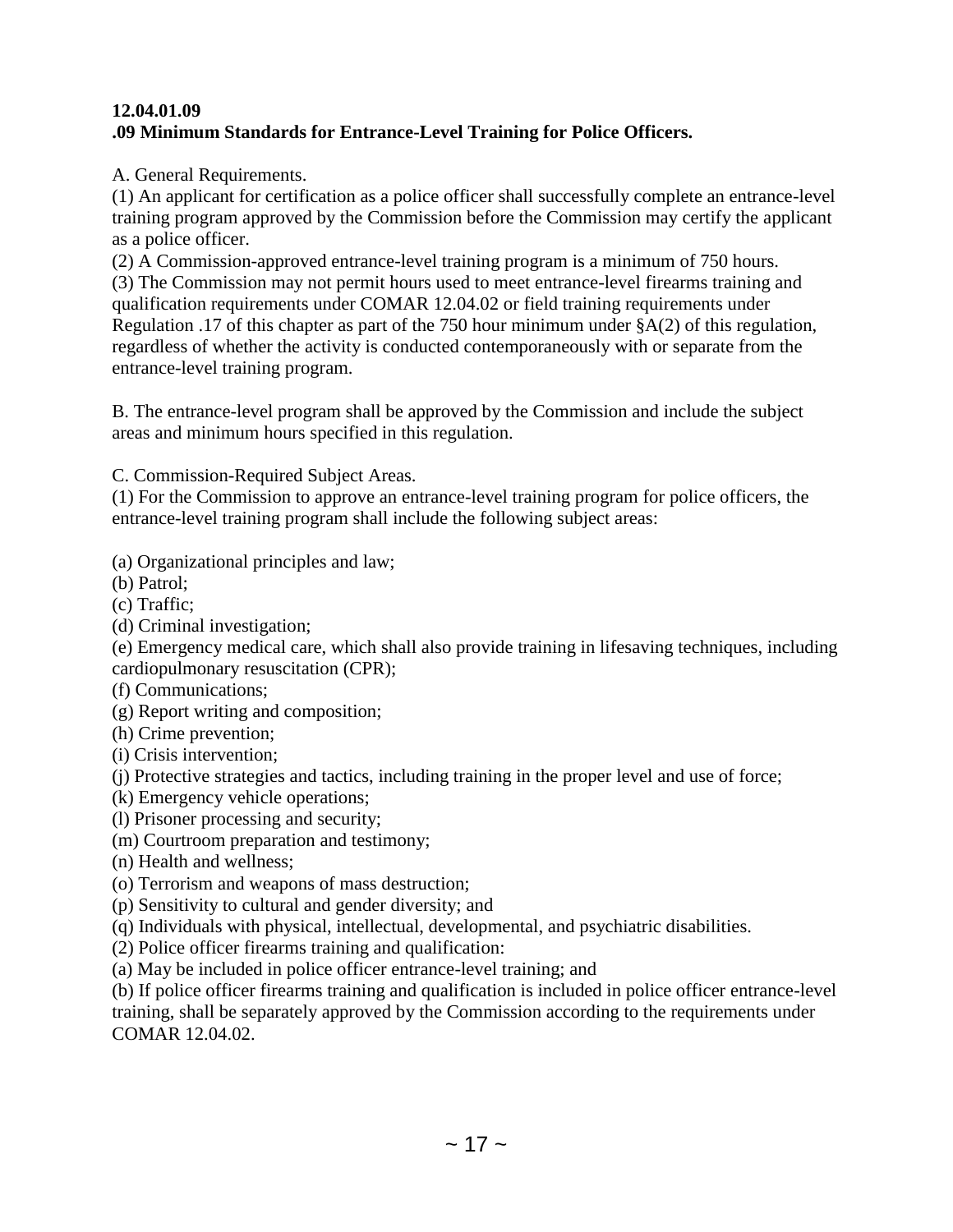D. Commission-Required Performance Objectives.

(1) Minimum Performance Objectives. For the Commission to approve an entrance-level training program for police officers, the entrance-level training program shall include activities to ensure that the applicant for police officer certification has met performance objectives that are: (a) Composed and sanctioned by the Commission; and

(b) Based on a Statewide job task analysis and that address those tasks considered essential for law enforcement officers in Maryland, regardless of law enforcement agency or assignment.

(2) The Commission shall furnish a copy of the performance objectives upon request by a law enforcement agency, academy, or school.

(3) The training director of a law enforcement agency, an academy, or a school responsible for police officer entrance-level training shall:

(a) Cover the Commission performance objectives during entrance-level training exactly as written by the Commission; and

(b) Determine the sequence, content, and duration of training required to cover the Commission's performance objectives.

E. Successful Completion of Commission-Approved Entrance-Level Training.

(1) The training director of an academy shall conduct testing to verify that an applicant for certification as a police officer has learned or can perform each of the Commission's performance objectives.

(2) One or more objectives may be addressed by relevant single or multiple demonstrations or questions.

(3) An applicant for certification as a police officer shall achieve a minimum overall score of 70 percent in each subject area in §C of this regulation. The training director, or a designee, shall maintain accurate records of tests and testing procedures.

(4) At the conclusion of entrance-level training, the training director shall verify in writing to the Commission that an applicant has met the requirements under this regulation.

(5) Transfer of Academy Training.

(a) Credit for training received may be transferred from one academy to another at the discretion of the academy receiving the credit for training.

(b) The training director of the academy submitting notification in writing to the Commission that the applicant has met the requirements under this regulation is responsible for verifying completion of all Commission training objectives for that applicant.

(6) An applicant absent for more than 5 percent of entrance-level training is not considered to have successfully completed the entrance-level training unless the training director and the Deputy Director determine that sufficient work has been completed.

(7) An applicant shall meet the minimum qualification standard for certification in an emergency medical care program that has been approved by the Commission.

(8) A training director for an academy may require an applicant to meet entrance-level training requirements, standards, and objectives that exceed Commission minimum requirements, standards, and objectives.

F. Failure to Complete Entrance-Level Training.

(1) The training director shall notify the applicant's law enforcement agency if the applicant does not complete the entrance-level training.

(2) If an applicant does not meet the requirements for Commission-approved entrance-level training, the Commission may not certify the applicant as a police officer.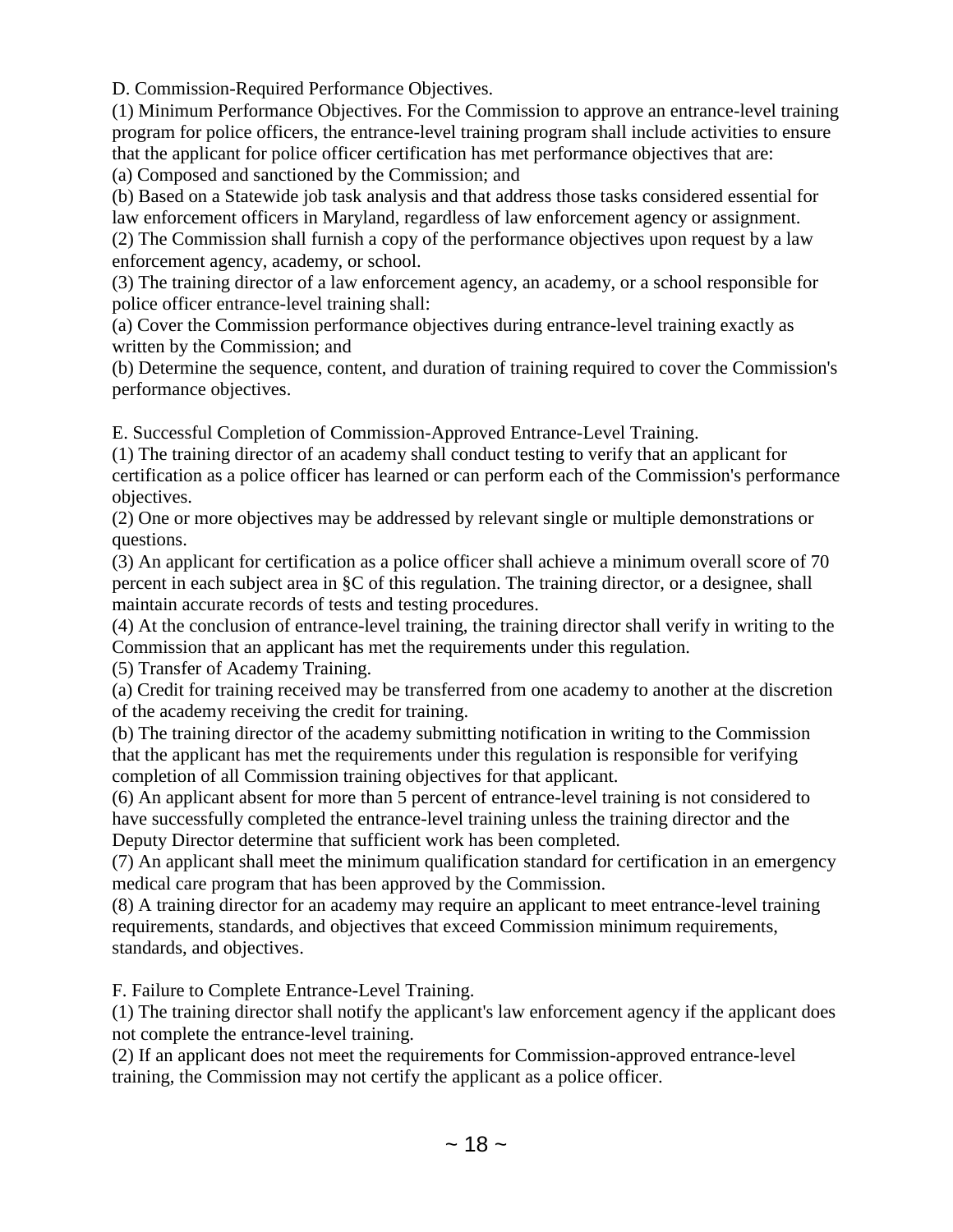G. Waiver of Commission Entrance-Level Training Requirements.

(1) A law enforcement agency that serves a unique function in law enforcement may be granted an exemption from a portion of this regulation.

(2) An agency head shall submit a request for an exemption and the appropriate documentation according to the requirements under Regulation .14 of this chapter.

(3) An applicant for certification by the Commission as a police officer who has completed entrance-level training in another state or for the federal government may be eligible to receive a waiver from a portion of the Commission-required entrance-level training upon:

(a) Meeting the requirements under Regulation .14E(7) of this chapter; and

(b) Meeting other requirements approved by the Commission.

H. Entrance-Level Firearms Training.

(1) A police officer who is required to use or carry a firearm shall successfully meet Commission-required performance objectives and standards of the entrance-level firearms training and qualification under COMAR 12.04.02 before using or carrying a firearm as part of the police officer's duties.

(2) The entrance-level firearms training and qualification may be completed concurrently with or as a separate activity from an entrance-level training program.

I. Standards for an Applicant's Admission to an Academy Providing Entrance-Level Training. (1) In addition to Commission requirements, an applicant attending entrance-level training shall meet the qualification standards set by the law enforcement academy conducting the entrancelevel training.

(2) For an individual to attend a law enforcement academy, the law enforcement agency shall:

(a) Obtain a physical examination by a licensed medical doctor to determine whether the applicant is physically fit to participate in the academy training; and

(b) Perform a check of the National Crime Information Center (NCIC) files before the applicant is admitted to the program.

(3) The hiring agency head shall:

(a) Provide an applicant with a copy of the selection standards under Regulation .04 of this chapter; and

(b) Require the applicant to acknowledge in writing that completion of the entrance-level training is not a guarantee of certification as a police officer.

#### **12.04.01.10**

#### **.10 Commission Requirements for an Academy or School Providing Commission-Required Police Officer Training.**

A. Training Environment.

(1) An academy offering police officer training required by the Commission for police officer certification shall be approved by the Commission before providing the training.

(2) In order for the Commission to approve an academy offering police officer training required

by the Commission for police officer certification, the academy shall:

(a) Provide an atmosphere that supports learning;

- (b) Have proper lighting, ventilation, and acoustics; and
- (c) Meet applicable local, State, and federal health and safety requirements.
- (3) If practical, the academy shall provide:
- (a) At least 25 square feet of classroom space for each candidate;
- (b) Locker space for each individual attending;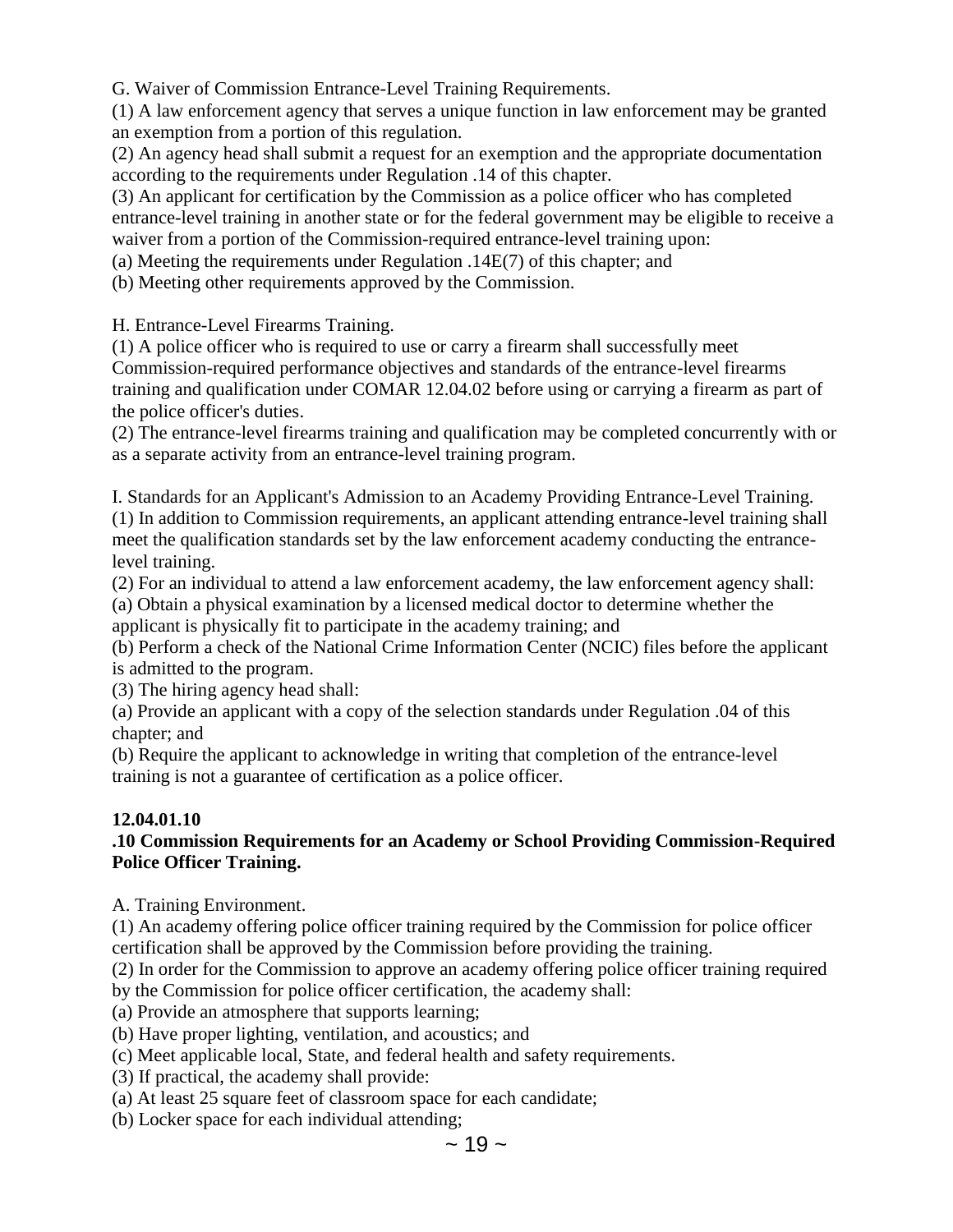(c) Appropriate desk space, work tables, and seating to support classroom and other related learning activities;

(d) Storage for learning and training material; and

(e) Instructional and training equipment and material to support the training provided.

B. Unless an individual is exempt from Commission certification under COMAR 12.04.06 or 12.10.06, only an individual certified as an instructor by the Commission or the Correctional Training Commission may provide police officer training required by the Commission.

C. Entrance-Level Training Procedures.

(1) An applicant attending police officer entrance-level training required for certification as a police officer shall be excused from routine duties at the hiring law enforcement agency and receive regular salary while attending police officer entrance-level training.

(2) Personal Conduct While Attending Police Officer Entrance-Level Training.

(a) The training director of the academy providing the approved police officer entrance-level training is responsible for the personal conduct of each applicant attending that academy.

(b) The training director, or a designee, shall function as the commanding officer for the class. (c) The training director shall provide each applicant attending the police officer entrance-level training with a copy of the rules or regulations governing the applicant's daily activities and behavior while attending the academy.

(d) The disciplinary regulations of the host academy apply to each applicant attending the academy.

(e) The training director shall notify the applicant's agency head if there has been an incident that requires disciplinary action taken against the agency head's applicant.

(f) If an applicant's progress in academic or skill areas indicates the applicant will fail the entrance-level training, the training director shall notify the applicant's agency head to permit the applicant to be withdrawn from the training.

(3) The training director of the academy and the agency head sending an applicant to the academy or school may negotiate arrangements related to reimbursement for costs associated with the applicant attending the academy.

(4) Authority of Academy Regulations.

(a) The Commission recognizes the necessity and authority of an academy to establish rules and regulations of conduct.

(b) The training director of a Commission-approved academy may establish rules and regulations that exceed Commission requirements under this regulation.

(c) A written academy rule or regulation or lawful verbal direction or order issued by an authorized representative of the academy has the same authority as a Commission requirement or standard.

D. Academy Certification — Classifications.

(1) The Commission may certify an academy meeting the applicable Commission standards as a class I or class II academy.

(2) An academy certified by the Commission as a class I academy may provide Commissionapproved police officer entrance-level training.

(3) An academy certified by the Commission as a class II academy may provide only specified portions of Commission-approved police officer entrance-level training required under Regulation .14E(7) of this chapter.

(4) A class I or class II academy may also offer any other Commission-approved police officer training authorized under this chapter.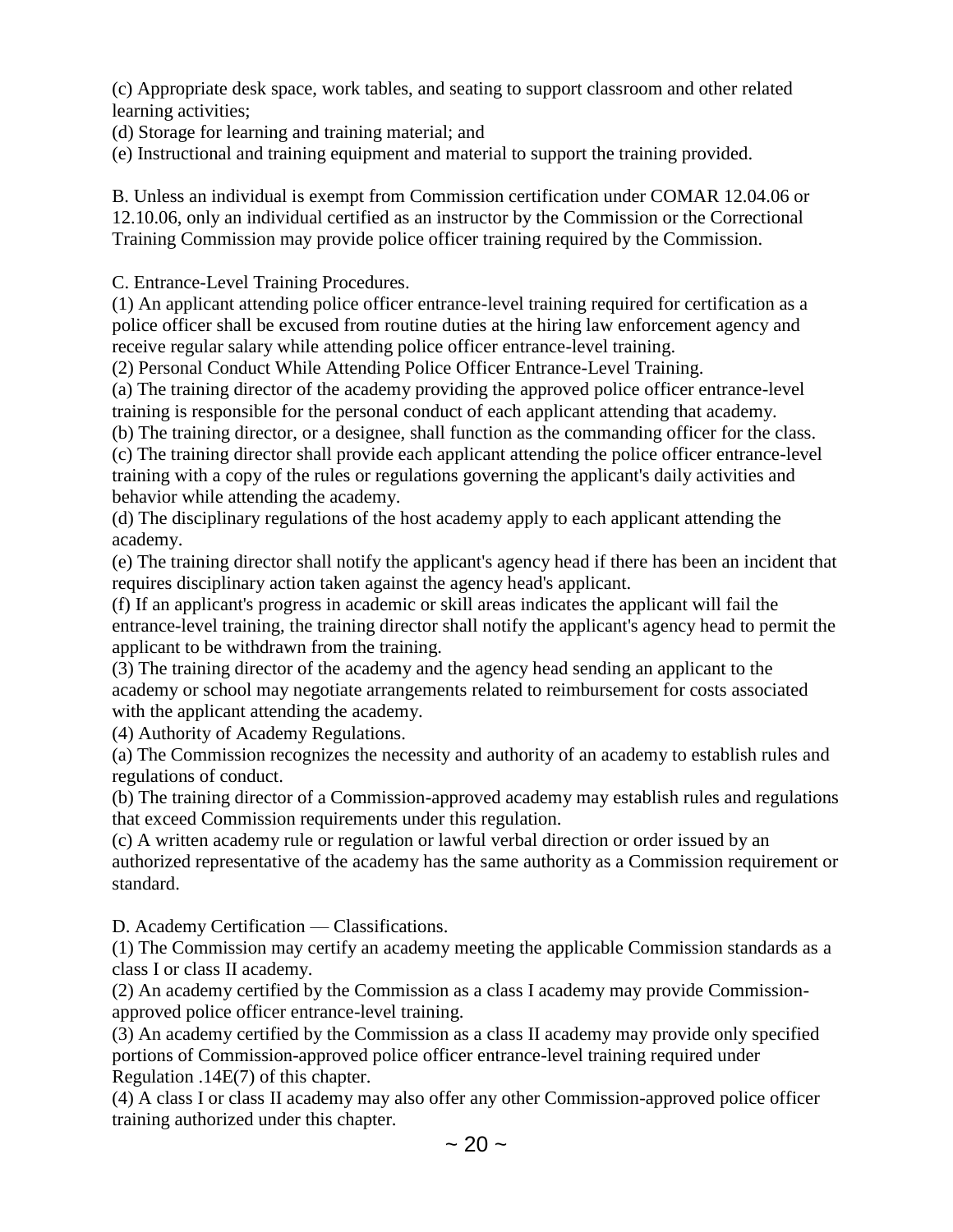(5) Upon request, the Commission shall furnish a list of approved academies and the respective classifications.

E. The academy may include a firearms program which meets the minimum standards under COMAR 12.04.02.

F. Academy Certification—Lapse or Revocation.

(1) Commission certification of an academy shall lapse if the academy does not conduct Commission-approved entrance-level training for a period of 2 years.

(2) The Commission may revoke the certification of an approved academy if the academy:

(a) Discontinues presenting Commission-approved entrance-level training;

(b) Offers Commission-required training without Commission-approved instructors;

(c) Training director does not successfully complete the training director orientation program under §H of this regulation; or

(d) Violates a provision of this regulation.

G. Academy Audit.

(1) An approved entrance-level training program is subject to review and audit by the Commission.

(2) The Commission shall audit each Commission-approved academy at least every 2 years to ensure compliance with Commission requirements.

H. Training Director Orientation. An individual appointed as a training director of a Commission-approved academy, within 3 months of appointment, shall successfully complete a training director orientation program designed and approved by the Commission.

### **12.04.01.11**

### **.11 Voluntary Attendance at an Entrance-Level Training Program.**

A. An individual who is not employed as a police officer by a law enforcement agency may attend Commission-approved entrance-level training on a voluntary basis if the individual requesting to attend:

(1) Receives approval by the training director of the Commission-approved academy; and

(2) Meets the selection standards under §B of this regulation.

B. Selection Standards — Voluntary Entrance-Level Training.

(1) An individual approved by the training director to attend police officer entrance-level training on a voluntary basis shall:

(a) Meet entrance standards for the academy providing the training;

(b) Provide documentation from a licensed medical professional that the individual has received a medical examination and is physically fit to participate in the academy police officer entrancelevel training; and

(c) Provide documentation supporting that the individual is currently 21 or will be 21 years old at the completion of the police officer entrance-level training.

(2) The training director accepting an individual volunteering to attend police officer entrancelevel training shall:

(a) Ensure a criminal record check is performed on the individual through, at a minimum, the National Crime Information Center (NCIC) to determine if there is supplemental information that conflicts with the requirements of the academy or Commission;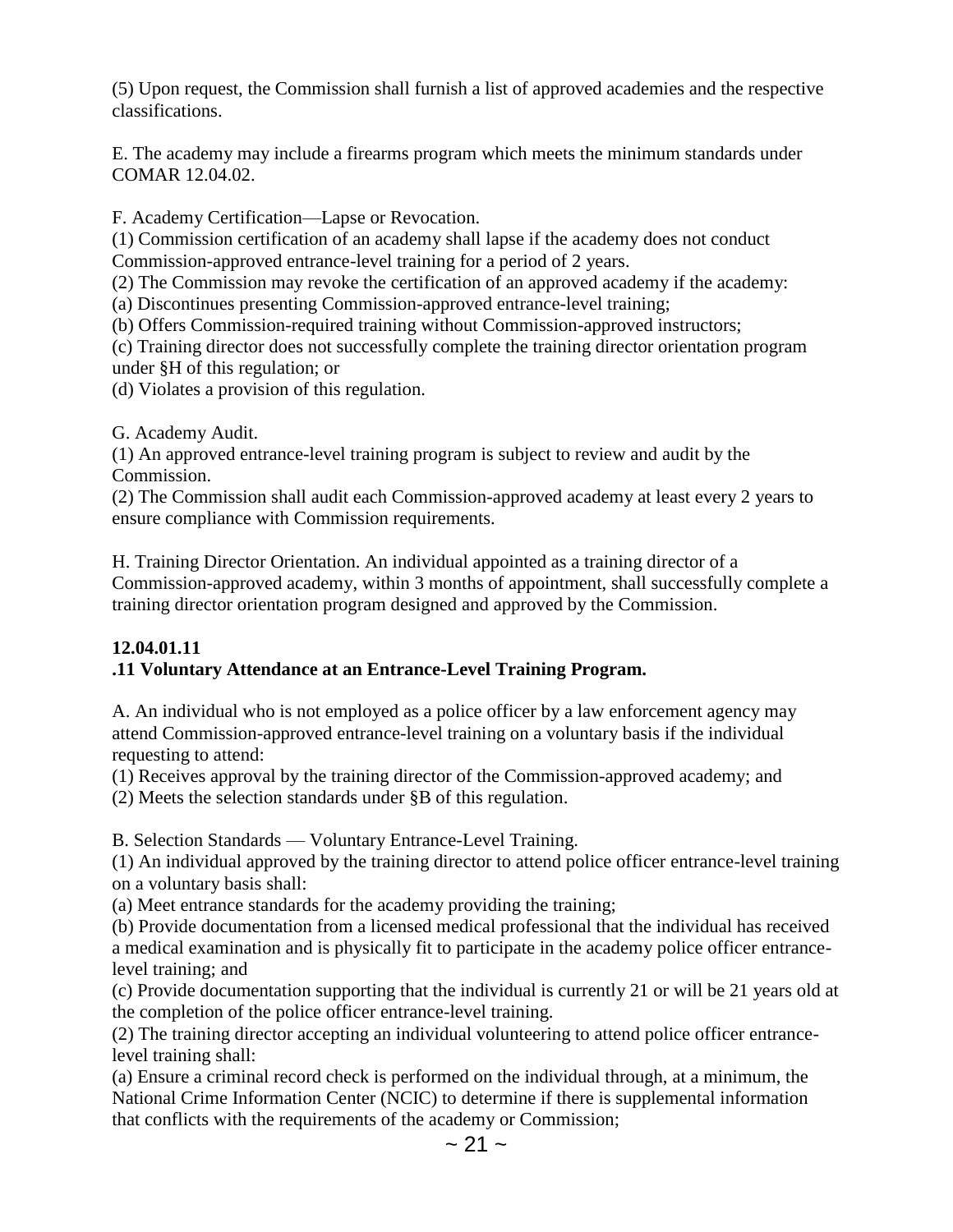(b) Provide the individual with a copy of the selection standards specified in Regulation .04 of this chapter; and

(c) Have the individual acknowledge in writing that completion of the police officer entrancelevel training is not a guarantee of certification by the Commission as a police officer.

C. If an individual under the provisions of this regulation successfully completes Commissionapproved police officer entrance-level training provided by a Commission-approved academy and is subsequently hired by a law enforcement agency to fill a position as a police officer within 2 years of the completion of the training, the agency head may request a waiver of training under Regulation .14 of this chapter.

D. Mandated Personnel.

(1) Under Public Safety Article, §3-215(d), Annotated Code of Maryland, an individual employed as a police officer by a law enforcement agency is entitled to a leave of absence with pay to attend entrance-level training.

(2) An employee of a law enforcement agency who is required to meet the requirements of this chapter may not voluntarily enroll in an academy to attend Commission-approved police officer entrance-level training.

E. An individual, training director, or law enforcement agency head seeking a waiver of this regulation may apply to the Commission for that waiver according to provisions under Regulation .14 of this chapter.

## **12.04.01.12**

## **.12 Police Officer Annual In-Service Training and Qualification.**

A. Police Officer Annual In-Service Training Requirements.

(1) An agency head shall ensure that a certified police officer at or below the rank of first-line supervisor completes a minimum of 18 hours of Commission-approved in-service training each calendar year.

(2) The Commission shall only accept successful completion of Commission-approved training toward a police officer's annual in-service training requirements.

(3) For annual in-service training, the Commission may approve independent electronic instruction through which information on an identified topic is provided to a police officer through the officer's interaction with an electronic medium, and without the immediate supervision or assistance of an individual identified as the training instructor.

(4) Commission-approved police officer in-service training may be conducted according to Commission requirements by the police officer's law enforcement agency, another law enforcement agency, school, academy, or organization.

(5) The Commission does not require a Commission-certified police officer to meet the inservice training requirement under this regulation during the same calendar year the police officer successfully completes Commission-approved police officer entrance-level training. (6) The Commission may apply training received by a police officer successfully completing Commission-approved supervisor, administrator, or instructor training toward the police officer's annual in-service requirement in the same calendar year that the police officer successfully completed the Commission-approved supervisor, administrator, or instructor training. (7) Beginning in the year 2004 and every third year thereafter, police officer annual in-service training curriculum and minimum courses of study shall include special training in, attention to, and study of the application and enforcement of: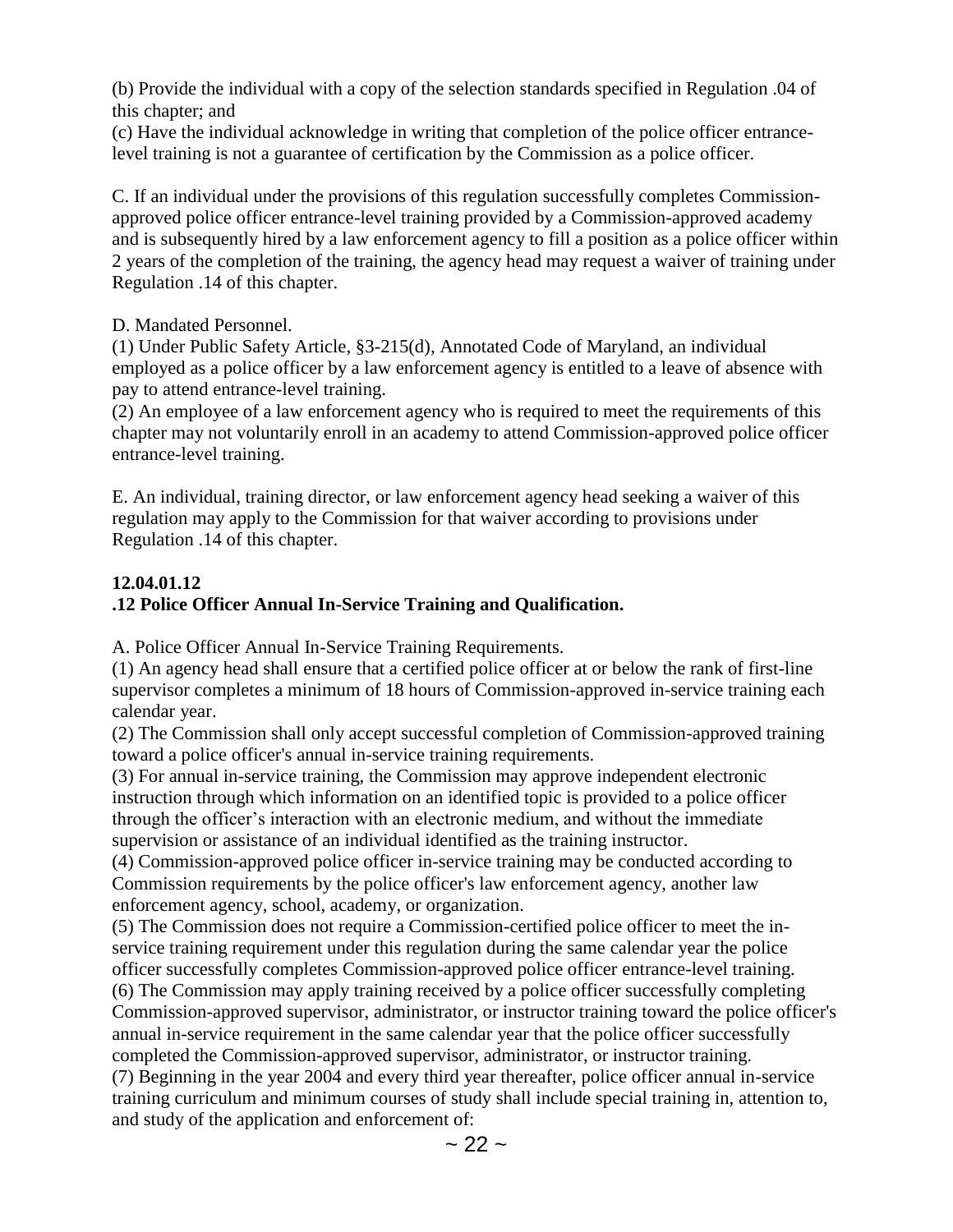(a) The criminal laws concerning rape, sexual offenses, the sexual abuse and exploitation of children, and related evidentiary procedures;

(b) The contact with and treatment of victims of crimes and delinquent acts;

(c) The notices, services, support, and rights available to victims and victim's representatives under Maryland law; and

(d) The notification of victims of identity fraud and related crimes of their rights under federal law.

(8) No later than December 31, 2013, a police officer required to complete annual in-service training under this regulation shall successfully complete Commission-approved autism awareness training if the police officer has not previously successfully completed autism awareness training as part of a Commission-approved entrance-level training program. (9) No later than December 31, 2016, and within every 2 years after that date, a police officer required to complete annual in-service training under this regulation shall successfully complete a Commission-approved training program on lifesaving techniques, including cardiopulmonary resuscitation (CPR).

B. Annual Police Officer Firearms Training and Qualification Requirements.

(1) Each Commission-certified police officer shall qualify annually with each firearm the law enforcement agency authorizes the police officer to use or carry on-duty or off-duty on each of a Commission-approved:

(a) Day-fire course of fire; and

(b) Reduced light course of fire.

(2) Annual firearms training and qualification shall be conducted according to provisions under COMAR 12.04.02.

(3) Annual firearms training and qualification is not required in the same year that a Commission-certified police officer successfully completes Commission-approved police officer:

(a) Entrance-level firearms training and qualification;

(b) Conversion training under COMAR 12.04.02;

(c) Refresher firearms training under Regulation .07B(4)(c) of this chapter; or

(d) Firearms instructor training under COMAR 12.04.06.

(4) Before being authorized to carry or use a firearm, a police officer who has not qualified with an authorized firearm for 3 or more consecutive calendar years shall complete a Commissionapproved:

(a) Entrance-level firearms training program and firearms qualification under COMAR 12.04.02; or

(b) Firearms refresher training course and firearms qualification under Regulation .07B(4) of this chapter.

C. Police Officer Annual In-Service Program and Firearms Training and Qualification Approval. (1) The Commission shall:

(a) Determine the format for submitting training programs for approval; and

(b) Assign a program number to approved programs.

(2) A request for the Commission to approve training shall include:

(a) The topics to be studied;

(b) The time allocated to each topic;

(c) A brief explanation of why the topic is included, in terms of current job needs; and

(d) Identification of each instructor teaching a topic and the number of hours that the instructor is scheduled to teach.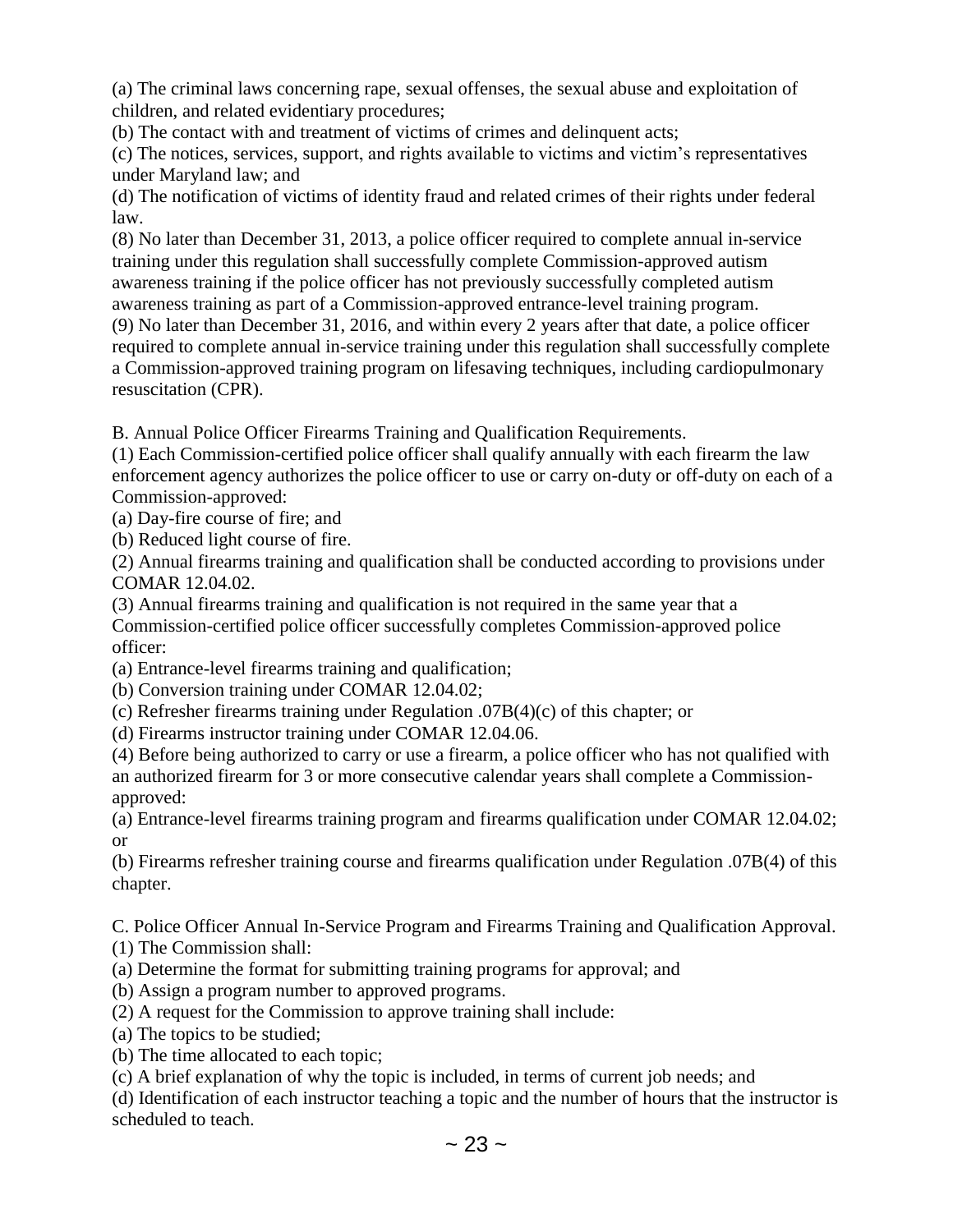(3) Except as provided under §C(4) of this regulation, the Commission may approve a police officer annual in-service program or annual firearms training and qualification program for a period of 3 years.

(4) The training director of a law enforcement agency, academy, or school shall resubmit a training program under this regulation to the Commission for subsequent approval when: (a) A significant change is made in the format or content of the approved program; or

(b) 3 years have elapsed since the initial program approval, regardless of whether any changes have been made to the original approved program.

D. Curriculum, Attendance, and Testing for Police Officer Annual In-Service Training and Firearms Training and Qualification.

(1) The agency head shall report a police officer's successful completion of Commissionapproved in-service training or firearms training and qualification to the Commission on or before January 31 of the year immediately following the training.

(2) The agency head shall report the information in a format determined by the Commission. (3) Testing.

(a) A training director of a Commission-approved academy or school shall ensure that each police officer attending Commission-approved training is tested to determine successful completion.

(b) An alternate method of recording successful completion of the training may be used if approved by the Commission.

(c) A police officer shall obtain a minimum score of 70 percent on a test for the respective training before the Commission may apply the training toward the police officer's training requirements under this regulation.

(4) The Commission requires that Commission-approved in-service training and firearms training and qualification have a method of evaluation.

(5) If a police officer is absent for more than 10 percent of the time required for a Commissionapproved annual in-service training program, including electronic control device and firearms training and qualification, the police officer may not receive credit toward the annual in-service training requirements of this chapter for any portion of the program, unless the Deputy Director approves the police officer to receive full or partial credit.

E. Attendance at Training Hosted by Other Agencies.

(1) An agency head may send a police officer to Commission-approved in-service training or firearms training and qualification hosted by another agency without prior Commission approval. (2) The agency head sending the police officer to training hosted by another agency shall ensure that the training has an approval number assigned by the Commission.

(3) The agency head sending the police officer to training hosted by another agency is responsible for submission of training scores to the Commission.

F. Failure to Complete Required Training.

(1) Except for §F(2) of this regulation, if a police officer does not receive the entire 18 hours of in-service training by December 31 in a calendar year, the agency head shall add the number of hours missed in that calendar year to the 18 hours required in the following calendar year. (2) If an officer is scheduled for certification renewal on July 1 of any year but did not receive the entire 18 hours of annual in-service training by December 31 of the previous calendar year,

the agency head shall provide the officer:

(a) Before the July 1 date on which the officer is scheduled for certification renewal, the hours of annual in-service training missed for the calendar year immediately before July 1 date; and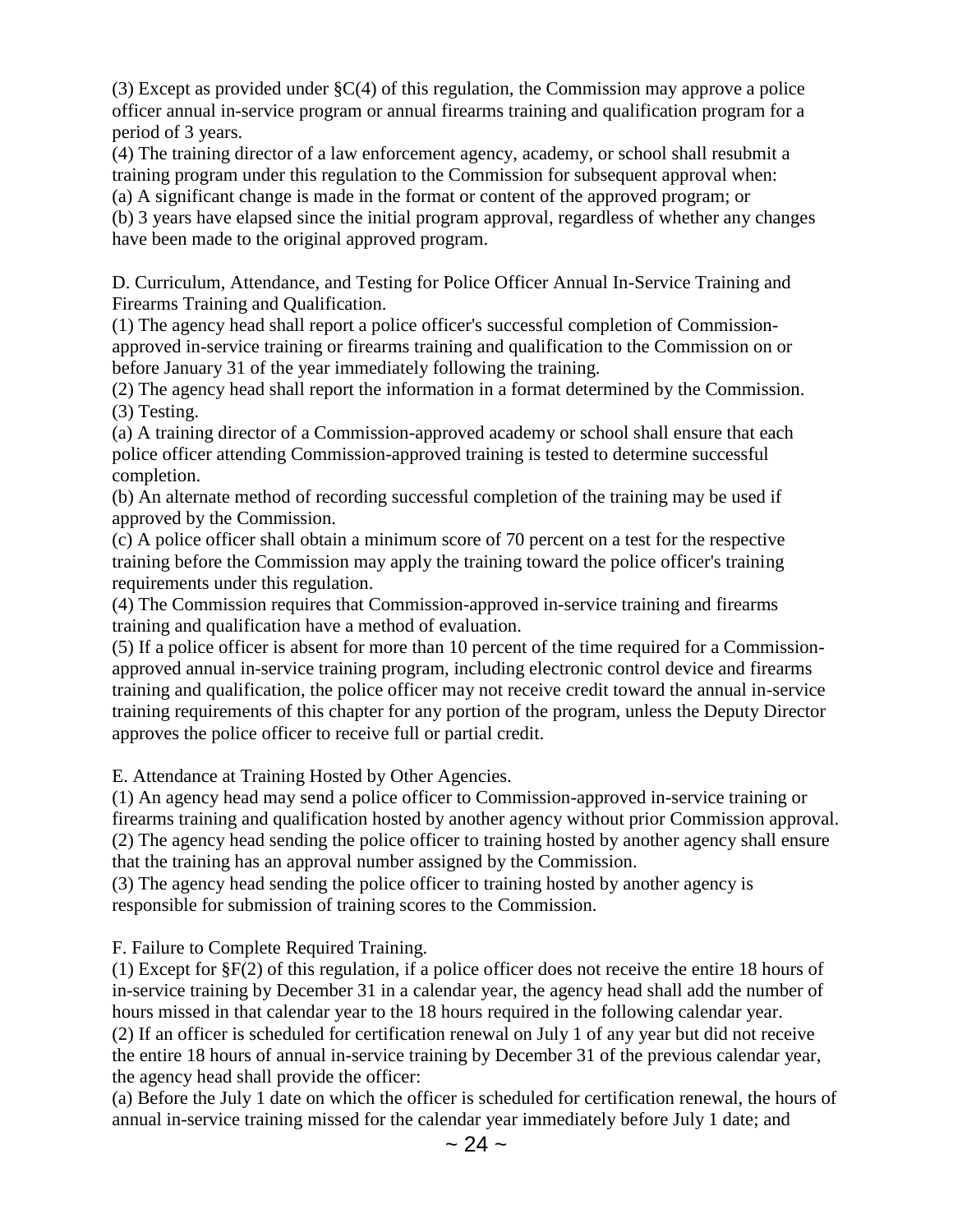(b) Before December 31 of the year during which the officer's certification renewal is scheduled, the 18 hours of annual in-service training required to be completed by the officer for that year. (3) If a police officer does not successfully complete annual firearms training and qualification with an authorized firearm before December 31 of a calendar year, the agency head may not permit the police officer to use or carry the firearm until the police officer successfully meets Commission requirements for firearms training and qualification with that firearm.

(4) If a police officer is scheduled for certification renewal, the police officer shall successfully complete Commission requirements for firearms training and qualification for the firearm before July 1 in the following year.

### (5) Nonofficer Status.

(a) In-service Training. If a police officer fails to complete annual in-service training because the officer was on official nonofficer status, the officer shall complete the required annual in-service training in the year in which the officer returns to active duty.

(b) Firearms Training.

(i) If a police officer fails to complete annual firearms qualification because the officer was on approved nonofficer status, but has completed annual firearms qualification within 3 years of returning to active duty from nonofficer status, before the officer may use or carry an authorized firearm, the officer shall qualify with the authorized firearm when the officer returns to active duty. Additionally if the officer's certification has lapsed, the officer shall meet the requirements of this chapter be recertified by the Commission.

(ii) If a police officer returning to active duty as a police officer has not qualified with an authorized firearm within 3 consecutive calendar years immediately preceding return, before the officer may use or carry an authorized firearm the officer shall successfully complete a Commission-approved entrance-level firearms training program and qualification for the firearm under COMAR 12.04.02, or a firearms refresher training course and firearms qualification for the authorized firearm under COMAR 12.04.02 or a firearms refresher training program and qualification under Regulation .07B(4)(c) of this chapter. Additionally, if certification has lapsed, the officer shall meet the requirements of this chapter to be recertified by the Commission.

(6) Except for a police officer reported on nonofficer status, if an agency head does not provide required training in 2 consecutive years or displays a pattern of not providing the required training over several years, the Executive Director, or a designee, shall report the matter to the Commission for action the Commission deems appropriate.

(7) If an agency head does not provide documentation of missed training in a timely manner, certification renewal may be delayed.

### G. Waivers.

(1) The Commission may grant a waiver of annual in-service training or firearms training and qualification requested by an agency head, if the agency head submits proof that the police officer successfully completed comparable training in the same year.

(2) A request for a waiver of training requirements under this regulation shall be submitted, in accordance with Regulation .14 of this chapter by the agency head.

### H. Audit Requirements.

(1) Commission-approved annual in-service training and firearms training and qualification is subject to review and audit by the Commission.

(2) Each law enforcement agency, academy, and school providing Commission-approved annual in-service training or firearms training and qualification shall maintain documentation, including: (a) Curriculum;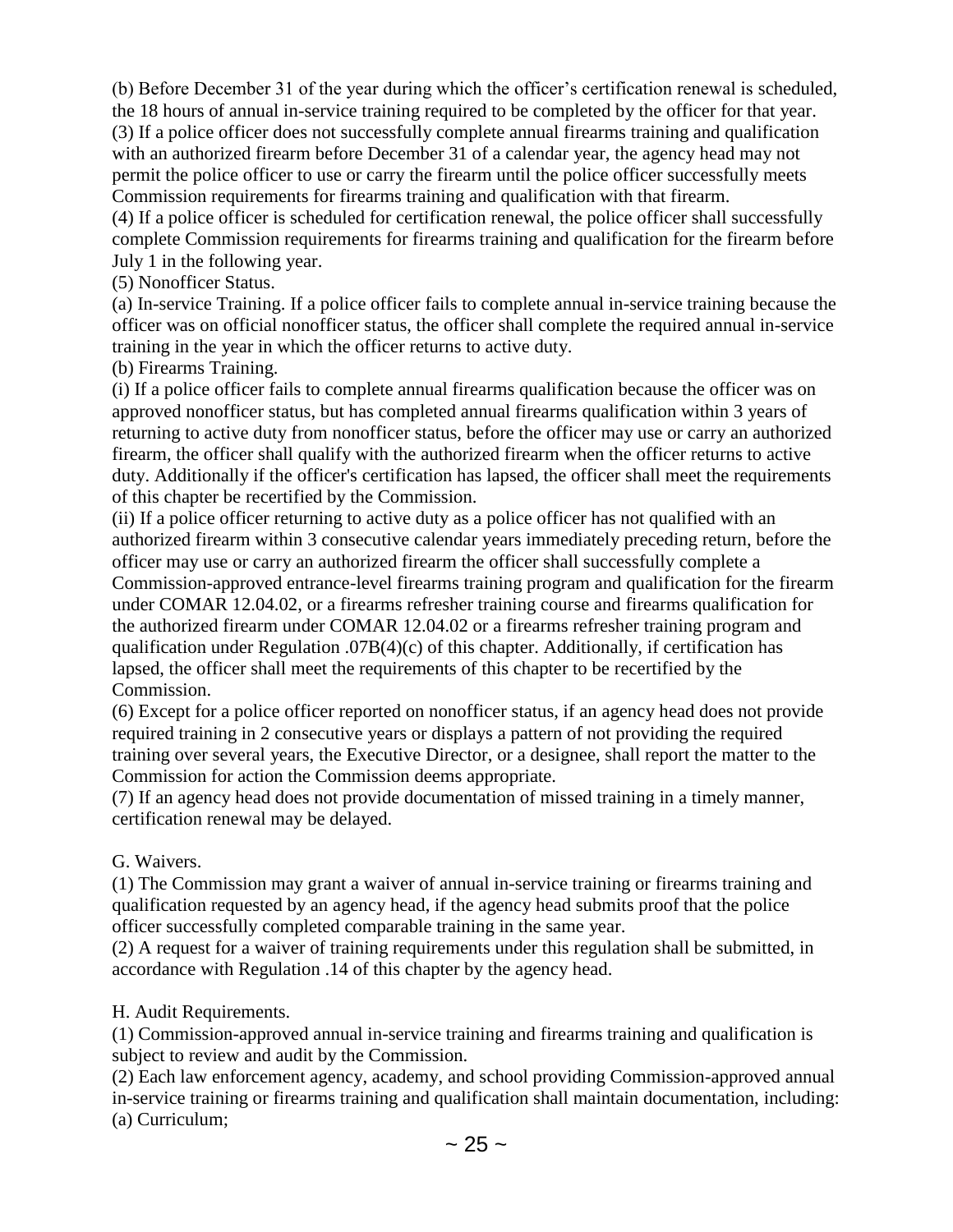(b) Listing of instructors;

- (c) Attendance;
- (d) Test and examination scores; and
- (e) Other information required by this regulation.
- (3) An agency head shall maintain records of training provided to a police officer at other agencies, schools, or academies until audited by the Commission.

(4) To verify compliance with Commission requirements, the Commission shall annually audit a portion of the the following Commission-approved annual in-service programs:

- (a) Law enforcement training;
- (b) Electronic control device training;
- (c) Firearms training; and

(d) Firearms qualification.

#### **12.04.01.13**

### **.13 Minimum Standards — Police Officer First-Line Supervisor and Administrator Training.**

A. General Requirements.

(1) A police officer promoted to a first-line, or higher, supervisor position, shall successfully complete Commission-approved supervisor training within 1 year of the promotion, unless the police officer successfully completed Commission-approved supervisor training within the 2 years preceding the promotion.

(2) A police officer promoted to a first-line, or higher, administrator position is required to successfully complete Commission-approved administrator training within 1 year of the promotion, unless the police officer successfully completed Commission-approved administrator training within the 2 years preceding the promotion.

(3) Once a police officer successfully completes Commission-approved supervisor training, the Commission does not require the police officer to complete additional supervisor training for subsequent promotions to another supervisor position that does not include duties of an administrative position.

(4) A police officer promoted directly to a first-line administrator position from a rank below the first-line supervisor position shall complete both Commission-approved supervisor and administrator training within 1 year of the promotion, unless the police officer has successfully completed Commission-approved supervisor or administrator training, or both, within the 2 years preceding the promotion.

B. Police Officer Supervisor and Administrator Training Minimum Requirements.

(1) The Commission requires that:

(a) Only Commission-approved or certified instructors provide the police officer supervisor or administrator training;

(b) A police officer shall obtain a 70 percent overall test score to successfully complete the training;

(c) The training shall be a minimum of 35 hours in duration;

(d) Unless determined otherwise by the agency head and the Commission, a police officer required to attend Commission-approved supervisor or administrator training may not miss more than 10 percent of the total training time;

(e) The Commission's training objectives for police officer supervisor or administrator are to be covered in the training as written by the Commission; and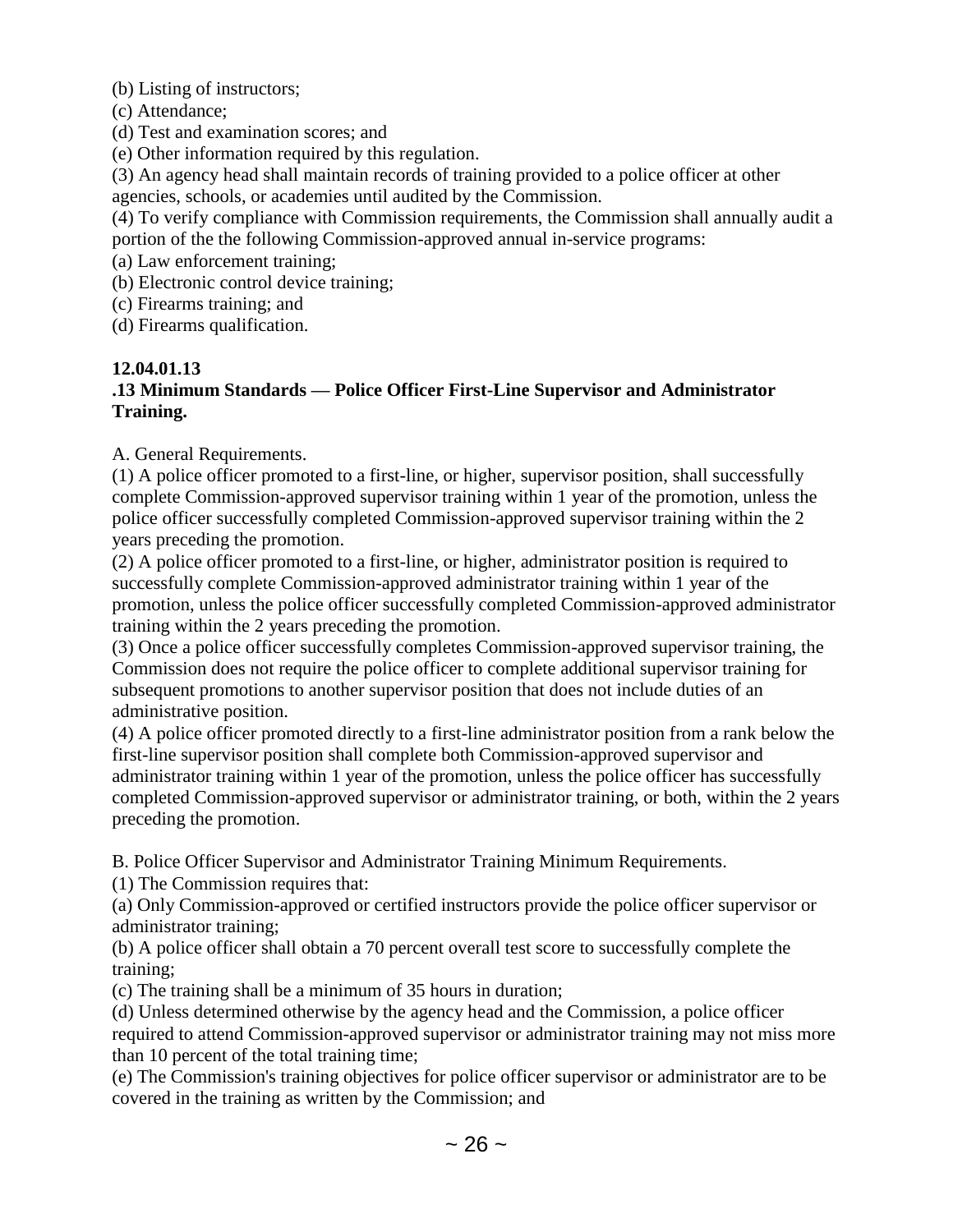(f) The agency head submit the proposed police officer supervisor or administrator training to the Commission for approval at least 20 working days before the start of the proposed training. (2) The agency head shall submit rosters, required reports, and grades to the Commission upon completion of the training.

(3) Upon request, the Commission shall furnish the Commission's minimum course outline and training objectives for police officer supervisor or administrator training to the agency head. (4) If an agency head changes previously approved training, the training director shall submit the new training in writing to the Commission for approval at least 20 working days before the start of the new training.

C. Waivers.

(1) The Commission may waive requirements for successful completion of the Commissionrequired supervisor or administrator training under this regulation if an agency head provides the Commission with documentation that establishes that the police officer successfully completed parallel Commission-approved supervisor or administrator training.

(2) The Commission has determined that the following programs are generally acceptable substitutes for the Commission-required supervisor or administrator training if the police officer successfully completed the training within 2 years preceding or 1 year following the promotion: (a) The Northwestern University School of Police Staff and Command program;

(b) The Southern Police Institute Administrative Officer Course;

(c) The FBI National Academy; and

(d) Other equivalent training approved by the Deputy Director.

(3) The agency head shall submit a request for a waiver of Commission police officer supervisor or administrator training requirements to the Deputy Director for approval.

D. Failure to Complete Commission-Required Supervisor or Administrator Training. If a police officer does not successfully complete either Commission-approved supervisor or administrator training by the first anniversary date of a promotion to either a first-line supervisor or first-line administrator position, the police officer's agency head shall:

(1) Relieve the police officer of the respective first-line supervisory or first-line administrative duties related to the position; and

(2) Inform the Commission in writing within 30 days of the action that the law enforcement agency has taken to relieve the police officer of supervisory or administrative duties.

## **12.04.01.14**

## **.14 Waiver of a Selection or Training Standard.**

A. General Requirements for Waivers.

(1) Except for the requirements under §E of this regulation, an agency head requesting a waiver of a Commission selection or training standard based on an individual's unique circumstances shall petition the Commission for a waiver of the standard.

(2) An agency head petitioning the Commission for a waiver of a selection or training standard shall:

(a) Submit the petition in writing in a format determined by the Commission; and

(b) Direct the petition to the Executive Director so it is received at least 30 days before the

Commission's next scheduled meeting during which the Commission considers the petition. (3) An agency head shall include, at a minimum, the information required under §B, C, or D of this regulation according to the type of standard for which the agency head is petitioning the

Commission for a waiver.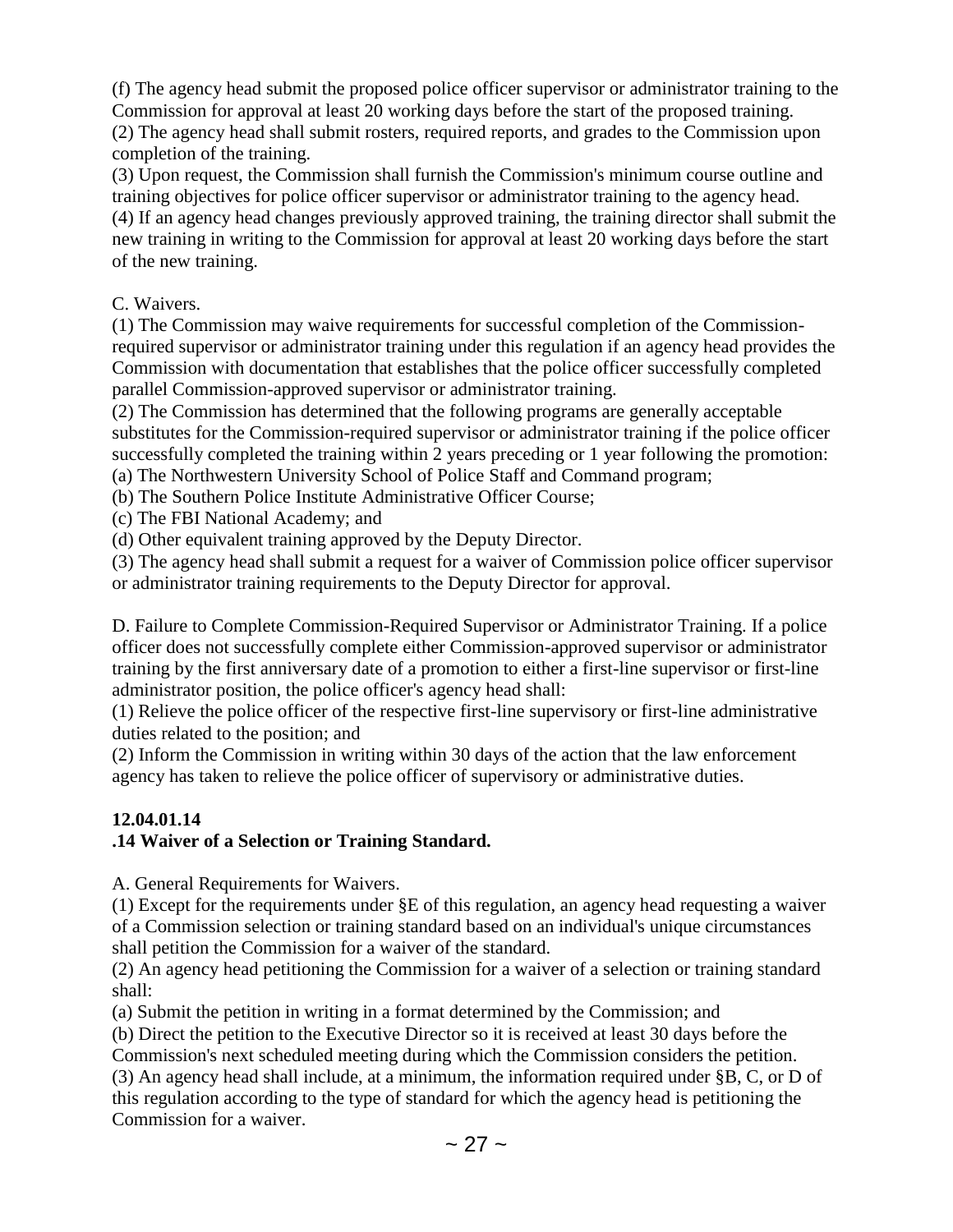(4) Processing a Petition for a Waiver.

(a) Upon receipt of a petition for a waiver under §B, C, or D of this regulation, the Executive Director shall:

(i) Review the petition to ensure that it contains all information required under this regulation; and

(ii) Ensure that the petition is received 30 days before the next scheduled Commission meeting during which the Commission considers the petition.

(b) If the petition does not meet the requirements under this regulation, the Executive Director shall return the petition to the submitting agency head indicating the deficiencies of the petition. (c) If the petition meets the requirements under this regulation, the Executive Director shall present the petition to the Commission at the next scheduled meeting.

B. Waiver of a Selection Standard. An agency head petitioning the Commission on behalf of an individual for a waiver of a police officer selection standard under this chapter shall, at a minimum, include the following as part of the petition under this regulation:

(1) A completed application for certification (AFC) for the individual;

(2) The COMAR citation for the standard for which the waiver is requested on behalf of the individual;

(3) Detailed information concerning the individual's ability to perform the duties of a police officer; and

(4) Other information at the direction of the Executive Director.

C. Waiver of an In-service Training Standard.

(1) An agency head petitioning the Commission on behalf of an individual for a waiver of an annual in-service training standard shall provide the following information that the agency head believes is justification for the Commission to waive the training standard:

(a) The COMAR citation for the standard for which the waiver is requested;

(b) A copy of the lesson plan or course outline that the individual successfully completed;

(c) A written description of the course that the individual successfully completed;

(d) The number of hours of the course the individual completed; and

(e) Other information supporting the petition or that is requested by the Executive Director.

(2) An agency head may petition the Commission for a waiver of an in-service training requirement because an individual successfully completed any of the following during the

calendar year for which in-service training is required:

(a) Federal Bureau of Investigation National Academy;

(b) 3-month Southern Police Institute Program;

(c) 9-month Northwestern University Traffic Institute Program; or

(d) Other equivalent training program.

D. Waiver of Firearms Training.

(1) An agency head may petition the Commission on behalf of an individual for a waiver of firearms training and qualification requirements if the individual completed firearms training and qualification that meets or exceeds requirements of COMAR 12.04.02 during the calendar year in which firearms training and qualification are required to be completed by the individual.

(2) An agency head shall include in the petition for a waiver of firearms training and qualification:

(a) Information required under  $\S C(2)$  of this regulation as it relates to the firearms training and qualification completed by the individual; and

(b) The date or dates the individual completed the firearms training and qualification.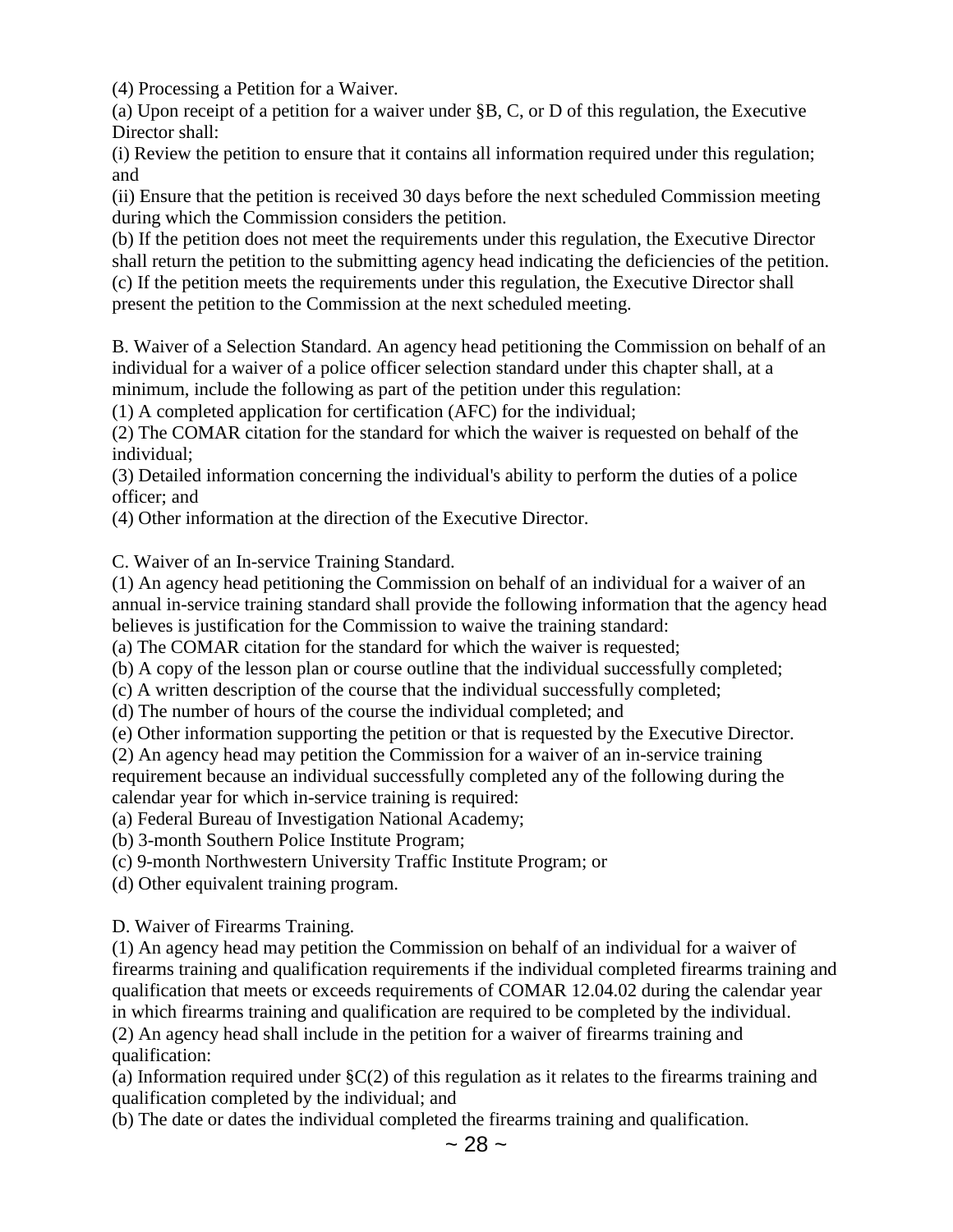E. Waiver of an Entrance-Level Training Standard.

(1) An individual who completed entrance-level training in another state or through the federal government may be granted a waiver from completing portions of the entrance-level training standards under Regulation .09 of this chapter if the entrance-level training completed in another state or through the federal government was comparable to the standards under Regulation .09 of this chapter.

(2) An agency head petitioning the Deputy Director on behalf of an individual for a waiver of an entrance-level training standard required under Regulation .09 of this chapter shall provide the Deputy Director with the following information that the agency head believes is the basis for requesting the waiver:

(a) A copy of the lesson plan or course outline for the course that the individual successfully completed;

(b) A written description of the course that the individual successfully completed;

(c) The number of hours of the course the individual successfully completed; and

(d) Other information supporting the petition or that is requested by the Deputy Director.

(3) The Deputy Director may grant a waiver of an entrance-level training standard if the individual:

(a) Both:

(i) Worked for a law enforcement agency within the last 5 years before applying; and

(ii) Successfully completed police officer entrance-level training that meets or exceeds the requirements under Regulation .09 of this chapter; or

(b) Did not work for a law enforcement agency before applying, but within 2 years before applying completed police officer entrance-level training that meets or exceeds the requirements under Regulation .09 of this chapter.

(4) The Deputy Director shall review the information contained in the request under §E of this regulation to determine if the:

(a) Individual meets the eligibility requirements under §E of this regulation; and

(b) Police officer entrance-level training that the individual completed meets or exceeds requirements under Regulation .09 of this chapter.

(5) The Deputy Director shall notify the agency head of the decision.

(6) If the Deputy Director grants the waiver, the Deputy Director shall notify the agency head that the individual shall meet the following requirements before certification:

(a) Selection standards under Regulation .04 of this chapter; and

(b) The training requirements under §E(7) of this regulation.

(7) If the Deputy Director grants a waiver of full entrance-level training, the individual shall successfully complete the following:

(a) Portions of entrance-level training at a class I or II Commission-certified police academy relating to the:

(i) Maryland Criminal Code,

(ii) Maryland Motor Vehicle Code, and

(iii) Maryland Juvenile Law and Procedures;

(b) Emergency medical care under Regulation .09 of this chapter;

(c) A Driving Under the Influence Detection and Standardized Field Sobriety Test course approved by the Commission; and

(d) If the law enforcement agency authorizes the individual to carry or use a firearm:

(i) Entrance-level firearms training and qualification for the firearm under COMAR 12.04.02; or

(ii) If the Deputy Director determines that the individual previously completed training that is equivalent to the entrance-level firearms training required under COMAR 12.04.02 for the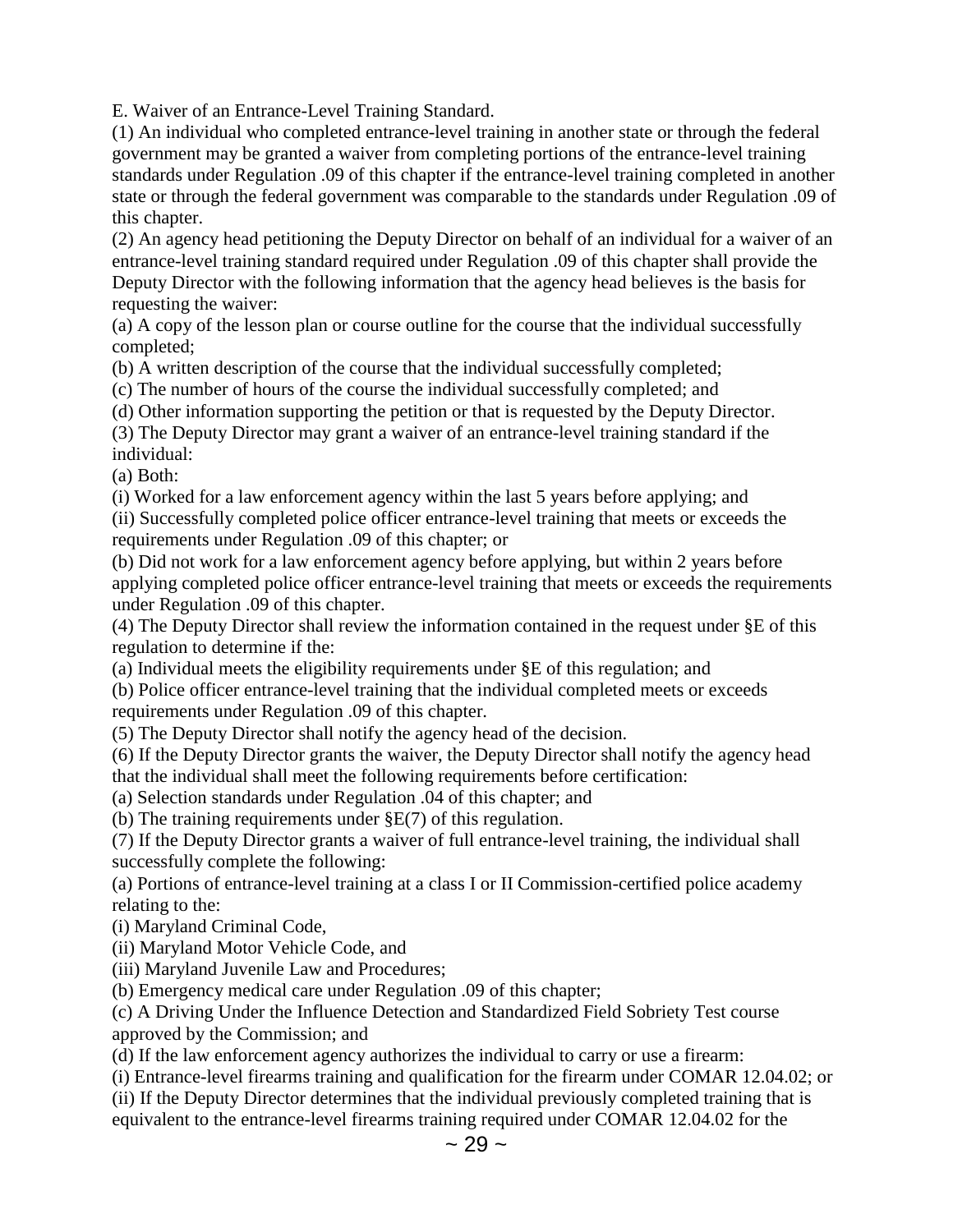agency-approved firearm, the individual shall be required to complete annual firearms classroom instruction and training and qualification required by COMAR 12.04.02 for the agency-approved firearm.

(8) An agency head may petition the Commission to review a decision by the Deputy Director to deny a waiver of an entrance-level training requirement.

F. A petition for a waiver on behalf of an individual may not again be submitted under this regulation within two years after the date on which the Commission has:

(1) Denied the petition for the waiver on behalf of the individual; or

(2) Upheld the decision of the Deputy Director to deny the petition for a waiver.

# **12.04.01.15**

# **.15 Drug Screening Procedures.**

A. Urine Sample Collection.

(1) A law enforcement agency conducting drug screening shall ensure that the process used by the law enforcement agency includes the minimum requirements under this regulation.

(2) A law enforcement agency conducting drug screening shall:

(a) Verify the identity of the individual providing the sample by examining a driver's license or other acceptable means of photographic identification;

(b) Obtain the urine sample in a manner that reasonably prevents substitution, alteration, or tampering;

(c) Ensure that a minimum of 50 milliliters of urine is collected from the individual providing the sample;

(d) Ensure that:

(i) A urine sample is collected using a proper container that has been sealed by the manufacturer;

(ii) Once the seal is broken by the individual supplying the urine sample and the urine sample is deposited in the container, the container is sealed by the individual supplying the urine sample;

(iii) The container is sealed using tamper-proof tape that extends over and around the container cover;

(e) Once the container is sealed and accepted from the individual supplying the sample, ensure the sample is labeled with the:

(i) Name of the individual supplying the sample;

(ii) Date the sample was given; and

(iii) Name of the individual who received the sample;

(f) Ensure that before the individual provides a urine sample, the individual provides written consent for the:

(i) Collection of the sample;

(ii) Analysis of the sample; and

(iii) Disclosure of the analysis results to the employing law enforcement agency and the Commission; and

(g) Secure, maintain, and transport the sample in a manner that preserves the chain of custody.

B. Positive Urine Sample Results.

(1) A urine sample screened positive under  $\S C(2)$  of this regulation is considered evidence of recent use of a controlled dangerous substance, narcotic drug, or marijuana.

(2) A positive screen for a controlled dangerous substance, narcotic drug, or marijuana conclusively establishes that the individual providing the sample is not of good moral character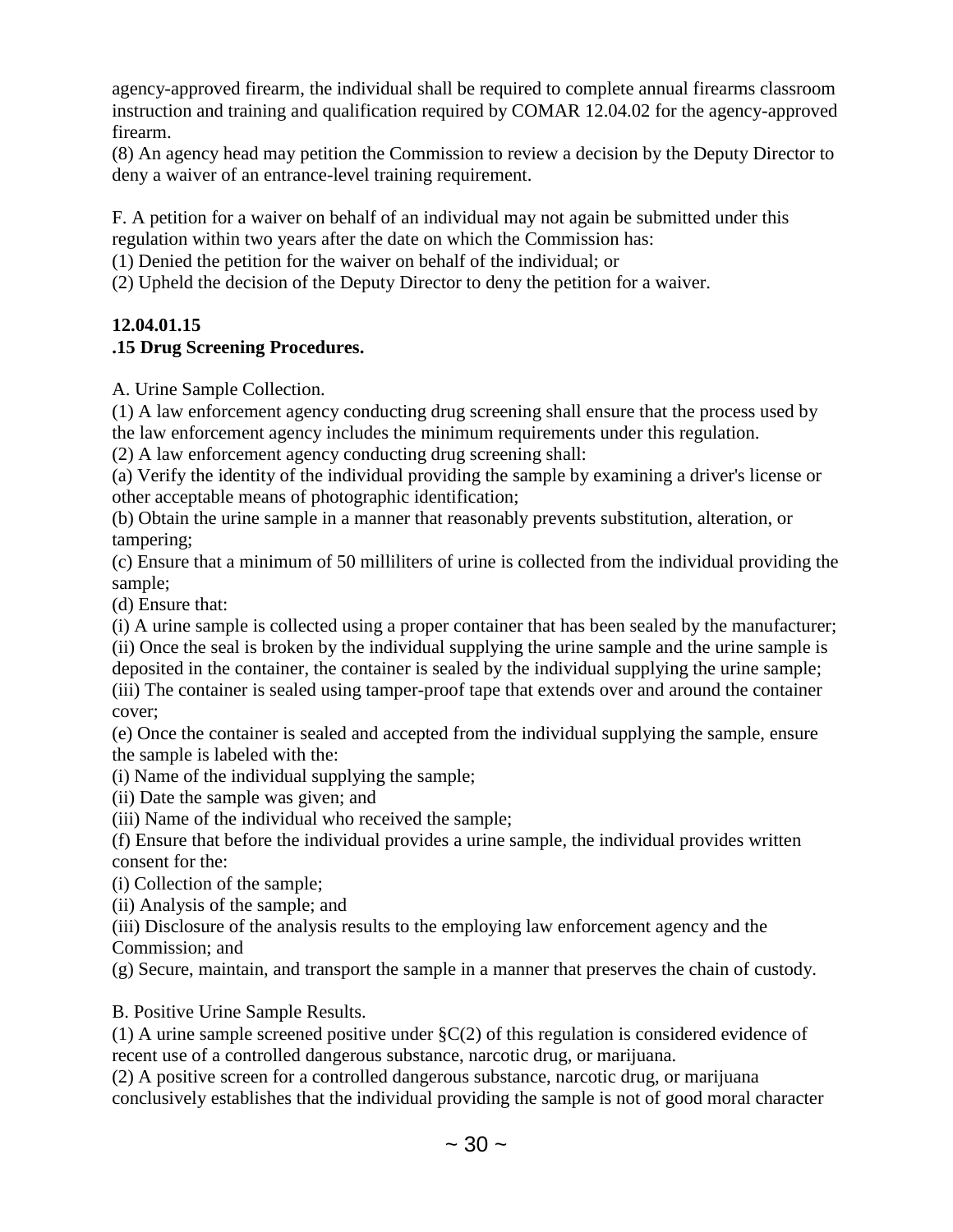established under Regulation .04 or .07 of this chapter and may not be employed or certified by the Commission as a police officer.

(3) The agency head shall ensure that a positive screen for controlled dangerous substances, narcotic drugs, or marijuana was not a result of legal use.

C. Urine Sample Analysis.

(1) To ensure the reliability and integrity of the testing process, the employing law enforcement agency conducting drug screening shall ensure that the process used by the law enforcement agency to analyze the sample includes the minimum requirements under this section.

(2) A law enforcement agency conducting drug screening and analyzing a urine sample shall:

(a) Conduct urine sample analysis according to provisions under Health-General Article, §17- 214, Annotated Code of Maryland;

(b) Ensure that the urine sample is screened by an enzyme immunoassay, radioimmunoassay testing method, or another equally scientifically rigorous screening method; and

(c) At a minimum, ensure that the screening method includes testing for the presence of the controlled dangerous substances, narcotic drugs, or marijuana, or classes of controlled dangerous substances, or their metabolites listed in §C(3) of this regulation.

(3) A positive screen is indicated if the test result meets or exceeds an amount at the following levels measured in nanograms per milliliter specified for each controlled dangerous substance, narcotic drug, or marijuana, or classes of controlled dangerous substances, or their metabolites as follows:

(a) Amphetamines — 1,000;

(b) Barbiturates — 300;

- (c) Cannabis or cannabinoids 50;
- (d) Opiates  $-300$ ;
- (e) Cocaine or cocaine metabolite 300;

(f) Phencyclidine — 25; and

(g) Benzodiazepines — 300.

(4) Confirmation of a Positive Screen Required.

(a) A positive screen of a urine sample for each substance identified under  $\S C(3)$  of this regulation shall be confirmed using gas chromatography, mass spectrometry, or other equally scientifically rigorous testing method.

(b) A urine sample resulting in a positive screen using the method under  $\S C(2)(b)$  of this regulation alone is inconclusive, unless the positive screen result is confirmed according to  $\zeta$ C(4)(a) of this regulation.

#### **12.04.01.16**

#### **.16 Prior Substance Abuse by Applicants for Certification.**

A. Scope. This regulation applies to an individual on whose behalf an employing agency is applying to the Commission for certification or recertification of the individual as a police officer.

B. General.

(1) An individual involved in prior or current illegal use, sale, manufacture, or distribution of a controlled dangerous substance, narcotic drug, or marijuana as the terms are defined under Regulation .01 of this chapter and as specified in this regulation has demonstrated character traits, judgment, behavior, or activity which adversely predict or affect the ability of the individual to perform the duties of a police officer.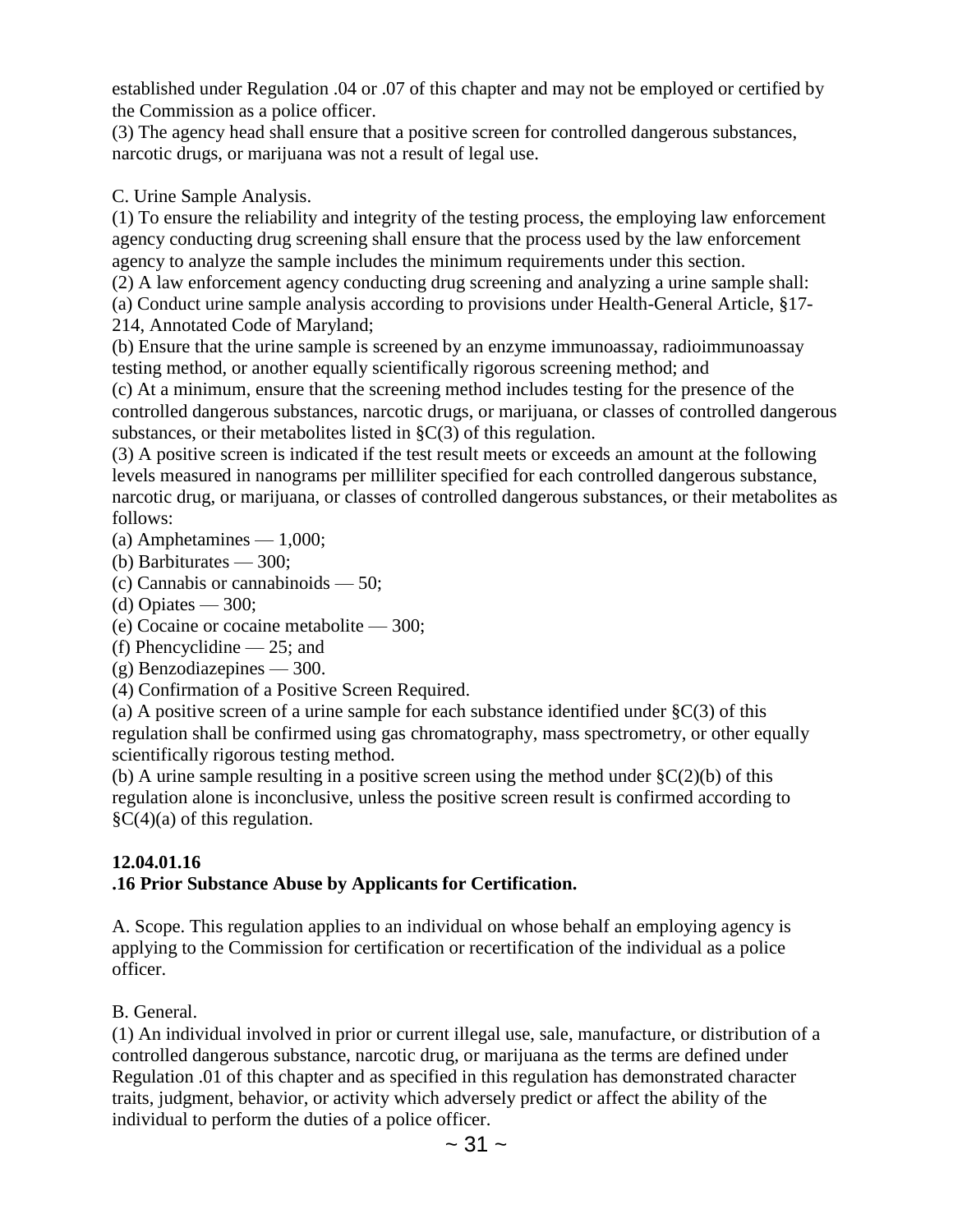(2) A law enforcement agency may set more restrictive standards than those specified in this regulation.

(3) For the purpose of this regulation, marijuana is considered to be separate from a controlled dangerous substance or human-made synthetic cannabinoid or cannabimimetic agent as defined under Regulation .01B of this chapter.

C. Prohibitions — Initial Certification. An individual is ineligible for initial certification as a police officer in Maryland if the individual has:

(1) Been convicted or otherwise found guilty of selling, manufacturing, or distributing a controlled dangerous substance, narcotic drug, or marijuana;

(2) Ever illegally sold, produced, cultivated, distributed, or transported a controlled dangerous substance, narcotic drug, or marijuana;

(3) Illegally used a controlled dangerous substance or narcotic drug for any purpose within the 36 months before application for certification;

(4) Illegally engaged in the use of marijuana for any purpose within the 12 months preceding the date of application for certification;

(5) Ever illegally used a controlled dangerous substance, or narcotic drug for other than experimentation as specified under §D of this regulation; or

(6) Ever illegally used a controlled dangerous substance, narcotic drug, or marijuana while employed to enforce federal, State, or local law by any government entity.

D. Presumption of Experimentation. The illegal use of a controlled dangerous substance or narcotic drug is not experimentation if the applicant:

(1) Ever used:

(a) Heroin;

(b) Phencyclodine (PCP); or

(c) Lysergic acid diethylamide (LSD); or

(2) Used a controlled dangerous substance or narcotic drug, or any combination of controlled dangerous substances or narcotic drugs:

(a) A total of five or more times; or

(b) One time since becoming 21 years old.

E. Prohibitions — Recertification. If an individual is currently certified, or was previously certified, as a police officer in Maryland the individual is ineligible for recertification if the individual illegally used, ingested, possessed, sold, produced, cultivated, distributed, or transported a controlled dangerous substance, narcotic drug, or marijuana on or after the date of the individual's initial certification as a police officer in Maryland.

F. Indication of Use of a Controlled Dangerous Substance, Narcotic Drug, or Marijuana. (1) If any part of the background investigation indicates an applicant currently or previously used a controlled dangerous substance, narcotic drug, or marijuana, the law enforcement agency shall investigate to determine if the use falls under the prohibitions specified in this regulation. (2) The law enforcement agency shall verify the veracity of the applicant's statements, responses to questions, and any other information provided by the applicant related to the use of a controlled dangerous substance, narcotic drug, or marijuana using a truth verification device. (3) If the law enforcement agency determines the use is prohibited by this regulation, the applicant is ineligible for certification by the Commission as a police officer.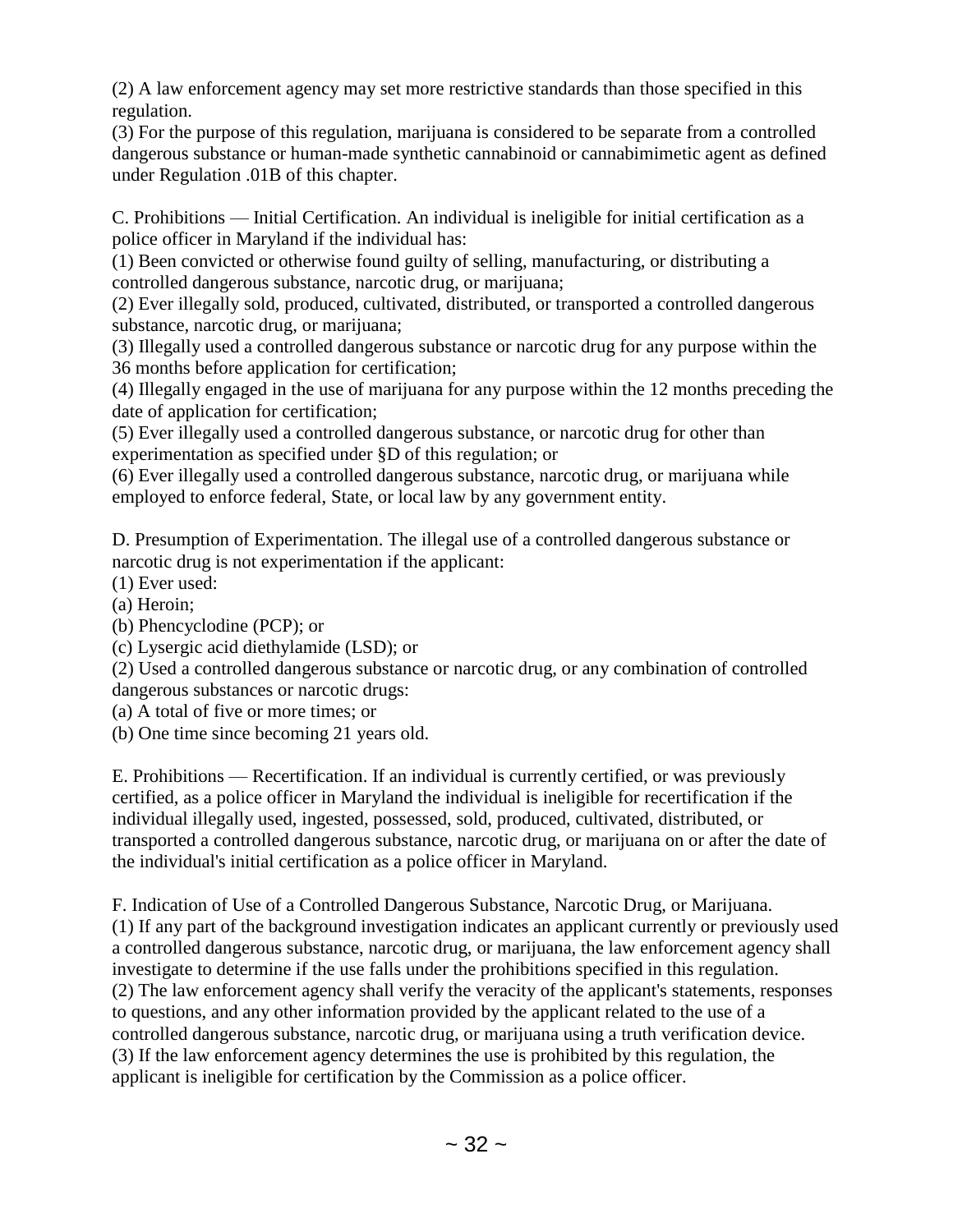(4) If the law enforcement agency determines the individual is currently using a controlled dangerous substance, narcotic drug, or marijuana in violation of State or federal law, the individual is ineligible for certification by the Commission as a police officer.

(5) If an individual becomes certified by the Commission as a police officer, the law enforcement agency employing the individual shall document and maintain information used to establish the individual's substance abuse history required by this regulation. These records are subject to audit.

G. Certification.

(1) The Commission may certify an applicant if the applicant's last use of marijuana preceded the applicant's date of application for certification by:

(a) Three or more years; or

(b) Less than three years, but not less than 12 months, on the condition that the applicant agrees to complete an annual substance abuse test during the two years following the applicant's date of initial certification.

(2) If certification is granted to an applicant who only qualifies under  $\S G(1)(b)$  of this regulation, the employing agency shall:

(a) Notify the applicant of the additional mandatory substance abuse testing requirement; and (b) Schedule the conditionally certified officer for an annual substance abuse test at the discretion of the employing agency in accordance with the regulations established in 17.04.09.04.

H. Petition for Special Consideration.

(1) An agency head submitting an application for certification for an individual with a history of illegal use of a controlled dangerous substance or narcotic drug may petition the Commission based on articulated unique circumstances of the individual's use of a controlled dangerous substance or narcotic drug for a final determination as to the use being experimentation as specified under §D of this regulation.

(2) The agency head, or a designee, submitting a petition under §H(1) of this regulation shall:

(a) Specify the illegal controlled dangerous substance or narcotic drug used;

(b) Indicate the number of times the illegal controlled dangerous substance or narcotic drug was used;

(c) Provide the individual's age at the time of each use;

(d) Indicate how the information concerning the use of the illegal controlled dangerous substance or narcotic drug came to be known by the agency;

(e) Provide information concerning the agency's attempt to verify the information;

(f) Identify the specific factors that the agency head believes the Commission should consider when making a determination as to experimentation that, at a minimum, include information concerning:

(i) Length of time used;

(ii) The motivation for the use;

(iii) The time that has passed since the last use;

(iv) How the illegal controlled dangerous substance or narcotic drug was obtained;

(v) How the illegal controlled dangerous substance or narcotic drug was ingested;

(vi) Why the individual stopped the use;

(vii) The individual's ability to perform as a police officer; and

(viii) Any other information that supports the unique circumstances that the agency head wants the Commission to consider; and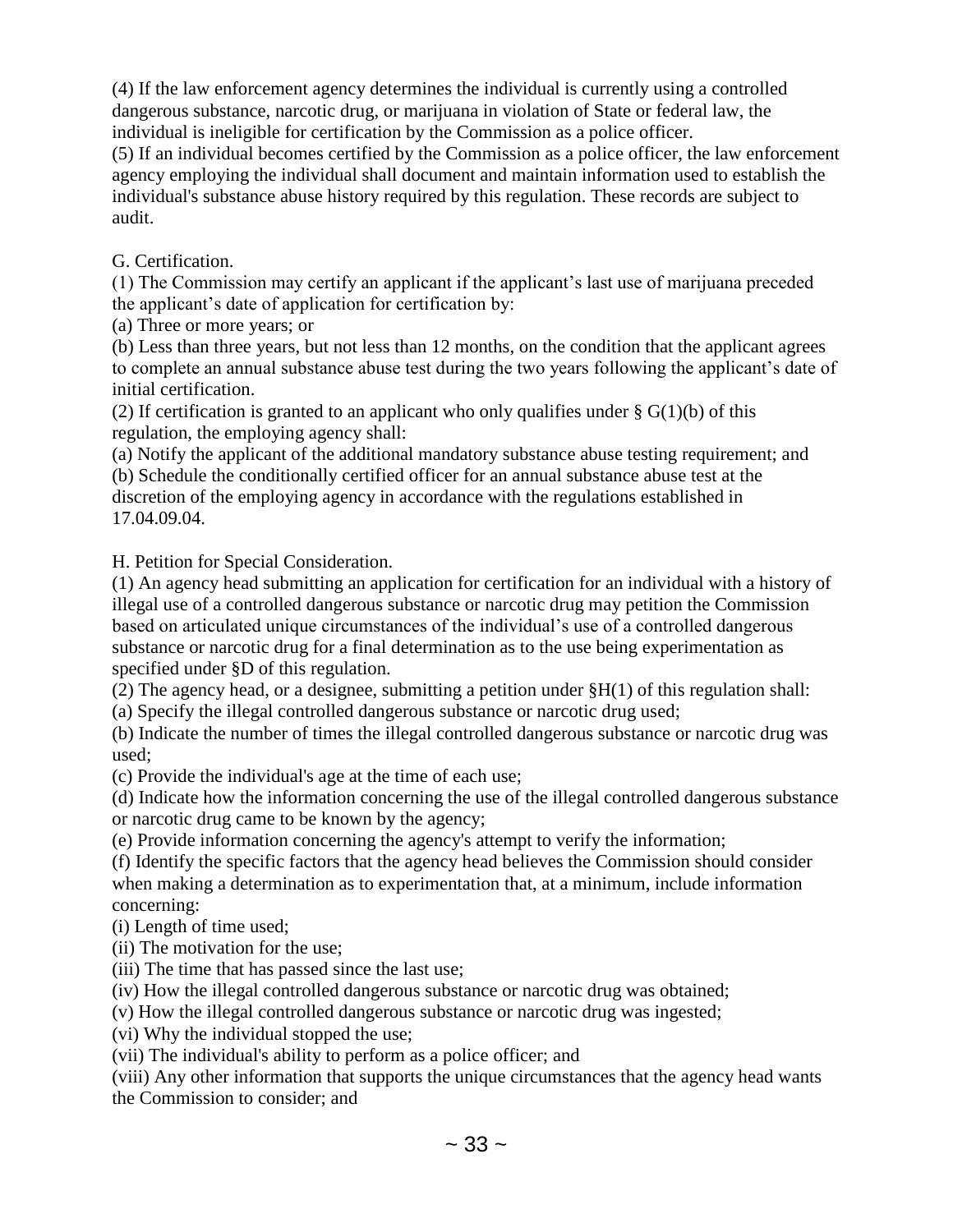(g) Submit the petition to the Executive Director of the Police Training and Standards Commission.

(3) The Executive Director shall submit a petition received under §H(2) of this regulation to the Police Training and Standards Commission at the next scheduled meeting following receipt if the petition:

(a) Provides the information required by this regulation; and

(b) Is received at least 30 days before the next scheduled Commission meeting.

I. Hearing Not Required.

(1) An individual applying for certification has no right to appear before the Police Training and Standards Commission for the purpose of challenging a law enforcement agency's determination that the individual used a controlled dangerous substance or narcotic drug contrary to the standards established by this regulation.

(2) The Police Training and Standards Commission's consideration of a petition under §H of this regulation is not a hearing.

#### **12.04.01.17 .17 Field Training.**

A. Field Training Required; Exceptions.

(1) Except as provided by §A(3) of this regulation, an individual shall successfully complete Commission-approved field training as required under this regulation before receiving police officer certification or recertification under this chapter.

(2) As provided by this regulation, field training shall be successfully completed by an individual for each law enforcement agency employing the individual.

(3) If an individual holds a position listed under Public Safety Article, §3-201(e)(3)(i) or (ii), Annotated Code of Maryland, the individual may be certified or recertified as a police officer under this chapter for the law enforcement agency with which the individual holds the position without meeting the requirements of this regulation.

(4) An individual may receive provisional or temporary certification as a police officer under this chapter without meeting the requirements of this regulation.

B. When Field Training Is to Be Completed and Minimum Hours for Field Training. The following table provides the minimum hours of field training to be successfully completed and when the field training is permitted to be undertaken by an individual for whom certification as a police officer is requested:

| Training or Other Circumstance Under Which<br>an Application Is Made for an Individual to<br><b>Receive Police Officer Certification</b>                                                                                                | <b>Required</b><br>of Field Training Field Training | <b>When Individual Is</b><br>Minimum Hours   Permitted to Undertake                                       |
|-----------------------------------------------------------------------------------------------------------------------------------------------------------------------------------------------------------------------------------------|-----------------------------------------------------|-----------------------------------------------------------------------------------------------------------|
| (a) Full Entrance-Level Training $-$ For an<br>individual required to complete a full course of<br>entrance-level training                                                                                                              | 240                                                 | After successfully<br>completing the entrance-<br>level training                                          |
| (b) Comparative Compliance Waiver for<br>Individual Who Completed Entrance-Level<br>Training Within 2 Years — For an individual<br>required to complete portions of entrance-level<br>training standards after receiving a waiver under | 240                                                 | After successfully<br>completing the training<br>requirements of<br>Regulation .14E(7) of this<br>chapter |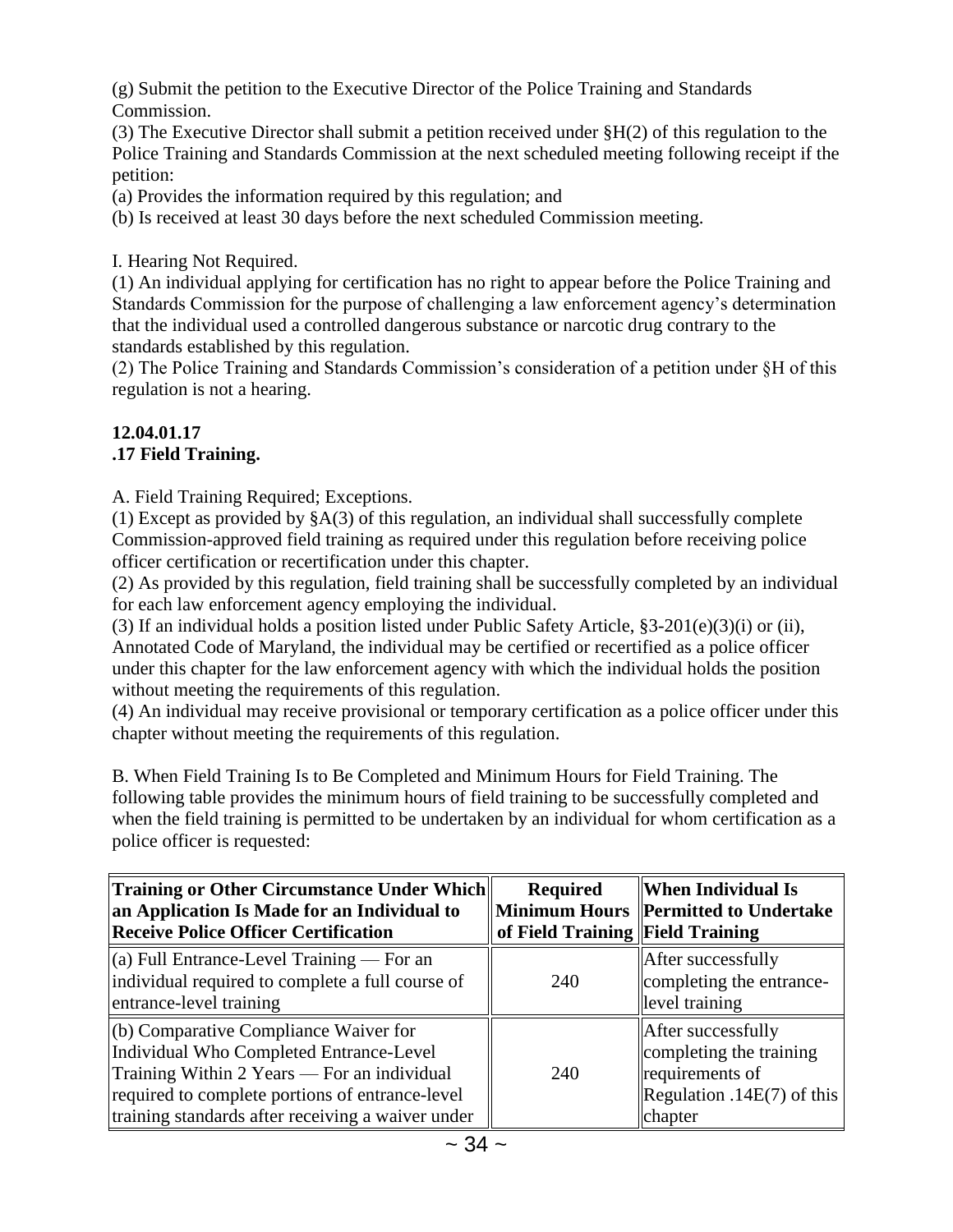| Regulation .06H $(2)$ or .14E $(3)(b)$ of this chapter                                                                                                                                                                                                                                                                                                                      |     |                                                                                                                                                             |
|-----------------------------------------------------------------------------------------------------------------------------------------------------------------------------------------------------------------------------------------------------------------------------------------------------------------------------------------------------------------------------|-----|-------------------------------------------------------------------------------------------------------------------------------------------------------------|
| (c) Comparative Compliance Waiver for<br>Individual Who Worked for an Out-of-State Law<br>Enforcement Agency Within 5 Years and<br><b>Completed Comparable Entrance-Level Training</b><br>- For an individual required to complete<br>portions of entrance-level training standards after<br>receiving a waiver under Regulation .06H(1) or<br>$.14E(3)(a)$ of this chapter | 160 | After successfully<br>completing the training<br>requirements of<br>Regulation .14 $E(7)$ of this<br>chapter                                                |
| (d) Waiver of Training Standard under<br>Regulation 14A of this chapter, based on<br>individual's unique circumstances                                                                                                                                                                                                                                                      | 80  | After successfully<br>completing training<br>requirements prescribed<br>by the Commission for<br>the individual as a<br>condition of granting the<br>waiver |
| (e) Temporary Certification and Recertification<br>- For an individual for whom an application is<br>submitted for:                                                                                                                                                                                                                                                         |     |                                                                                                                                                             |
| (i) Temporary certification under Regulation<br>.06I of this chapter;                                                                                                                                                                                                                                                                                                       | 80  | Upon receiving<br>temporary certification<br>under Regulations .06I<br>and .07B $(2)$ of this<br>chapter                                                    |
| (ii) Recertification under Regulation .07B of<br>this chapter;                                                                                                                                                                                                                                                                                                              | 80  | Upon receiving<br>provisional certification<br>under Regulation .03 of<br>this chapter                                                                      |
| (iii) Recertification under Regulation .07C of<br>this chapter.                                                                                                                                                                                                                                                                                                             | 80  | After successfully<br>completing the training<br>requirements of<br>Regulation .14 $E(7)$ of this<br>chapter                                                |
| $(f)$ Certification with Multiple Agencies – For<br>an individual for who police officer certification<br>is requested by a second law enforcement agency,<br>and also for each additional law enforcement<br>agency.                                                                                                                                                       | 80  | After completing the<br>training requirement for<br>certification with the<br>second and each<br>additional law<br>enforcement agency                       |

C. Field Training Monitoring and Coordination.

(1) A law enforcement agency's field training shall be coordinated and monitored by:

(a) The law enforcement agency head; or

(b) An employee of the law enforcement agency designated by the law enforcement agency head.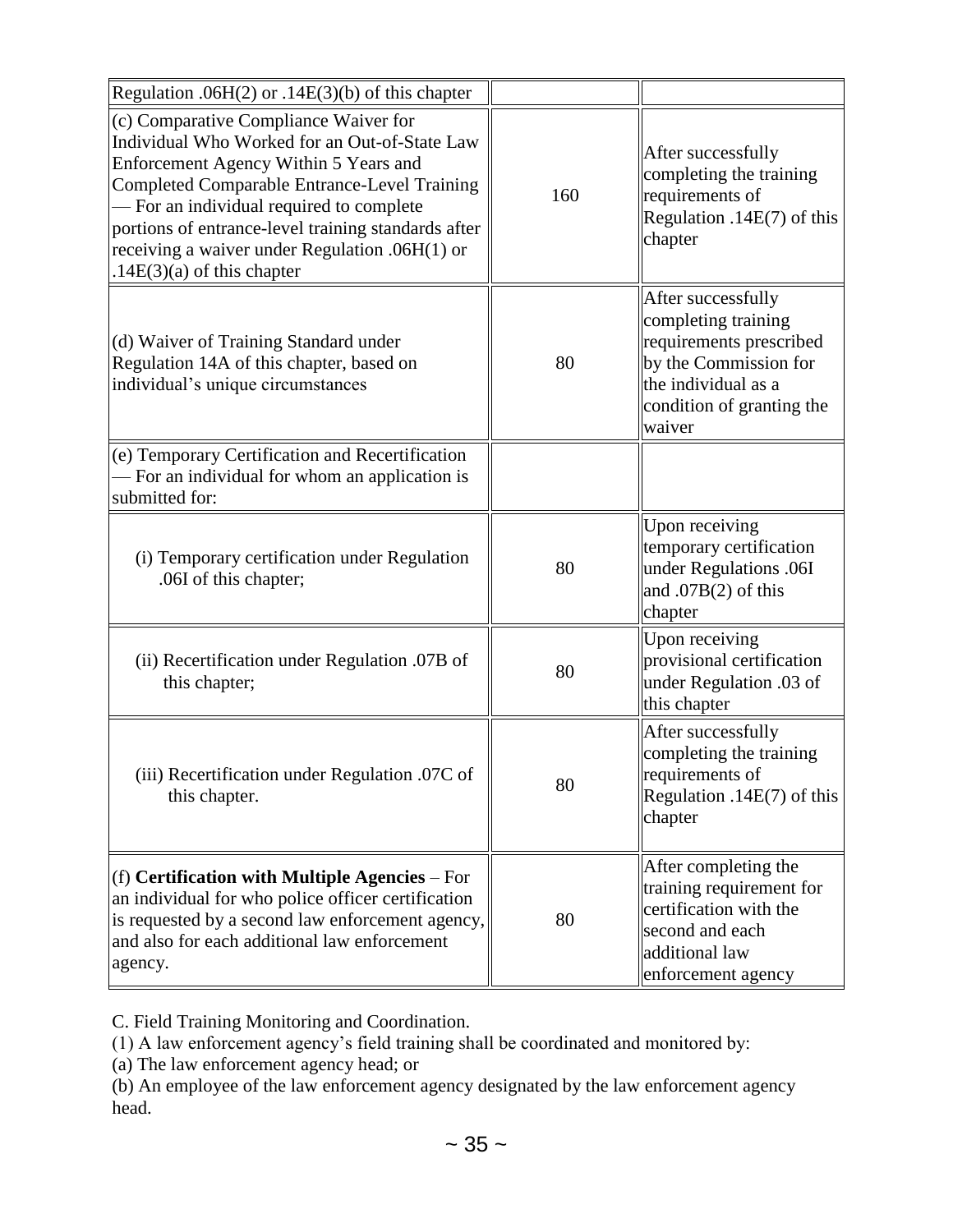(2) If an employee of the law enforcement agency designated by the law enforcement agency head is responsible for coordinating and monitoring the agency's field training, the employee is required to have successfully completed:

(a) A Commission-approved supervisor training course under Regulation .13 of this chapter; and

(b) A Commission-approved field training officer course as provided by §E of this regulation.

D. Field Training Officer Requirements.

(1) A field training officer shall:

(a) Meet the requirements established under this regulation and by the Commission;

(b) Be a police officer for at least 2 years immediately prior to being approved by the

Commission to be a field training officer;

(c) Be approved by the Commission as a field training officer;

(d) Except under provisions of  $$D(4)$  of this regulation, successfully complete a Commissionapproved field training officer course; and

(e) Within every 4 years following initial completion of a field training officer course, successfully complete a minimum of 7 hours of cumulative instruction that have been approved by the Commission to be provided to an individual who has been approved as a field training officer.

(2) To successfully complete an initial field training officer course, an individual shall: (a) Attend a minimum of 90 percent of the total hours of instruction established for the field training officer course; and

(b) Achieve at least a score of 70 percent on each test given as part of the field training officer course.

(3) The law enforcement agency or academy conducting a field training officer course shall report to the Commission the name of each individual who successfully completes the field training officer course.

(4) The Deputy Director may excuse an individual from completing all or a portion of the minimum requirements for a Commission-approved field training officer course required by this regulation if:

(a) The individual submits to the Deputy Director documentation that the individual has successfully completed training that is the equivalent to all or the portion of the minimum requirements for a Commission-approved field training officer course; and

(b) The Deputy Director finds the documentation provided verifies that the completed training is equivalent to all or the portion of the minimum requirements for a Commission-approved field training officer course.

E. Field Training Officer Course — Application, Requirements, and Approval.

(1) A field training officer course shall be approved by the Commission, and provided by the law enforcement agency or academy that has received the course approval under this section.

(2) An application for a field training officer course approval shall be submitted to the

Commission by a law enforcement agency or academy that requests approval of the course:

(a) At least 20 days before the field training officer course begins; and

(b) In the format required by the Commission.

(3) The application for approval for a field training officer course shall include the:

(a) Number of hours of instruction to be provided by the course;

(b) Names and qualifications of the instructors for the course;

(c) Testing and evaluation methods for an individual enrolled in the field training officer course; and

(d) Other information required by the Commission.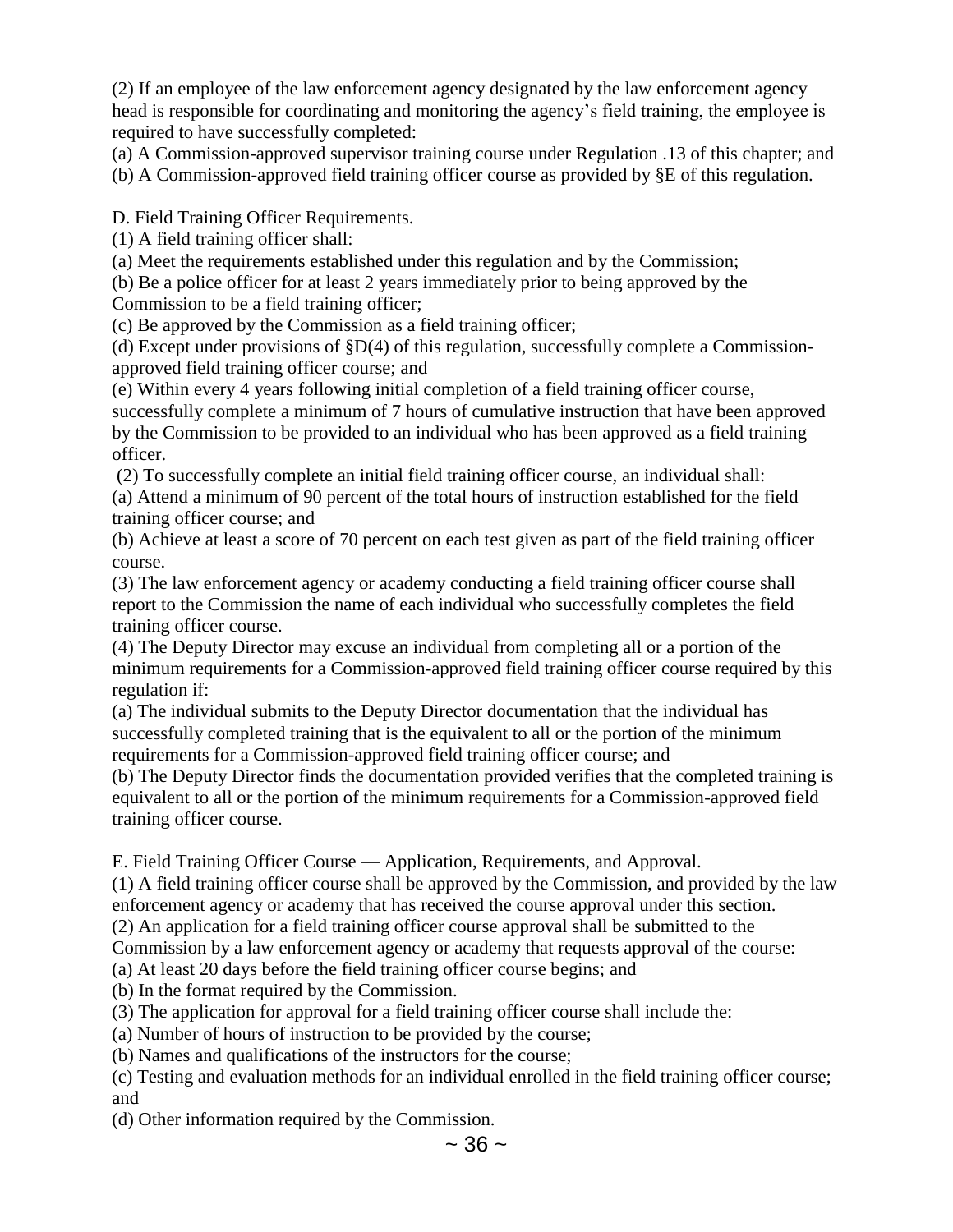(4) If the Commission approves the field training officer course:

(a) The Commission shall assign the approved field training officer course an identification number; and

(b) Commission approval of the field training officer course is valid for 3 years following the approval date.

(5) Proposed Change to Commission-Approved Field Training Officer Course.

(a) If a law enforcement agency or academy that has received Commission approval for a field training officer course proposes to change the format, an instructor, the content, or the testing or evaluation methods of the course as most recently approved by the Commission, an application for approval of the change shall be submitted to the Commission by the law enforcement agency or academy at least 20 days before the change to the field training officer course is proposed to be implemented.

(b)The proposed change becomes effective when approved by the Commission.

(6) An approved field training officer course shall provide instruction:

(a) Conducted only by individuals who are certified by the Commission under COMAR

12.04.06.08 or who possess an exemption under COMAR 12.04.06.04;

(b) For a minimum of 21 hours; and

(c) On the training objectives required by the Commission for the Commission-approved field training officer course.

(7) For a minimum of 3 years, a law enforcement agency or academy conducting a Commissionapproved field training officer course shall maintain the following documentation related to the course:

(a) Rosters of individuals participating in the field training officer course;

(b) The tests, test scores, and evaluations of individuals participating in the field training officer course;

(c) Description of the evaluation process for individuals participating in the field training officer course;

(d) Field training officer course lesson plans; and

(e) Other documentation required by the Commission.

F. Agency Field Training Policy Required.

(1) A law enforcement agency shall adopt a written policy on the agency's field training based on a model policy approved by the Commission.

(2) The policy, at a minimum, shall include:

(a) Length of the agency's field training;

(b) An outline of the training subjects, orientation, and other activities to be provided as part of field training;

(c) Responsibilities of the individual supervising field training;

(d) Selection process for field training officers;

(e) Training of field training officers;

(f) Guidelines for a field training officer's evaluation of the performance of an individual participating in field training;

(g) Reporting responsibilities of field training officers; and

(h) Guidelines for evaluation of field training officers.

G. Supervising an Individual During Commission-Approved Field Training.

(1) Except for provisions under §G(2)and (3) of this regulation, during Commission-approved field training, an individual shall be under direct supervision of:

(a) A field training officer from the law enforcement agency employing the individual; or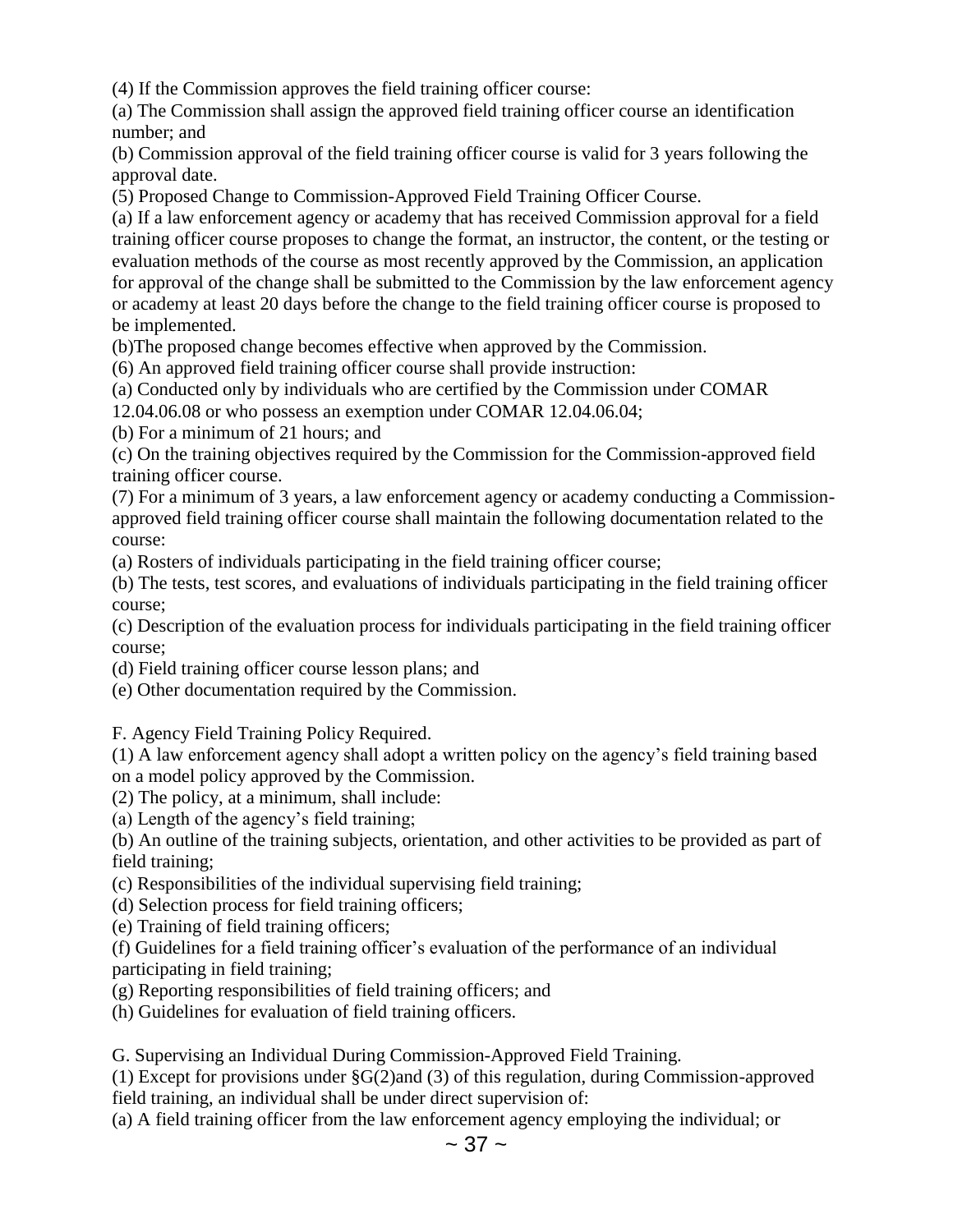(b) If a field training officer is not available, a police officer of supervisory rank from the law enforcement agency employing the individual.

(2) Exception to Supervision During Field Training.

(a) For a period that does not exceed 10 percent of the total time of an individual's field training, the individual may be under the direct supervision of a police officer of the law enforcement agency who is not a field training officer or police officer of supervisory rank.

(b) Under extenuating circumstances when a field training officer or officer of supervisory rank is not available for at least 89 percent of the total time of an individual's field training, the agency head may request the Deputy Director to approve alternative supervision during the individual's field training.

(c) The Deputy Director may approve an alternative to the supervision required by this section during Commission-approved field training:

(i) For a limited period of time, as determined by the Deputy Director; and

(ii) Under conditions and circumstances specified by the Deputy Director.

(3) During field training, an individual who is engaged in specialized training or orientation duties that do not entail enforcement functions:

(a) May engage in that training or those duties for up to 5 percent of the total time of the individual's field training; and

(b) While engaged in that training or those duties is not required to be under the direct supervision of a field training officer or police officer of supervisory rank.

(4) If an individual successfully completes the law enforcement agency's field training, the law enforcement agency head, or the individual designated to supervise field training shall:

(a) Complete and submit a written statement to the Commission indicating that the individual has successfully completed the required Commission-approved field training; and

(b) Sign and date the statement.

H. Documentation to Be Maintained Related to a Law Enforcement Agency's Field Training. For a minimum of 3 years, a law enforcement agency shall maintain the following documentation related to the law enforcement agency's field training:

(1) The agency's written policy for field training;

(2) Rosters of individuals participating in field training;

(3) The tests, test scores, and evaluations of individuals participating in field training;

(4) Description of the evaluation process for individuals participating in field training;

(5) Field training lesson plans and guides;

(6) An outline of the training for individuals participating in field training;

(7) At least once every 2 weeks during the individual's field training, summaries of the performance the individual participating in field training;

(8) The field training officer's final competence report on each individual participating in field training; and

(9) Other documentation required by the Commission.

## I. Audit.

(1) A Commission-approved field training officer course and Commission-approved field training are subject to review and audit by the Commission.

(2) The Commission may suspend or revoke approval of a field training officer course or law enforcement agency's field training if the Commission determines that the field training officer course or agency field training fails to meet the Commission requirements.